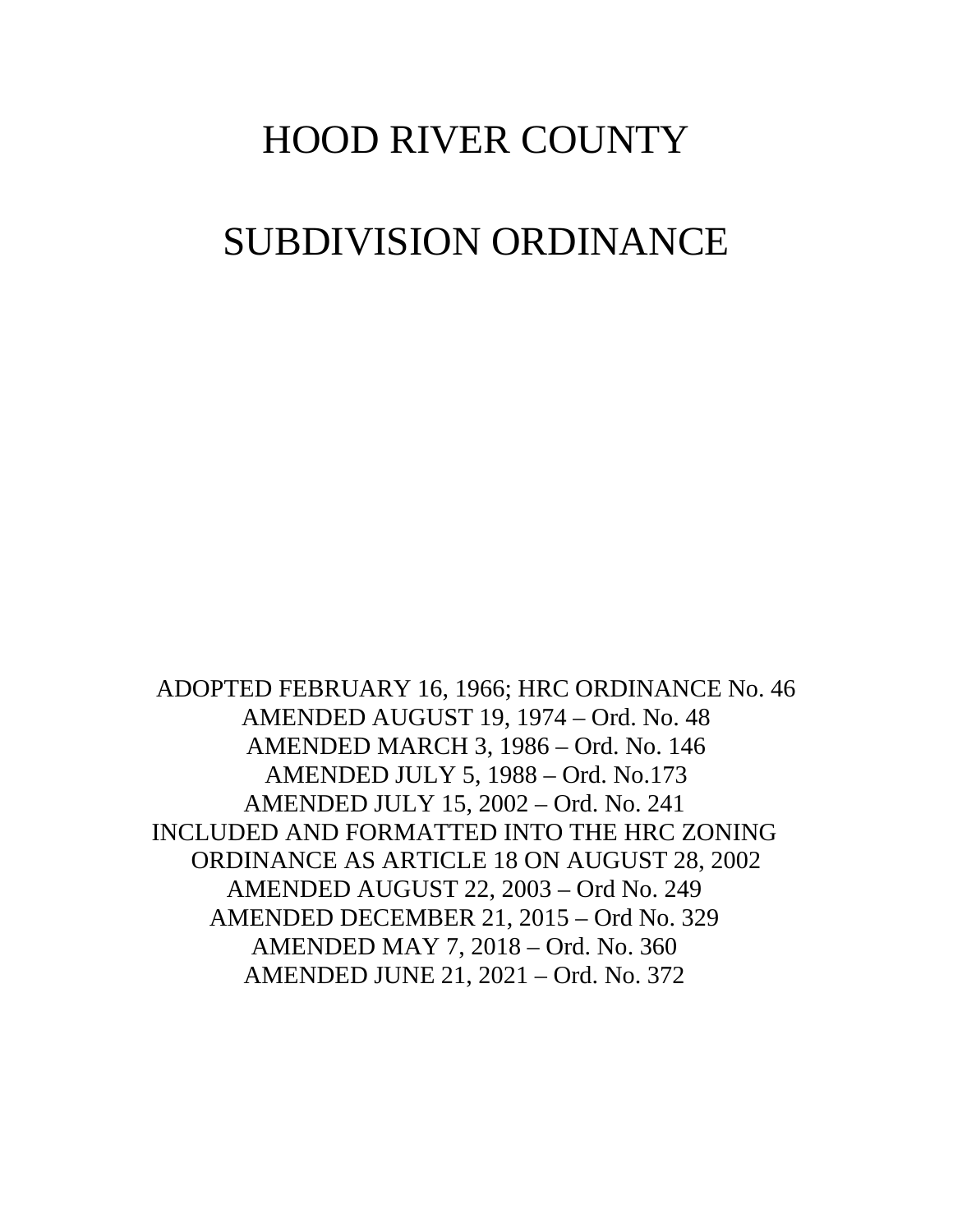#### **ARTICLE 18**

## **SUBDIVISION ORDINANCE HOOD RIVER COUNTY ORDINANCE NO. 46**

## **AN ORDINANCE TO ADOPT REQUIREMENTS FOR THE SUBDIVIDING AND PARTITIONING OF LAND IN THE UNINCORPORATED TERRITORY OF HOOD RIVER COUNTY**

# **TABLE OF CONTENTS**

#### **BACKGROUND INFORMATION**

PURPOSE AND INTERPRETATION Section 18.01 – Purpose of Adoption Section 18.02 – Subdivision Ordinance, Interpretations, Urban Growth Area

**DEFINITIONS** Section 18.03 – Purpose of Definitions Section 18.04 – Definitions

APPLICABILITY OF OTHER ORDINANCES Section 18.05 – Effects of Previous Subdivision Ordinances

SEPARABILITY Section 18.06 – Separability

#### **GENERAL PROCESS**

FILING FEES Section 18.07 – Filing Fees Required Section 18.08 – Refunds and Withdrawals Section 18.09 – Waiver

PLANNING COMMISSION & PLANNING DIRECTOR APPEALS Section 18.10 – Appeal of the Planning Commission Section 18.11 – Appeal of the Planning Director

PLANNING COMMISSION HEARINGS & PLANNING DIRECTOR REVIEW PROCEDURES Section 18.12 – Notice of Public Hearings Section 18.13 – Conduct of Public Hearing

Section 18.14 – Planning Director's Review Procedure

ENFORCEMENT AND PENALTIES Section 18.15 – Enforcement and Penalties

#### **SUBDIVISIONS**

GENERAL PROVISIONS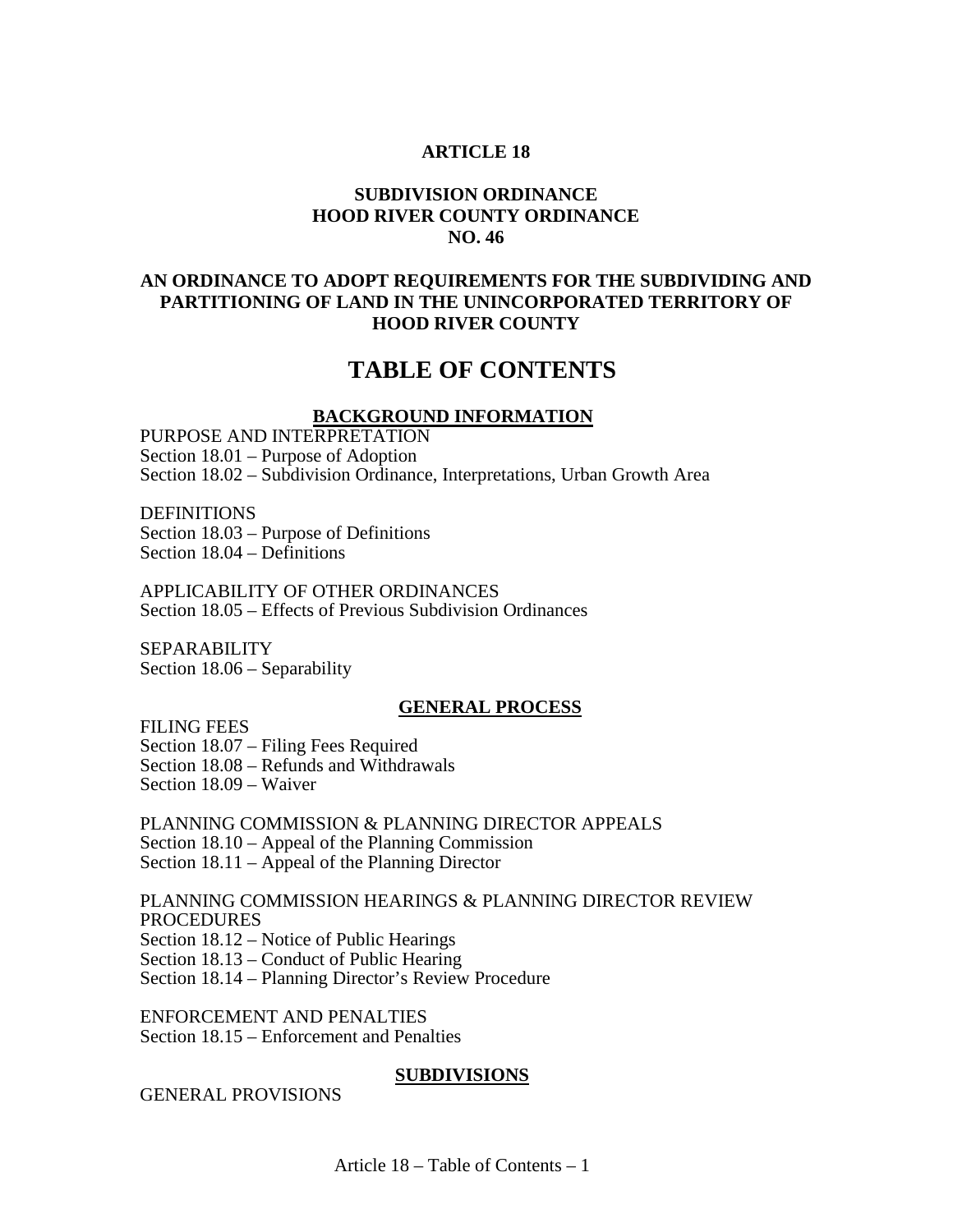Section 18.16 – Purpose of Chapter

SUBDIVISION OF LAND INTO FOUR OR MORE PARCELS TENTATIVE PLAN

- Section 18.17 Requirements, Compliance with Comprehensive Plan
- Section 18.18 Preparation, Purpose and Filing of Tentative Plan
- Section 18.19 Form and Contents for a Tentative Plan
- Section 18.20 Data to Accompany Tentative Plan
- Section 18.21 Statement of Water Rights
- Section 18.22 Filing Prints of Tentative Plan, Filing Fees Acceptance
- Section 18.23 Distribution of Copies; Action on Tentative Plan by Agencies, etc.; Approval or Disapproval

#### SUBDIVISION OF FOUR OR MORE PARCELS FINAL PLAT

- Section 18.24 Time of Preparing Final Plat, Failure to File Within Time Limits; Tentative Plan Pre-requisite to Recording; Filing Fees
- Section 18.25 Form and Contents of the Final Plat
- Section 18.26 Certificates and Acknowledgements
- Section 18.27 Official not to execute certificates, etc., if he has interest in Subdivision
- Section 18.28 Data and Information to Accompany Final Plat
- Section 18.29 Recording Statement of Water Rights
- Section 18.30 Filing of Plat
- Section 18.31 Action on Final Plat by County Officials
- DESIGN STANDARDS
- Section 18.32 Streets
- Section 18.33 Drainage and Floodplains
- Section 18.34 Public Utility Easements
- Section 18.35 Lot Standards
- Section 18.36 Water Supply and Distribution Requirements
- Section 18.37 Conformance to Comprehensive Plan
- Section 18.38 Provisions for Parks
- Section 18.39 Provisions for Schools
- Section 18.40 Underground Utilities

#### IMPROVEMENTS

- Section 18.41 Improvement Plans
- Section 18.42 Drainage and Flood Control
- Section 18.43 Regulations Governing Supply of Water; Fire Protection Standards
- Section 18.44 Sewage Disposal
- Section 18.45 Installation of Improvements; Duty of Subdivider
- Section 18.46 street Improvements

## SURVEYING AND STAKING

- Section 18.47 Limit of Error
- Section 18.48 Monument
- Section 18.49 Surveyor Affidavit
- Section 18.50 Bond or Cash Deposit for Post Monuments
- Section 18.51 Agreement for Improvements
- Section 18.52 Improvement Bond
- Section 18.53 Maintenance Agreement

## **MAJOR PARTITIONS**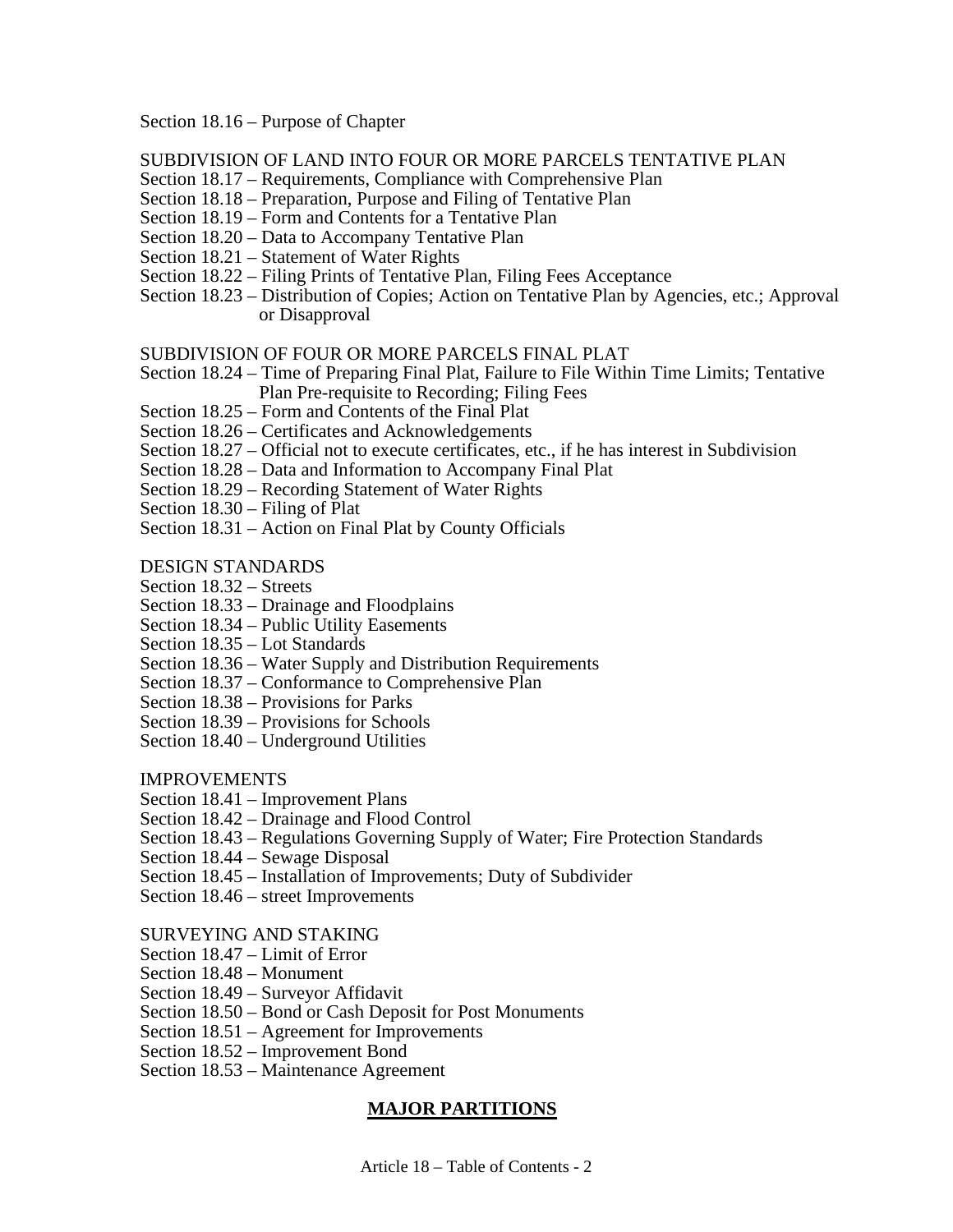#### GENERAL PURPOSE

Section 18.54 – Purpose of Chapter

Section 18.55 – Compliance Requirements

Section 18.56 – Applicability of Shadow Platting Requirement

#### TENTATIVE PLAN

Section 18.57 – Tentative Plan Submission

Section 18.58 – Form and Contents for a Tentative Plan

Section 18.59 – Data to Accompany Tentative Map

Section 18.60 – Additional Data to Accompany Tentative Map

Section 18.61 – Statement of Water Rights

Section 18.62 – Filing Tentative Plan

Section 18.63 – Distribution of Tentative Plan, Time Limits

Section 18.64 – Review by the Planning Commission

Section 18.65 – Survey May be Required

#### CERTIFICATE OF COMPLIANCE

Section 18.66 – Time Limit to Comply with Conditions

Section 18.67 – Recordation of Certificate of Compliance

Section 18.68 – Recording Statement of Water Rights

Section 18.69 – Form and Contents of Certificate of Compliance

Section 18.70 – Official not to Execute Certificates, etc., if he has interest in Subdivision

#### DESIGN REQUIREMENTS FOR MAJOR PARTITION

Section 18.71 – Requirements for Farm Use or Mineral Excavation Partition

Section 18.72 – Streets

Section 18.73 – Drainage

Section 18.74 – Public Utility Easements

Section 18.75 – Lot Standards

Section 18.76 – Water Supply and Distribution Requirements

Section 18.77 – Conformance to Comprehensive Plan

#### IMPROVEMENTS FOR PARTITIONS

Section 18.78 – Requirements for Farm Use or Mineral Excavation Partition

Section 18.79 – Street Improvements

Section 18.80 – Drainage and Flood Control

Section 18.81 – Compliance Agreement

SURVEYING AND STAKING, BONDING

Section 18.82 – Survey

Section 18.83 – Agreement for Improvements

#### **EXCEPTIONS**

Section 18.84 – Exceptions

#### **MINOR PARTITIONS**

GENERAL PURPOSES

Section 18.85 – Purpose of Chapter

Section 18.86 – Compliance Requirements

#### APPROVAL REQUIREMENTS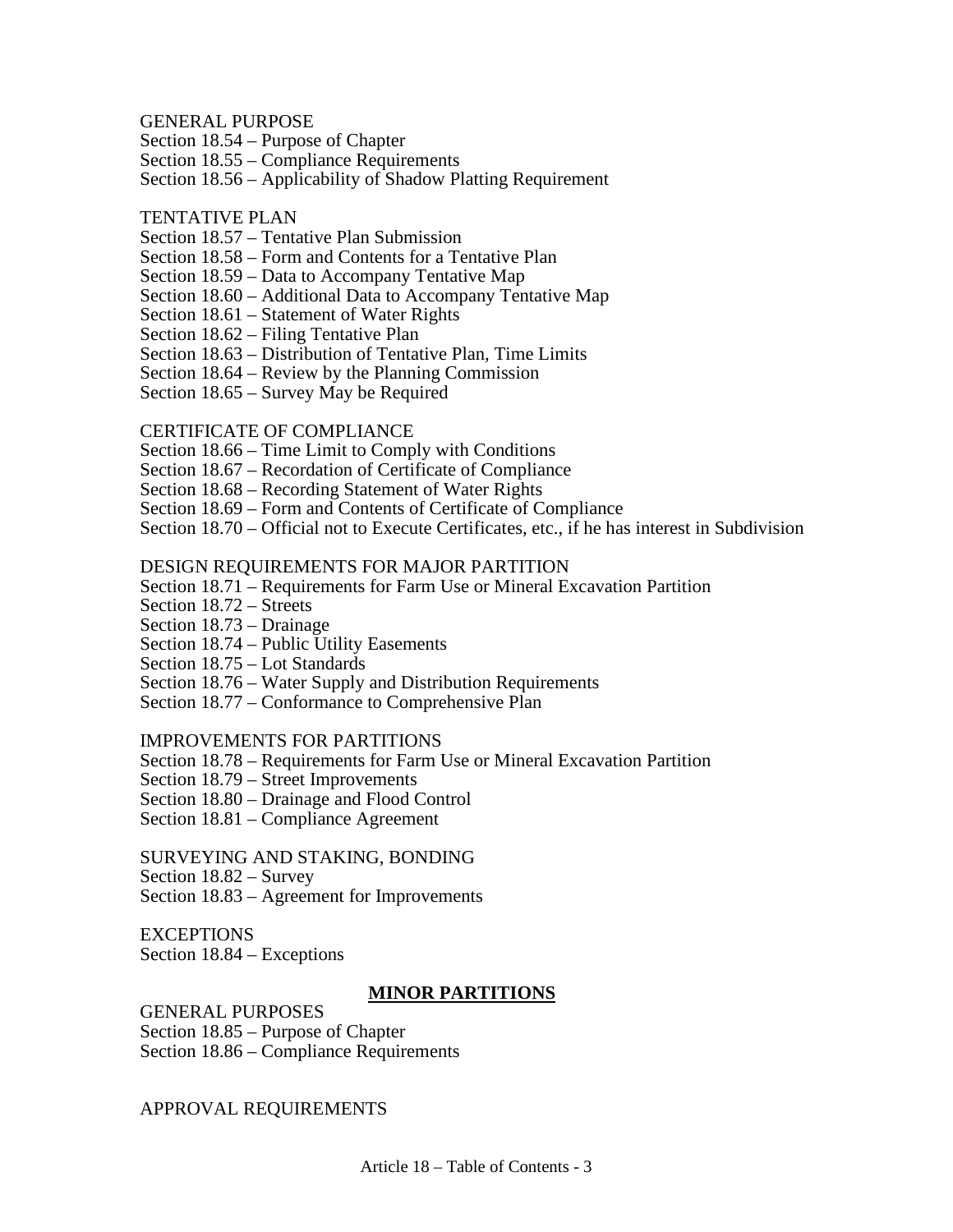Section 18.87 – Submittal of Legal Descriptions and Site Sketch

LOT STANDARDS (UGA/CITY OF HOOD RIVER) Section 18.88 – Lot Standards

AGREEMENT FOR IMPROVEMENTS Section 18.89 – Agreement for Improvements

APPROVAL TIMELINES Section 18.99 – Time Limit to Comply with Conditions (Minor Partitions)

#### **PROPERTY LINE ADJUSTMENTS**

DEFINITIONS Section 18.90 – Definitions

SUBMISSION REQUIREMENTS Section 18.91 – Submission Requirements

APPROVAL PROCESS Section 18.92 – Approval Process

APPROVAL CRITERIA Section 18.93 – Approval Criteria

RECORDING PROPERTY LINE ADJUSTMENTS Section 18.94 – Recording Property Line Adjustments

EXTENSIONS Section 18.95 – Extensions

MINOR AMENDMENTS Section 18.96 – Minor Amendments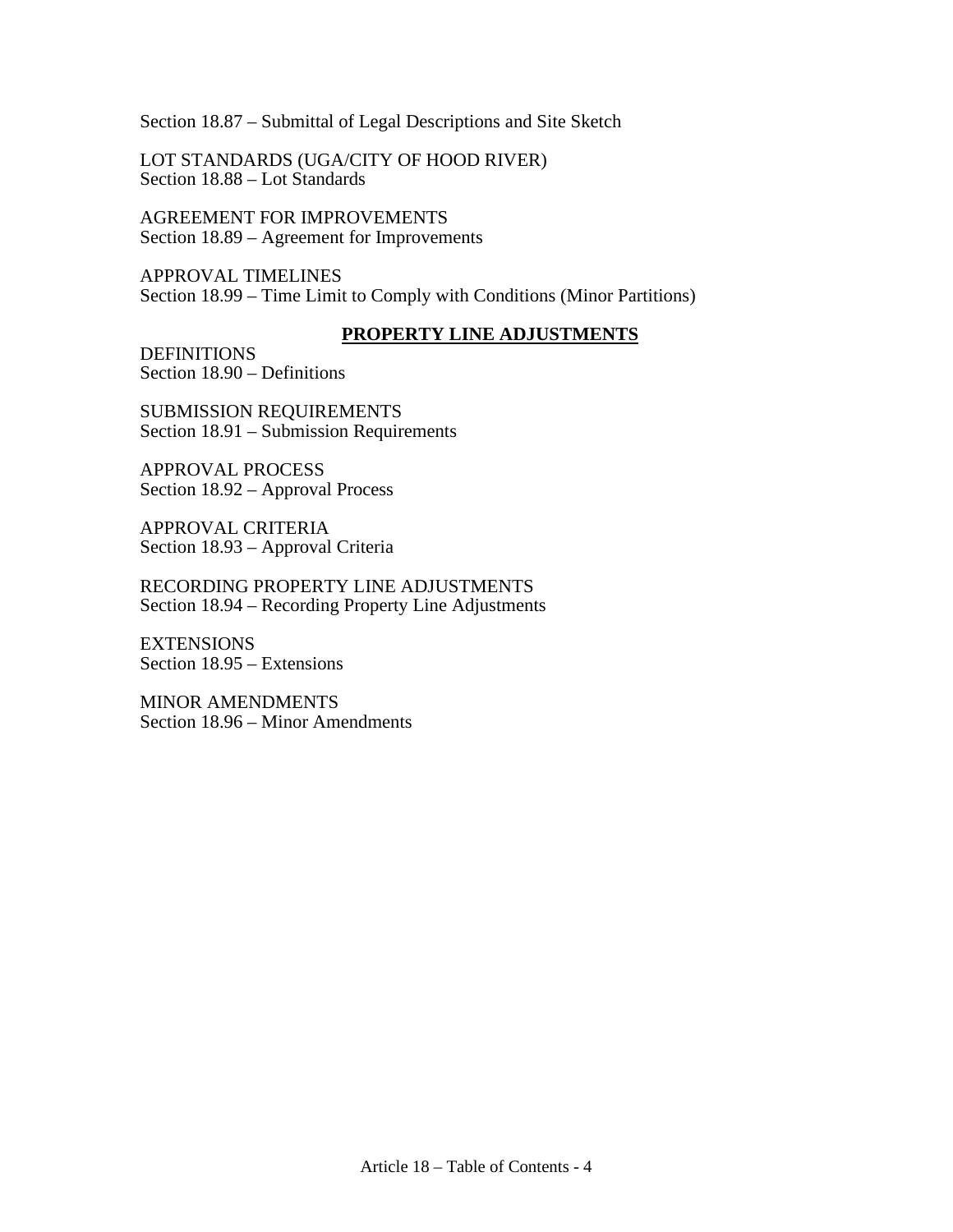## **ARTICLE 18**

#### **HOOD RIVER COUNTY ORDINANCE NO. 46**

## **AN ORDINANCE TO ADOPT REQUIREMENTS FOR THE SUBDIVIDING AND PARTITIONING OF LAND IN THE UNINCORPORATED TERRITORY OF HOOD RIVER COUNTY**

#### **BACKGROUND INFORMATION**

#### PURPOSE AND INTERPRETATION

#### Section 18.01 – Purpose of Adoption

The purpose of this Ordinance is to provide standards and procedures to govern the development of land, to carry out the Comprehensive Plan of Hood River County, to promote the public health, safety and general welfare, to lessen congestion in the streets, secure safety from fire, flood, slides, pollution and other dangers, provide adequate light and air, prevent overcrowding of land and facilitate adequate provision for transportation, water supply, sewage, drainage, education, recreation and other needs of the people of Hood River County.

#### Section 18.02 – Subdivision Ordinance Interpretations, Urban Growth Area

- A. The Hood River County Zoning Ordinance and Zoning Designations and Subdivision Ordinance apply to private, County and State ownerships, including lands within both Urban Growth Boundaries of the Cities of Hood River and Cascade Locks.
- B. Hood River County retains the responsibility for land use decisions and actions affecting urban growth areas. Appeals from such decisions and actions shall be in accordance with the appeals process specified in Hood River County Zoning and Subdivision Ordinances. The Cities of Hood River and Cascade Locks have standing to appeal any land use decision in the County involving the urban growth areas, provided the City's testimony has been added into the record at the Planning Commission level or added to the record during the Planning Director administrative decision-making process.
- C. Although Hood River County retains the responsibility for decisions affecting lands within the urban growth areas, recommendations and decisions by both the Cities of Hood River and Cascade Locks will prevail regarding the specific city zoning and subdivision ordinance interpretations relative to the following: uses permitted or conditionally allowed; and site development standards or requirements (e.g., maximum height, setbacks, minimum lot size for new lots or parcels, lot coverage, stream setbacks, distances between buildings, densities, etc.). However, the County reserves the right to insure decisions are in compliance with land use and applicable laws. If necessary (as determined by both the City and the County) public hearings will be conducted to insure land use actions and decisions are consistent and in compliance with both the City's and the County's Comprehensive Plans.
- D. Cities' responses to County referrals will be specific regarding what site development standards are required. A brief statement that the request must comply with the City's Zoning Ordinance is not acceptable.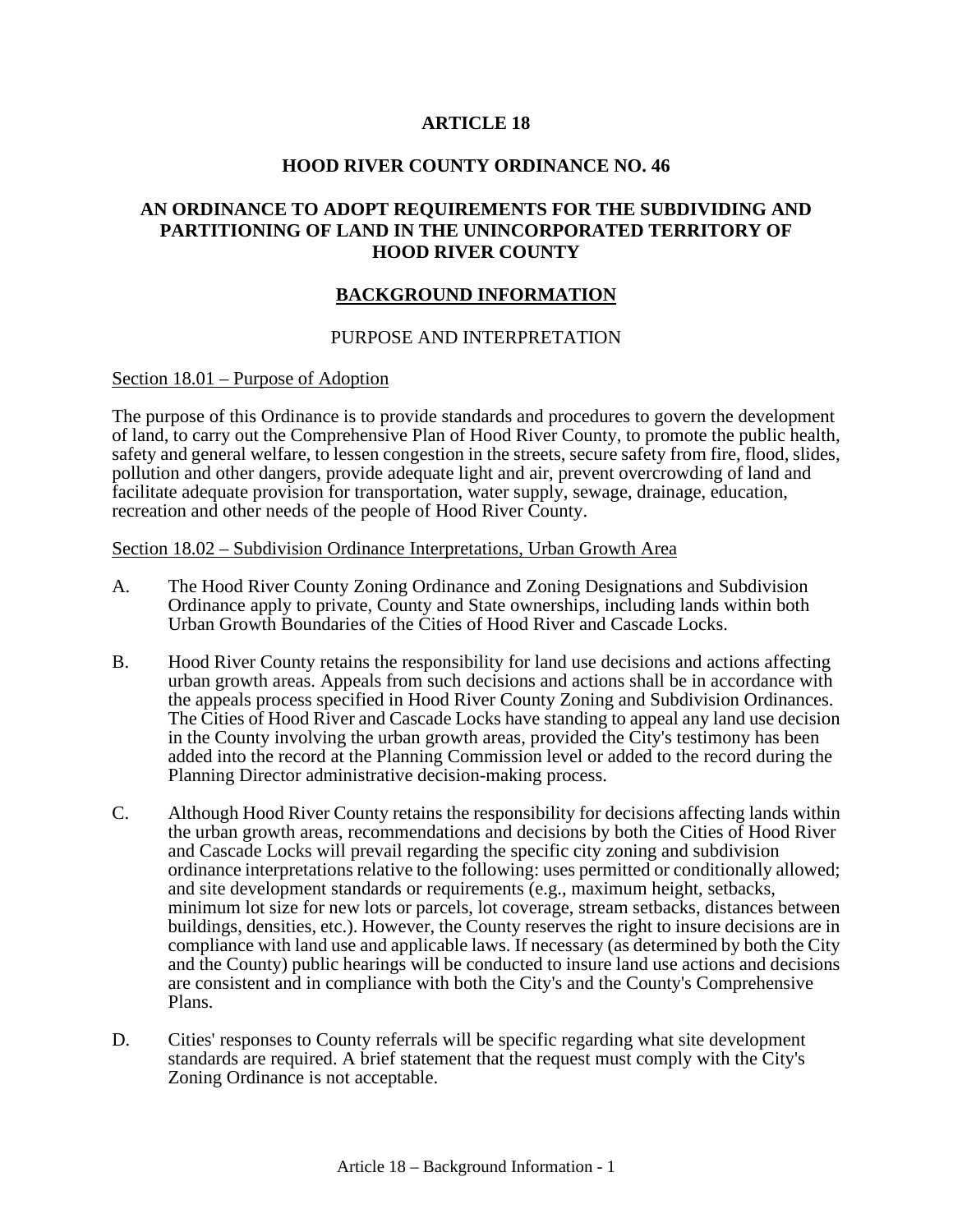## **DEFINITIONS**

#### Section 18.03 – Purpose of Definition

For the purpose of carrying out the intent of this Ordinance, words, phrases, and terms used herein shall be deemed to have the meaning ascribed to them. When not inconsistent with the context, words in the singular number include the plural; words in the plural number include the singular. The word "shall" is mandatory and the word "may" is permissive.

#### Section 18.04 – Definitions

(Revised 07-21-03 as part of TSP adoption; HRC Ordinance 249; effective 8-22-03)

#### - A -

ABUT OR ABUTTING - Means contiguous with.

ACCEPTED FARM PRACTICE - A mode of operation that is common to farms of a similar nature necessary for the operation of such farms to obtain a profit in money and customarily utilized in conjunction with farm use.

ACCESS OR ACCESS WAY - The place, means or way by which pedestrians, bicycles and vehicles shall have safe, adequate and usable ingress and egress to a property or use as required by this chapter.

ACCESSORY BUILDING OR USE - A building or use which: (1) is subordinate to and serves a principle building or principle use; (2) is subordinate in area, extent or purpose to the principle building or principle use served; (3) contributes to the comfort, convenience, or necessity of occupants of the principle building or principles use; and (4) is located on the same zoning parcel or lot as the principle building or principle use. Examples of accessory uses are private garages, storage sheds, carports, or patio covers.

ADVISORY REVIEW COMMITTEE - The Director of Public Works, the Planning Director and the County Sanitarian or their authorized representatives. The Planning Director shall act as Chairman and Secretary.

ALLEY - A public or approved private way at the side or rear of property permanently reserved as a means of secondary vehicular access to abutting property.

AREA - A piece of land capable of being described with such certainty that its location may be established and boundaries definitely ascertained.

AREA - LOT OR PARCEL - The total net area within the property lines of a lot or parcel, including that area within any right-of-way, as described in a recorded deed.

 $-$  B  $-$ 

BOARD OF COMMISSIONERS - "Board" means the Board of County Commissioners of Hood River County.

 $-C -$ 

COUNTY CLERK - The Director of Records and Assessments of Hood River County.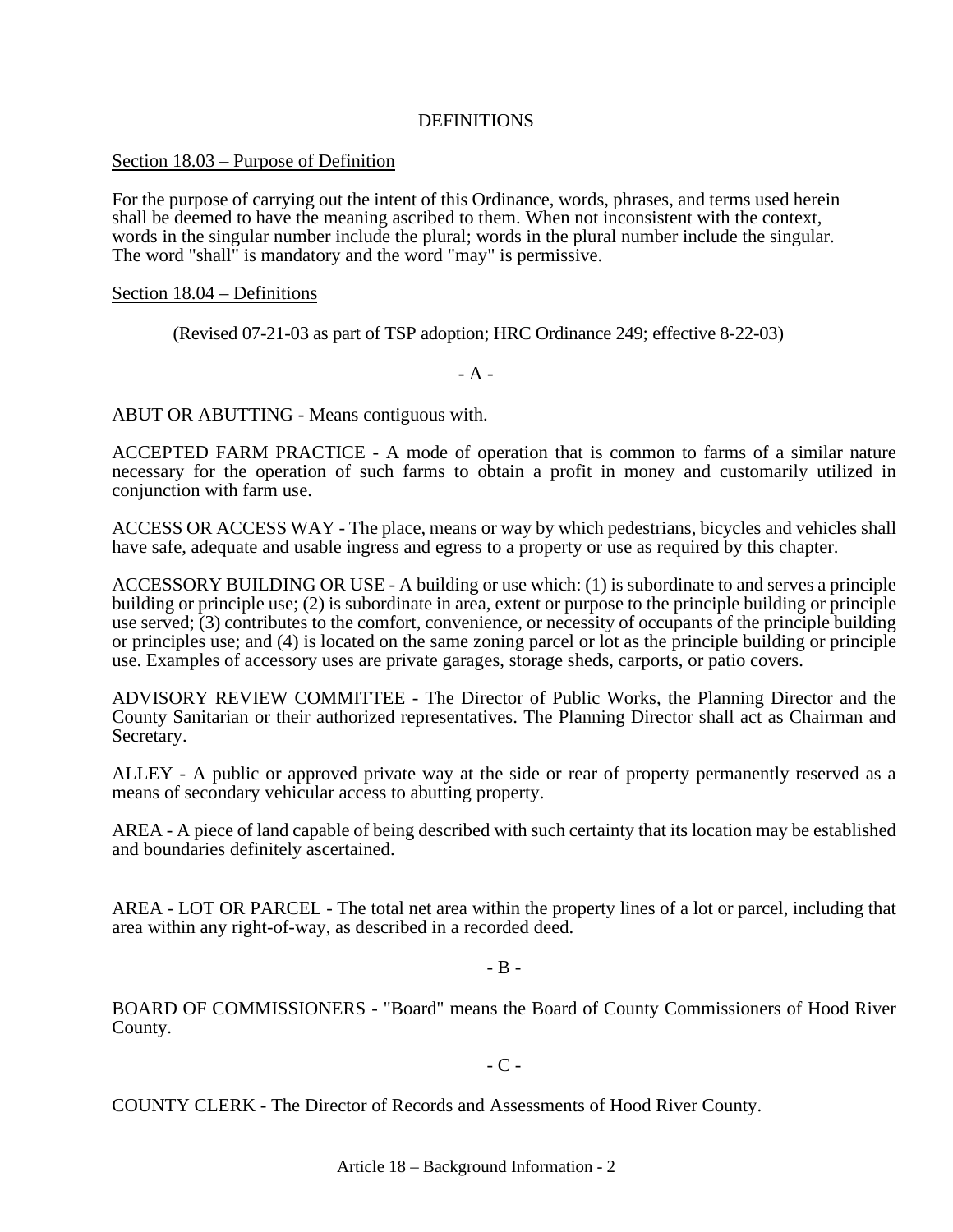COMMERCIAL - The purchase, sale or other transaction involving the handling or disposition (other than that included in the term "industry" as defined in this section) of any article, substance or commodity for livelihood or profit including shops for the sale of personal services (including professional services), and places where commodities or services are sold or are offered for sale either by direct handling of merchandise or by agreements to furnish them.

COMMISSIONERS - The Hood River County Board of Commissioners.

COMMISSION, PLANNING COMMISSION, OR COMMISSION - The Planning Commission of Hood River County.

COUNTY - The County of Hood River.

CUL DE SAC - A type of dead end street, designed for limited use which cannot practically be extended with a suitable turn-around radius at the end.

 $-D -$ 

DIRECTOR OF PLANNING - Refers to the Director of Planning of the County of Hood River and includes "Planning Director" or "Planner - Zoning Administrator".

 $-E -$ 

EASEMENT - A right of usage of real property granted by an owner to the public or to specific persons, firms, and corporations.

- F -

FARM USE - As used in this Ordinance "farm use" means the current employment of land, including that portion of such lands under buildings supporting accepted farming practices for the purpose of obtaining a profit in money by raising, harvesting and selling crops or by feeding, breeding, management and sale of, or the produce of, livestock, poultry, fur bearing animals or honeybees or for dairying and the sale of dairy products or any other agricultural or horticultural use or animal husbandry or any combination thereof "farm use" includes the preparation and storage of the products raised on such land for man's use and animal use and disposal by marketing or otherwise.

FLOODPLAIN - The 100-year floodplain of a river, stream or lake.

 $-G -$ 

GOVERNING BODY - The Hood River County Board of Commissioners.

 $-I -$ 

INDUSTRY - The manufacture, fabrication, processing or reduction of any article, substance or commodity or any other treatment thereof in such a manner as to change the form, character or appearance thereof.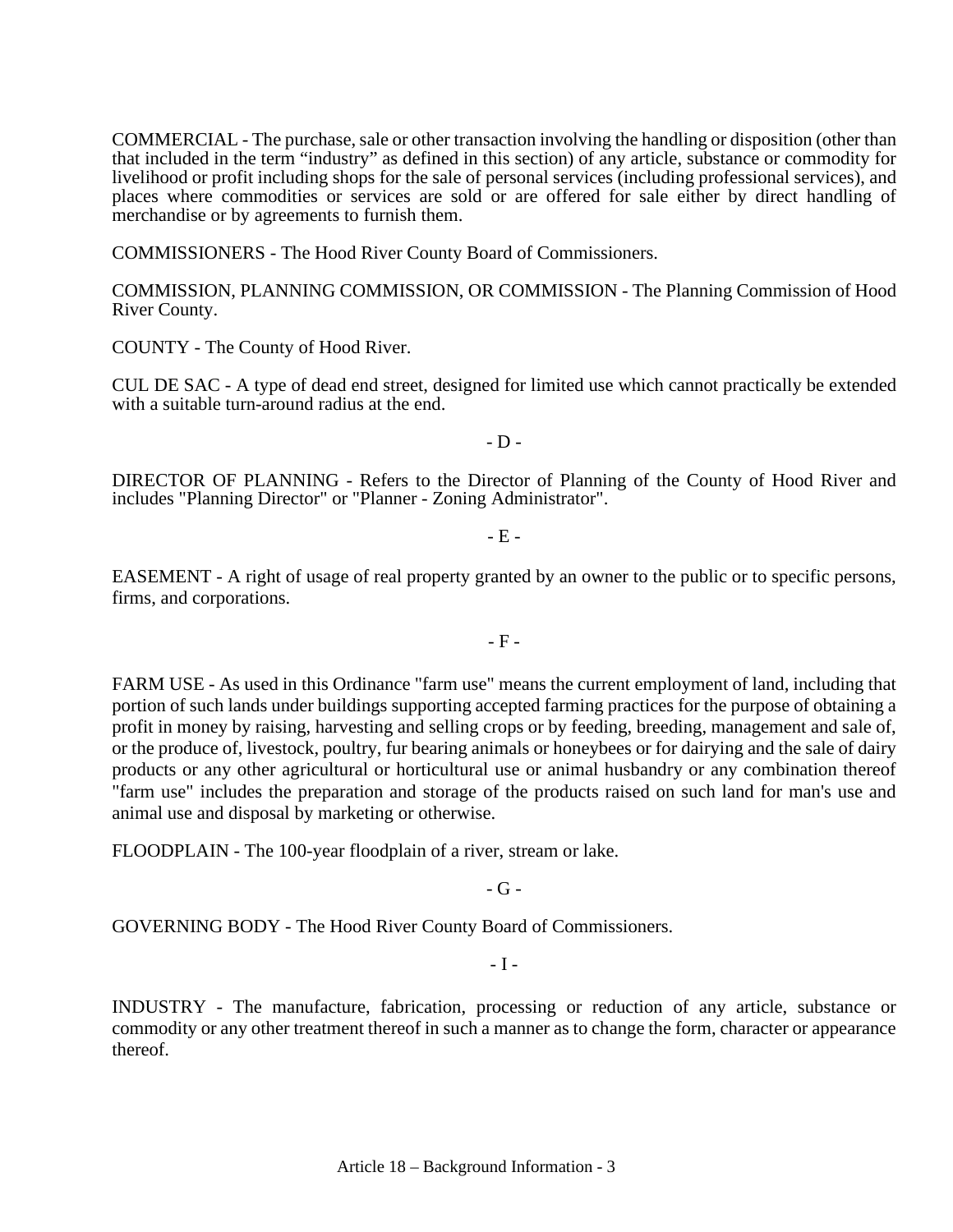LEGAL DESCRIPTION - The method by which the outer boundaries of a building site or premises and all appurtenant easements and applicable restrictions or covenants are described or established by reference to establish points, monument, etc.

<sup>1</sup>LOT - A single unit of land that is created by a subdivision of land.

LOT, BUTT - A lot, the lot side lines of which abuts the lot rear line of two or more adjoining lots.

LOT, CORNER - A lot at the junction of two or more intersecting streets with a boundary line thereof abutting on each of the streets.

LOT, CUL DE SAC - A trapezoidal or wedge shaped lot wherein the minimum lot width shall be measured at the setback line.

LOT, DEPTH - The average horizontal distance between the front and rear lot line measured in the mean direction of the side lines of the lot.

LOT, EXTERIOR - A lot which is a corner lot.

LOT, FLAGPOLE - A building site with access to a street by means of a corridor or access way which is not less than as required by this Ordinance.

LOT, INTERIOR - A lot which is not a corner lot.

LOT LINE, FRONT - On an interior lot, the "front lot line" means the property line abutting the street. On a corner lot, the "front lot line" is the property line which the architecturally designed front of the building faces. On a flag lot, the "front lot line" is the property line closest to and most nearly parallel with the street which serves the lot.

LOT OF RECORD - A lot, the legal description for which is recorded in the Department of Records and Assessments of Hood River County.

LOT THROUGH - A lot having frontage on two parallel or approximately parallel streets. The Commission shall determine which frontage shall be considered as the lot front for the purpose of compliance with yard and setback provisions of this Ordinance.

LOT WIDTH - The average horizontal distance measured between the side lines of the lot.

 $-$  O  $-$ 

<sup>1</sup>ORIGINAL LOT OR PARCEL - The size and configuration of a lot or parcel at the time it was initially created, either by deed or land sales contract, prior to January 1, 1976, or by partition or subdivision.

 $-$  P  $-$ 

<sup>[1](#page-8-0)</sup>PARCEL - A single unit of land that is created: (a) by partitioning, as defined in ORS 92.010; (b) in compliance with all applicable planning, zoning, and partitioning ordinances or regulations; or (c) by deed or land sales contract, if recorded prior to January 1, 1976.

<span id="page-8-0"></span> $<sup>1</sup>$  Amended on July 15, 2002, HRC Ord. 241.</sup>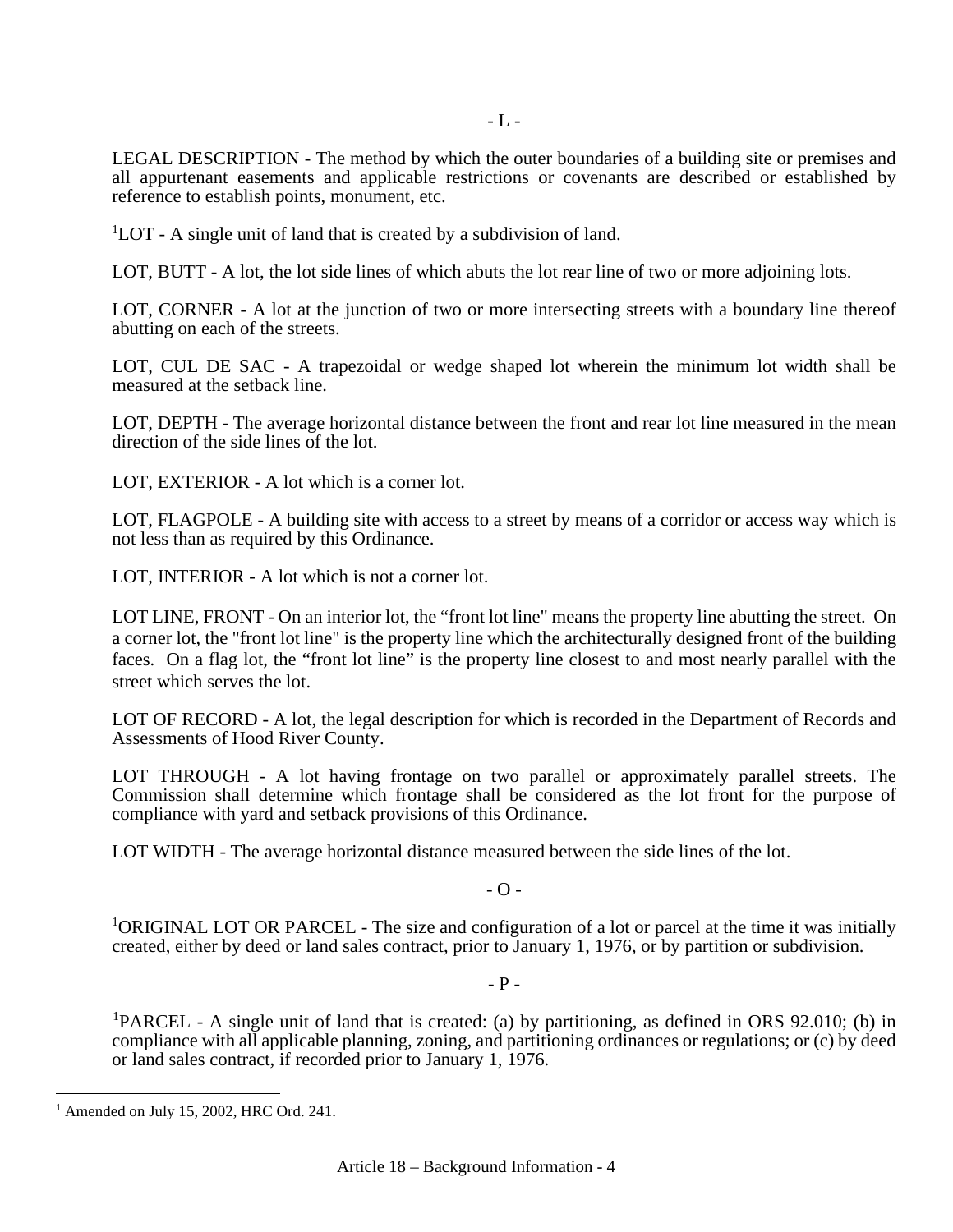PARTITION - Means either an act of partitioning land or an area or tract of land partitioned as defined in this section.

PARTITION, MAJOR - Means a partition that includes the creation of a road or Street.

PARTITION, MINOR - Means a partition that is subject to approval by the County under this Ordinance and that does not include the creation of a road or street.

PARTITION, LAND - Means to divide an area or tract of land into two or three parcels within a calendar year when such area or tract of land exists as a unit or contiguous units of land under single ownership at the beginning of such year. "Partitioned land" does not include division of land resulting from the creation of cemetery lots, and "partitioned land" does not include any adjustment of a lot line by the relocation of a common boundary where an additional parcel is not created and where the existing parcel reduced in size by the adjustment is not reduced below the minimum lot size established by an applicable zoning ordinance.

PERSON - An individual, firm, co-ownership, joint venture, association, social club, fraternal organization, corporation, estate, trust, receiver, syndicate. the Federal or State Government, City, County, special district, or any other group or combination acting as an entity.

PLANNING DIRECTOR'S REVIEW PROCEDURE - Refers to provisions in Article 72 – Planning Director's Review Procedure of this Ordinance.

PLAT - Includes a final map, diagram, drawing, replat or other writing containing all the descriptions, locations, specifications, dedications, provisions, and information concerning a subdivision or partition, as defined in ORS 92.010.

PUBLIC UTILITY - Any company or firm under the jurisdiction of the Oregon State Public Utility Commissioner or County District under jurisdiction by a Board of Trustees.

 $-R -$ 

RIGHT-OF-WAY - (1.) The exterior boundary of a street, public or private easement, or similar corridor of land where street and utility improvements, such as the improved road surface, sidewalks, planter strips, drainage ditches, and utility lines are located. When measuring setbacks, the edge of the right-of-way should be used, unless the setback is measured from centerline of the street. (2.) Is also defined as: Land that is owned in fee simple by the public, usually for transportation facilities.

ROAD OR STREET - A public or private way for travel by vehicles, bicycles and pedestrians, that meets County standards or descriptions in the County Transportation System Plan, excluding a private way that is created to provide ingress or egress to land in conjunction with the use of such land for forestry, mining, or agricultural purposes.

**-** S **-**

STATEMENT OF WATER RIGHTS - Chapter 92, Oregon Revised Statutes requires persons making application to either subdivide or partition lands outside the boundaries of an irrigation district, water control district, or district improvement company to file and record a statement of water rights. If a water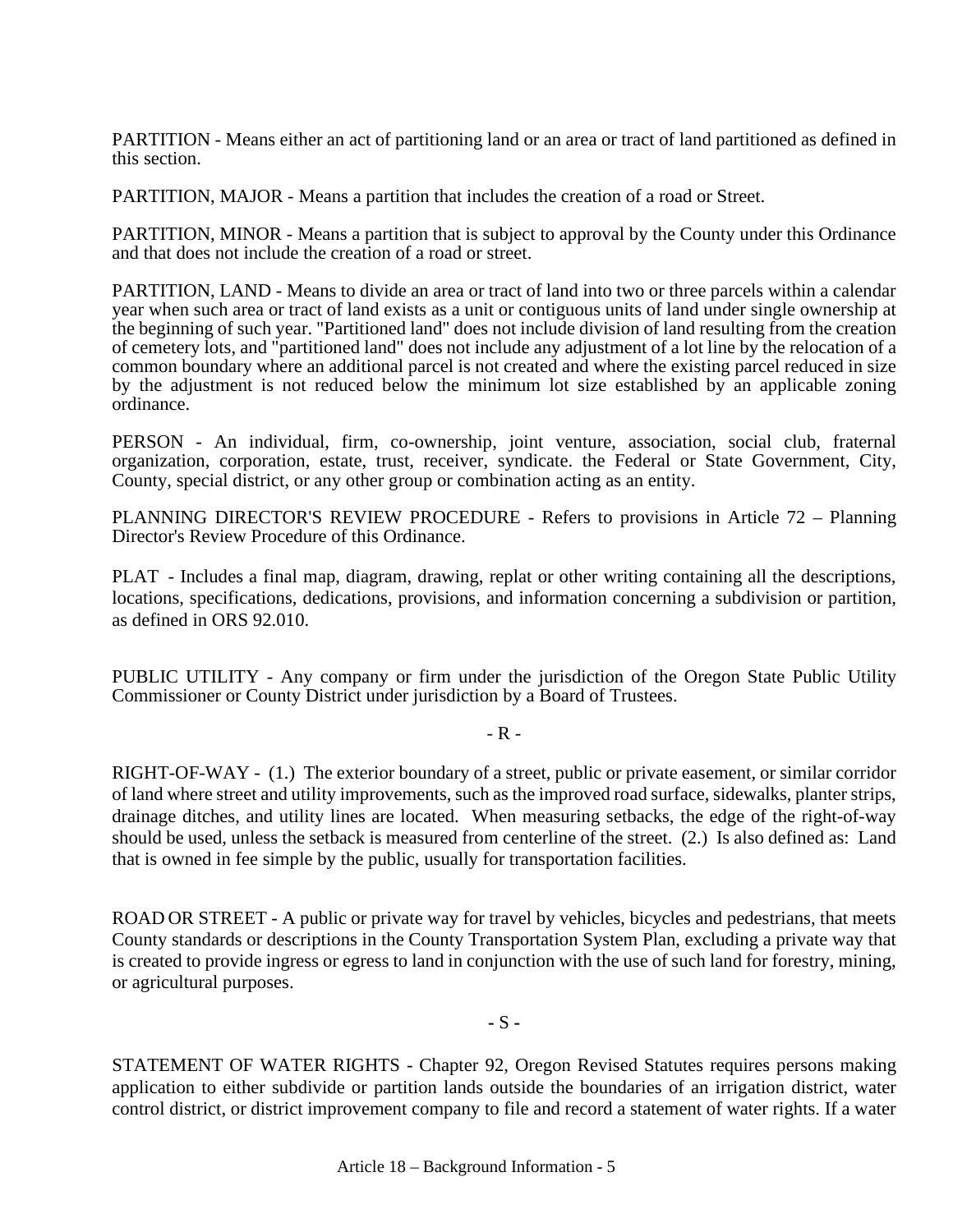right exists, the property owner must receive written acknowledgement from the Oregon Water Resources Department. The Statement of Water Rights and the Acknowledgement must be recorded with the County approved partition or subdivision.

STREAM - Any perennial natural water course.

STREET - The principal means of access to abutting property as defined herein. "Streets" also include parkways, alleys and roads.

STREET, ROAD OR WAY - PRIVATE - Any area used for vehicular access and restricted from and/or not dedicated to the general public use or as further defined by any standards adopted by the Board of County Commissioners.

STREET, ROAD OR WAY - PUBLIC - Any street, road or way dedicated to the public, or the County, for and available to public use.

STREET, CENTERLINE - The centerline of the street as determined by official surveys or precise or specific plan of a highway alignment.

STREET, LOCAL - Any street dedicated, deeded or condemned as such serving as a principal means of access to abutting property, which street may be shown on or included in the circulation element adopted by and as amended by the County. Local streets typically include public streets or roads that serve local or neighborhood traffic and are not classified as arterials or collectors in the County's Transportation System Plan.

STREET, COMPREHENSIVE OR SPECIFIC PLAN - Any street or highway shown on the circulation element or adopted by and as amended by the County, including the Street Classification Map of the County's Transportation System Plan.

STREET, SIDE - The street bounding a corner lot and which extends in the same general direction as the lot line determining the depth.

STREET, ARTERIAL - A street used primarily for through traffic and identified as an arterial on the Functional Classification Map of the County's Transportation System Plan.

STREET, COLLECTOR - A street that connects two arterials or connects several local streets to an arterial and that is identified as a collector street on the Functional Classification Map of the County's Transportation System Plan. Collector streets typically serve a mix of local and through traffic.

SUBDIVIDE LAND - Means to divide an area or tract of land into four or more lots within a calendar year when such area or tract of land exists as a unit or contiguous units of land under a single ownership at the beginning of such year.

SUBDIVISION - Means either an act of subdividing land or an area or a tract of land subdivided as defined in this section.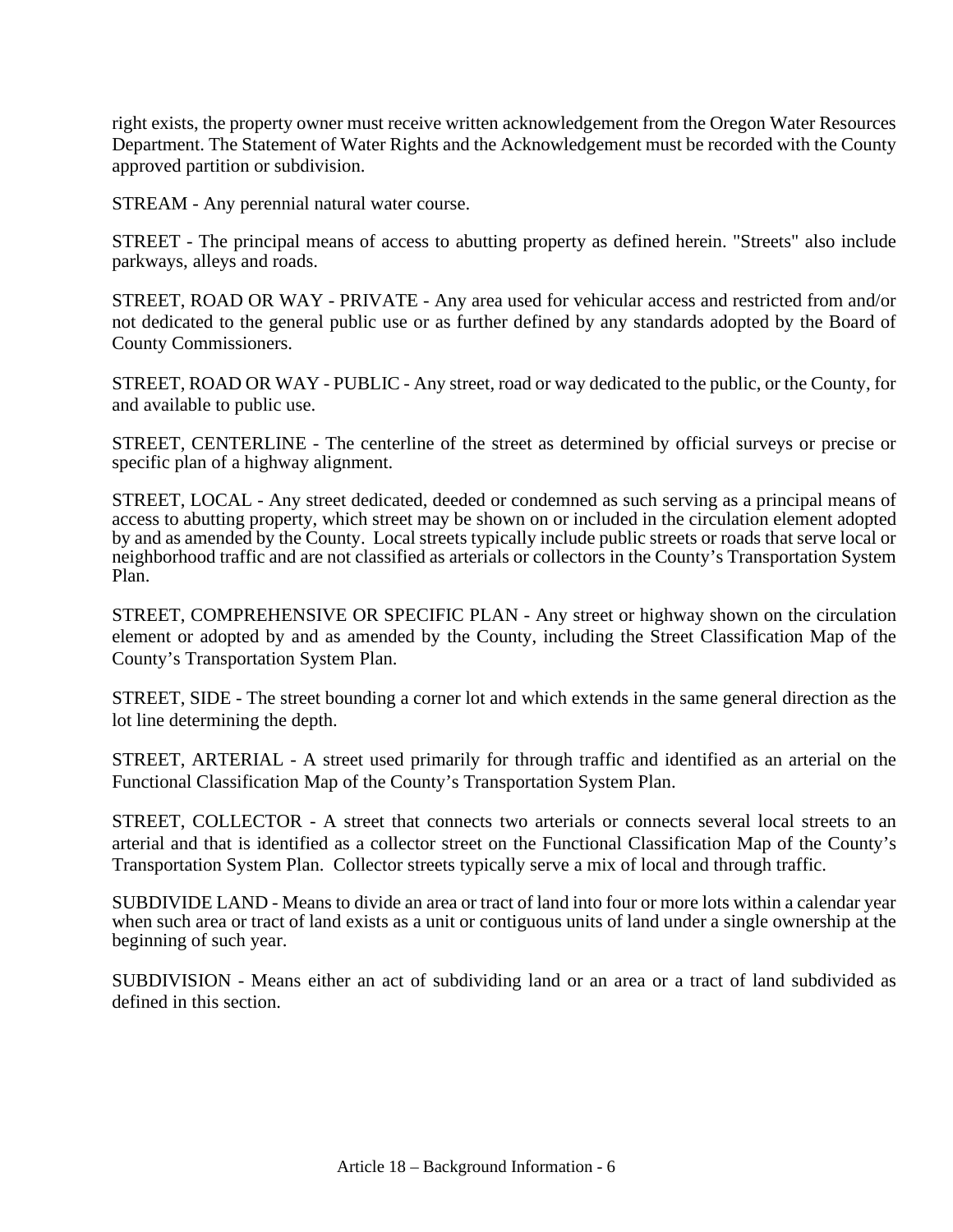## APPLICABILITY OF OTHER ORDINANCES

#### Section 18.05 – Effects of Previous Subdivision Ordinances

- A. Hood River County Subdivision Ordinance Number VI is hereby repealed. Any approval or conditional approval granted under the provisions of the Subdivision Ordinance Number VI or its amendments shall be valid in accordance with the provisions and conditions under which it was approved.
- B. The repeal of an ordinance shall not revive any ordinance in force before or at the time the ordinance repealed took effect. The repeal of an ordinance shall not affect any punishment or penalty incurred before the repeal took effect nor any suit, prosecution or proceeding pending at the time of the repeal, for any offense committed under the ordinance repealed.

#### SEPARABILITY

#### Section 18.06 – Separability

Should any article, section, subsection, paragraph, sentence, clause or phrase of this Ordinance be declared invalid, such declaration shall not affect the validity of any other article, section, subsection, paragraph, sentence, clause or phrase; and if this Ordinance or any portion thereof should be held to be invalid on one ground but valid on another, it shall be construed that the valid ground is the one upon which said ordinance or such portion thereof was enacted.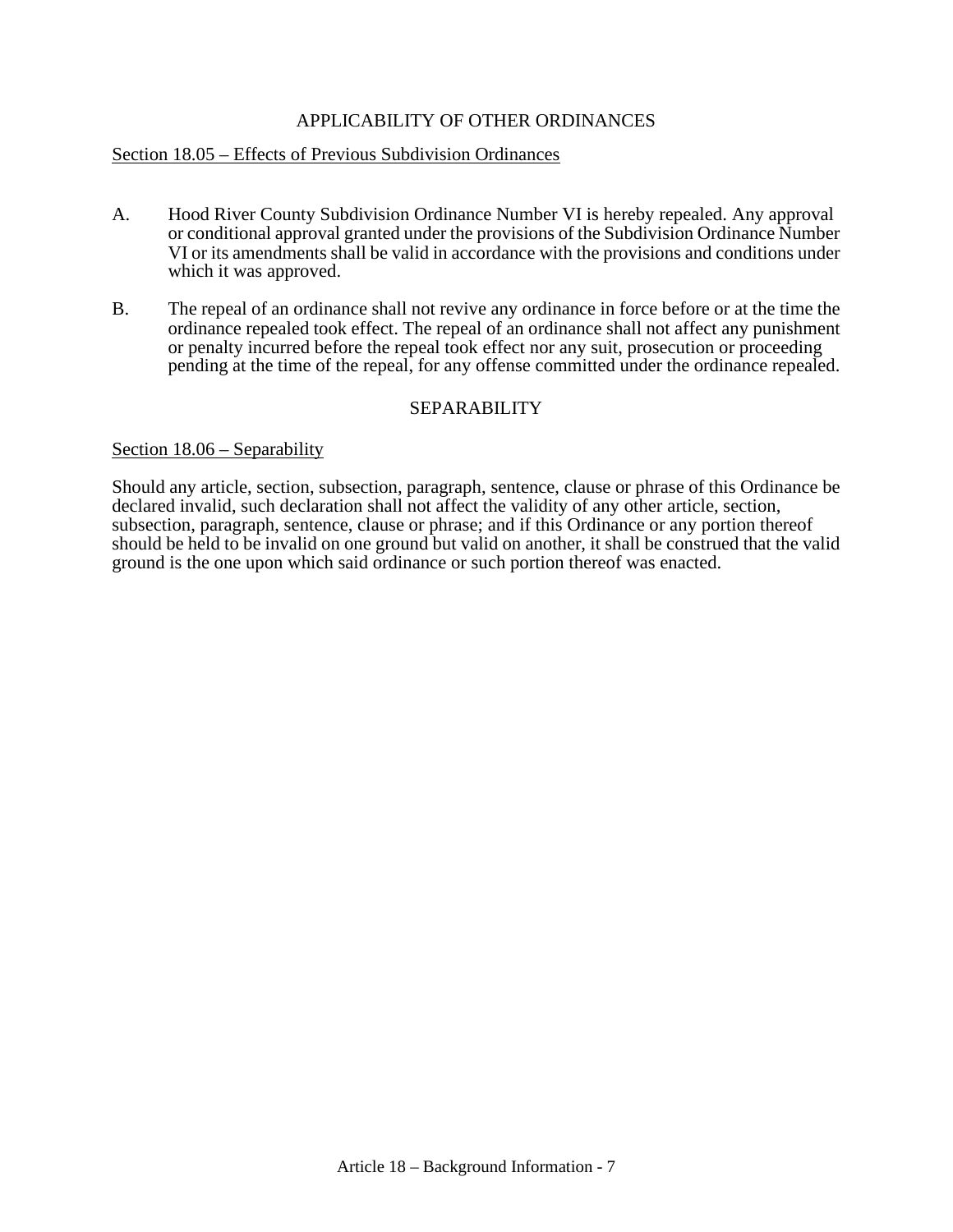## **GENERAL PROCESS**

## FILING FEES

#### Section 18.07 – Filing Fees Required

The filing fees for a land use application with the County Planning Department are reviewed by the County Board of Commission on an annual basis. To determine the fee for a particular application, see the most current County Fee Schedule.

#### Section 18.08 – Refund and Withdrawals

Filing fees are utilized to cover costs of public hearings, mailing, posting, transcripts, and staff time involved in processing applications. As such, refunds due to a denial are not permitted.

In case of a withdrawal, the Planning Department shall authorize a refund based upon pro-rata costs and determination of the status of the application at the time of withdrawal.

#### Section 18.09 – Waiver

The Planning Commission or Director may waive filing fees based upon the following:

- A. Applications made by tax supported governmental agencies, i.e., School Districts.
- B. The applicant is involved in an animal husbandry project in conjunction with a bona fide educational organization such as FFA or 4-H.
- C. Any additional waivers of fees will be subject to review and approval by the Board of Commissioners.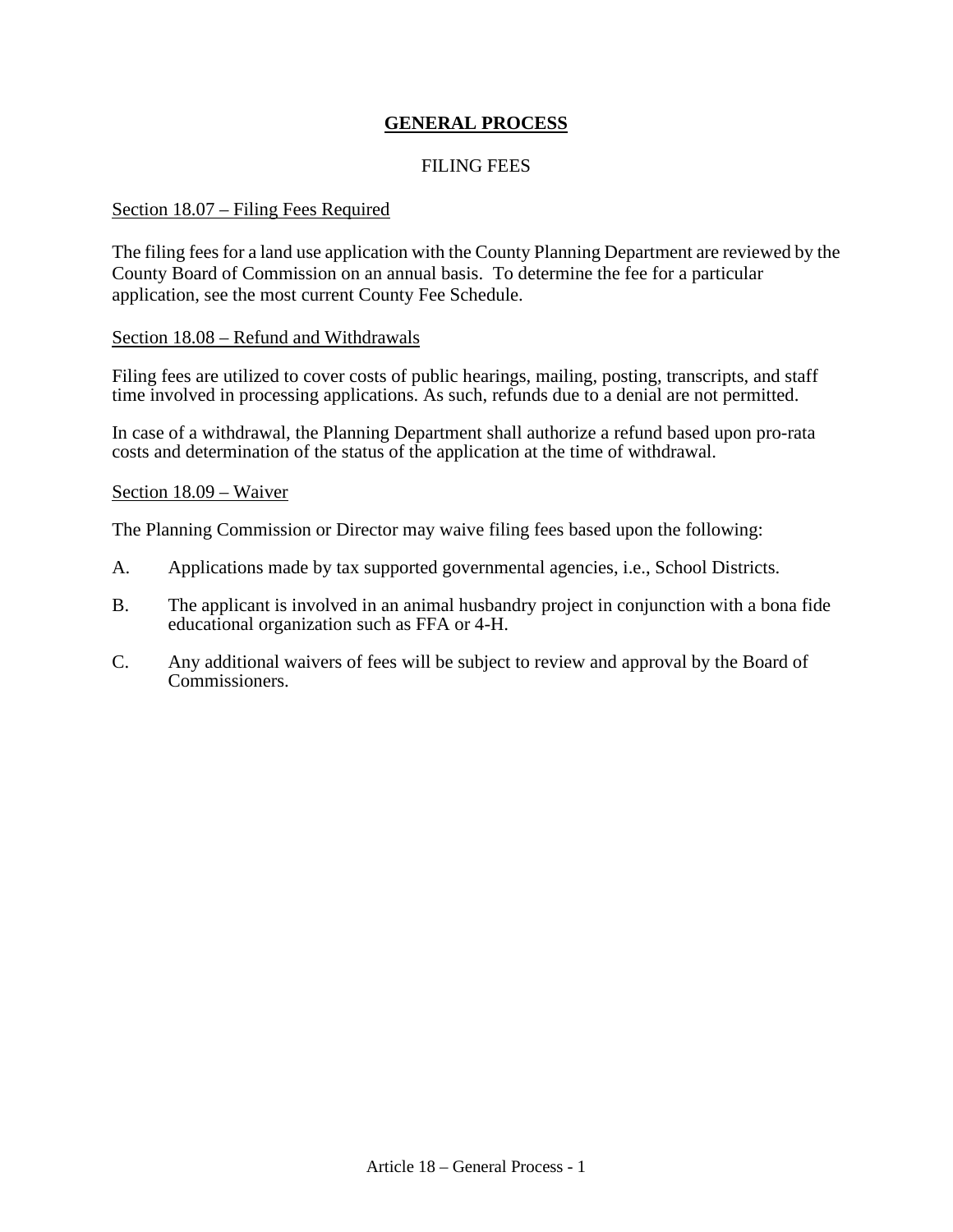# **PLANNING COMMISSION & PLANNING DIRECTOR APPEALS**

Section 18.10 – Appeal of the Planning Commission

- A. Any "party" having "standing" as provided by this section may appeal to the Board of Commissioners an action or ruling of the Planning Commission authorized by this Ordinance.
- B. Board of Commissioners review of final actions or rulings of the, Planning Commission shall be solely as provided by Section 18.10 of this Ordinance.
- C. No action for review by the Board of Commissioners shall be maintained as to the validity of any action or ruling of the Planning Commission, except a final order or ruling.
- D. In order to have standing for review under this Ordinance, a party, as defined in subsections 1, 2, 3 and 4 below, must be represented or attend the hearing on which the Planning Commission based its action or ruling, and speak or introduce input in opposition to the Planning Commission's ultimate action or ruling at the hearing, unless the party can show to the Board good cause or reason why attendance at the hearing was not possible. The following only are hereby defined as "parties" having standing for review under this Ordinance:
	- 1. A person or persons jointly or severally adversely affected or aggrieved in fact by an action or ruling of the Planning Commission.
	- 2. A governmental agency, civic or environmental organization that demonstrates to the Board that it has a valid interest in the preservation of aesthetic, healthful or conservational conditions for the welfare of the general public.
	- 3. Any other person who demonstrates to the Board that his legal rights are affected by the outcome of the hearing and subsequent action on a specific application.
	- 4. The Board of County Commissioners shall make all decisions of who shall qualify as a party having standing under this Ordinance prior to the time set for final hearing on review.
- E. Jurisdiction for review of a final order or ruling of the Planning Commission is conferred upon the Board of Commissioners. Proceedings for review shall be instituted by filing a written "Petition for Appeal" on a form provided by the Planning Commission, with the Department of Records and Assessments within 30 days after the Commission has rendered its final order or ruling. The petition shall state the nature of the petitioner's interest, the facts showing how the petitioner is adversely affected or aggrieved by the Planning Commission' S order or ruling, and the ground or grounds upon which the petitioner contends the order or ruling should be reversed or remanded.
- F. If no appeal is filed within the 30 day period, the order or ruling of the Planning Commission shall be final and not appealable.
- G. The filing of the "Petition for Appeal" shall not stay enforcement of the Planning Commission's order or ruling, but the Board may do so upon requiring the giving of a bond or other undertaking or upon such other terms as it deems proper. Any bond or other undertaking executed pursuant to this subsection shall be in favor of Hood River County, Oregon, for its benefit and for the benefit of whomever else it may concern and may be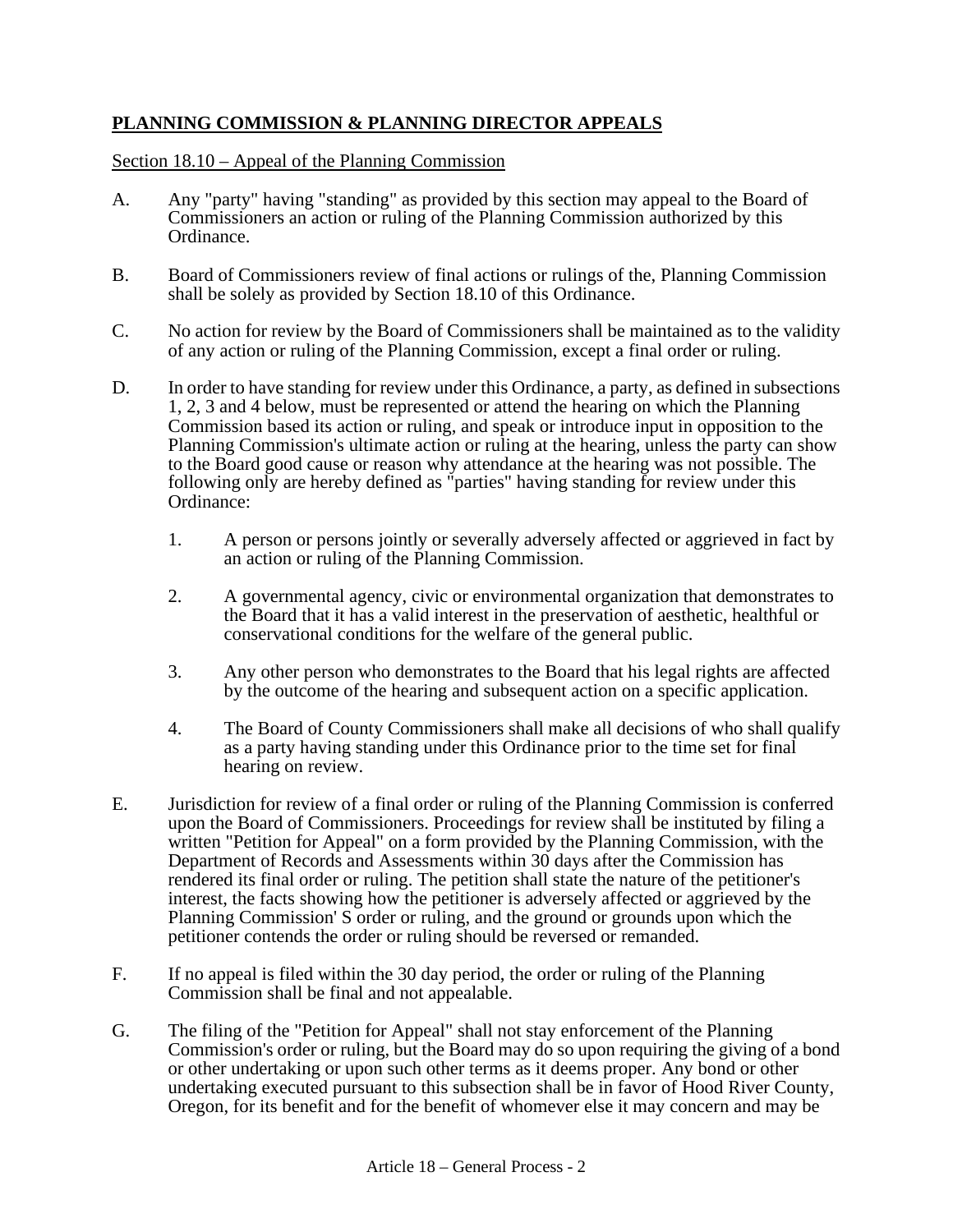enforced by the Board or any other person concerned in an appropriate proceedings as their interest may appear.

- H. If the application is denied, either initially or never taken, or upon review by the Board of Commissioners, or by the courts affirming denial, no new application for the same or substantially similar action shall be filed for at least one  $(1)$  year from the date of final order on the action denying the application.
- I. Within 30 days after the filing of the "Petition for Appeal" the Planning Commission shall transmit to the Board of Commissioners the original or a certified copy of the entire record of the proceeding under review, but by stipulation of all parties to the review proceeding, the record may be shortened. The Board may require or permit subsequent corrections or additions to the record when deemed desirable.
- J. Notice of the public hearing shall be by one publication in a newspaper of general circulation in the County, not less than five days prior to the date of the hearing. Such notices shall also be sent by mail to all property owners within 250 feet of the exterior boundaries of the property which is the subject of the appeal.
- K. If, not later than 15 days before the date set for the hearing on the petition, application is made to the Board for leave to present additional evidence, and it is shown to the satisfaction of the Board that the additional evidence is material and that there were good substantial reasons for failure to present it in the proceeding before the Planning Commission, the Board may order the additional evidence to be taken before the Planning Commission upon such conditions as the Board deems proper. Notice of the time and place where the Planning Commission is to take the additional evidence shall be published in the same manner as in the original hearing. Planning Commission may modify its findings and order by reason of the additional evidence and shall, within a time to be fixed by the Board, file with the Board, to become a part of the record, the additional evidence, together with any modifications or new findings or orders, or its certificate that it elects to stand on its original findings and order as the cases may be.
- L. The Board's review of the Planning Commission's order shall be confined to the record unless the Board elects, at its option, to hear the application de novo and allow testimony and other evidence in addition to that received upon initial action. If the Board elects to hear the application de novo, this fact shall be included in the notice of the hearing.
- M. If the review of the Planning Commission's order is a review on the record and not a de novo hearing, the Board shall not substitute its judgment for that of the Planning Commission as to any issue of fact, and no additional evidence shall be received. However, in the case of disputed allegations of irregularities in procedure before the Planning Commission not shown in the record which, if approved, would warrant reversal or remand, the Board may take evidence limited to the alleged irregularities in procedure and make findings of fact and enter an order upon them.
- N. The Board may affirm, reverse or remand the order. The Board shall reverse or remand the Planning Commission's order only if it finds:
	- 1. The order to be unlawful in substance or procedure, but error in procedure shall not be cause for reversal or remand unless the Board shall find that substantial rights of the petitioning party were prejudiced thereby and defects in the content of the notice required by this section, but not asserted at or prior to the commencement of the hearing before the Planning Commission, shall not be cause for reversal or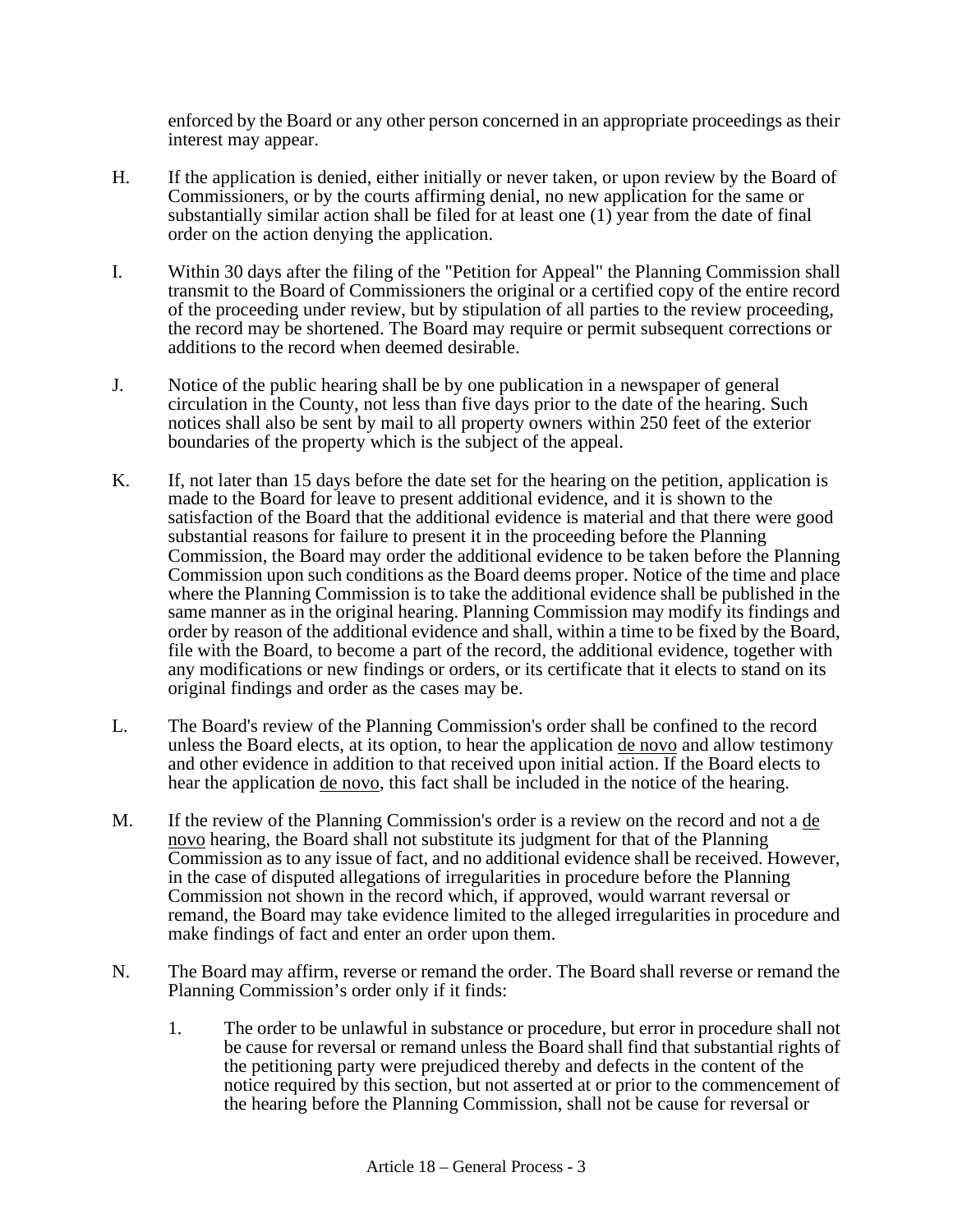remand; or

- 2. The rule or order to be unconstitutional; or
- 3. The order is not supported by reliable, probative and substantial evidence on the whole record; or
- 4. The order is not supported by sufficient probative and substantial findings of fact.
- O. In the case of reversal, the Board shall make special findings of fact based upon evidence in the record and conclusions of law indicating clearly all respects in which the Planning Commission's order is erroneous. If the Board's decision upholds the decision of the Planning Commission, the Board shall make special findings substantiating their decision. The Board may adopt or include findings of the Planning Commission as it sees fit.
- P. All decisions of the Board of Commissioners under this Ordinance shall be final and shall be reviewed only upon writ of review as provided in ORS Chapter 34.

## Section 18.11 — Appeal of the Planning Director

- A. At the request of the Planning Commission, the Director's final decision can be subject to review through a hearings process. The request shall occur within 15 days after the Director's final report is completed.
- B. Decisions of the Planning Director shall be final unless appealed. Appeals shall be submitted in writing to the Planning Commission within 15 days from the date of the Director's action by obtaining an appeal form from the Hood River County Planning Department.
- C. Any "party" having "standing" as provided below may appeal to the Planning Commission.
- D. In order to have standing for review, a party, as defined in subsections 1, 2, 3 and 4 below, must be represented or attend the review on which the Director based his action or ruling and speak or introduce input in opposition to the Director's action or ruling, unless the party can show to the Planning Commission good cause or reason why attendance at the review was not possible. The following are hereby defined as "parties" having standing for review:
	- 1. The Planning Commission shall make all decisions of who shall qualify as a party having standing under this Ordinance prior to the time set for final hearing on review.
	- 2. A person or persons jointly or severally, adversely affected or aggrieved in fact by an action or ruling of the Director.
	- 3. A governmental agency, civic or environmental organization that demonstrates to the Planning Commission that it has a valid interest in the preservation of aesthetic, healthful or conservational conditions for the welfare of the general public.
	- 4. Any other person who demonstrates to the Planning Commission that his legal rights are substantially affected by the Planning Director's decision.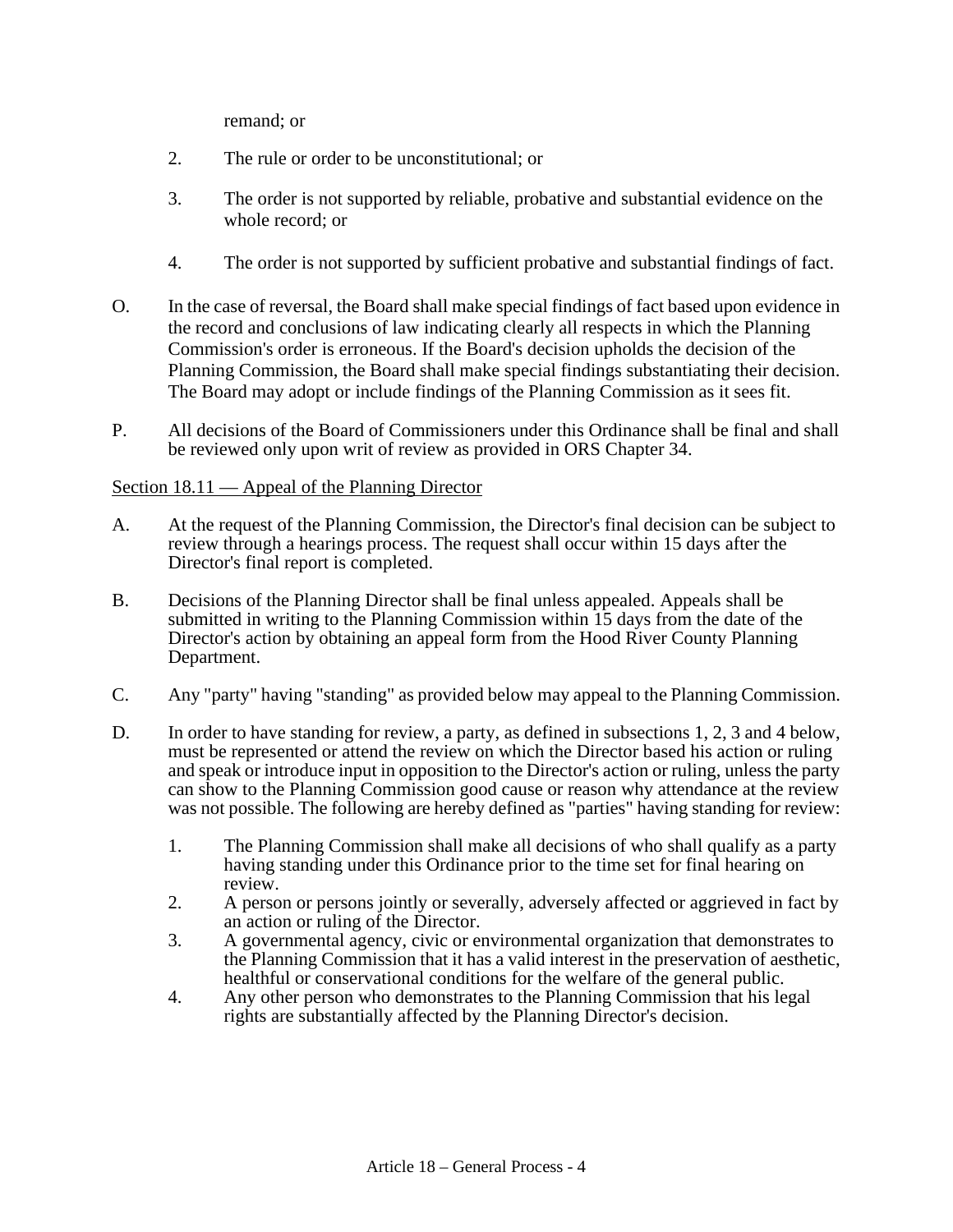# **PLANNING COMMISSION HEARINGS & PLANNING DIRECTOR REVIEW**

## Section 18.12 – Notice of Public Hearings

Notice of public hearings before the Board of Commissioners and Planning Commission shall meet the following:

- A. Board of Commissioners: Publication in a newspaper of general circulation in Hood River County at least 10 days in advance of the public hearing, and notification of each property owner listed on the latest equalized tax roll of the County of Hood River within 250 feet of the exterior boundary of the lot or parcel in question.
- B. Planning- Commission: The same as for the Board of Commissioners.

## Section 18.13 – Conduct of Public Hearings

The Board of Commissioners, Planning Commission and Advisory Review Committee shall individually adopt by resolution rules of conduct of public hearings. Said rules shall be available upon request from the office of the Planning. Commission and the Department of Records and Assessments. Copies shall be available at the public hearing and shall be distributed to each applicant and other individuals requesting same.

#### Section 18.14 – Planning Director's Review Procedure

Notice of Administrative Action before the Planning Director shall meet the following:

- A. Notice shall be sent by mail to all property owners within 250 feet of The property which is the subject of the application (major partitions only).
- B. Notice shall be sent to affected local, state and federal agencies, the cities of Hood River and Cascade Locks, and individuals who request such notice. Persons who request and pay the fee established by the Director shall receive notice.
- C. The Director's decision shall be filed in the County Planning Department and mailed to the applicant and all applicable parties.
- D. Notice of decision shall contain: (1) identification of applicant; (2) Findings of Fact or Conclusions of Law of the Director; (3) other information pertinent to the application; and (4) the date of the Directors decision.
- E. The Director shall notify the Planning Commission and Board of final decision(s)
- F. Notice shall be placed in a newspaper of general circulation at least 10 days prior to the Director's final decision.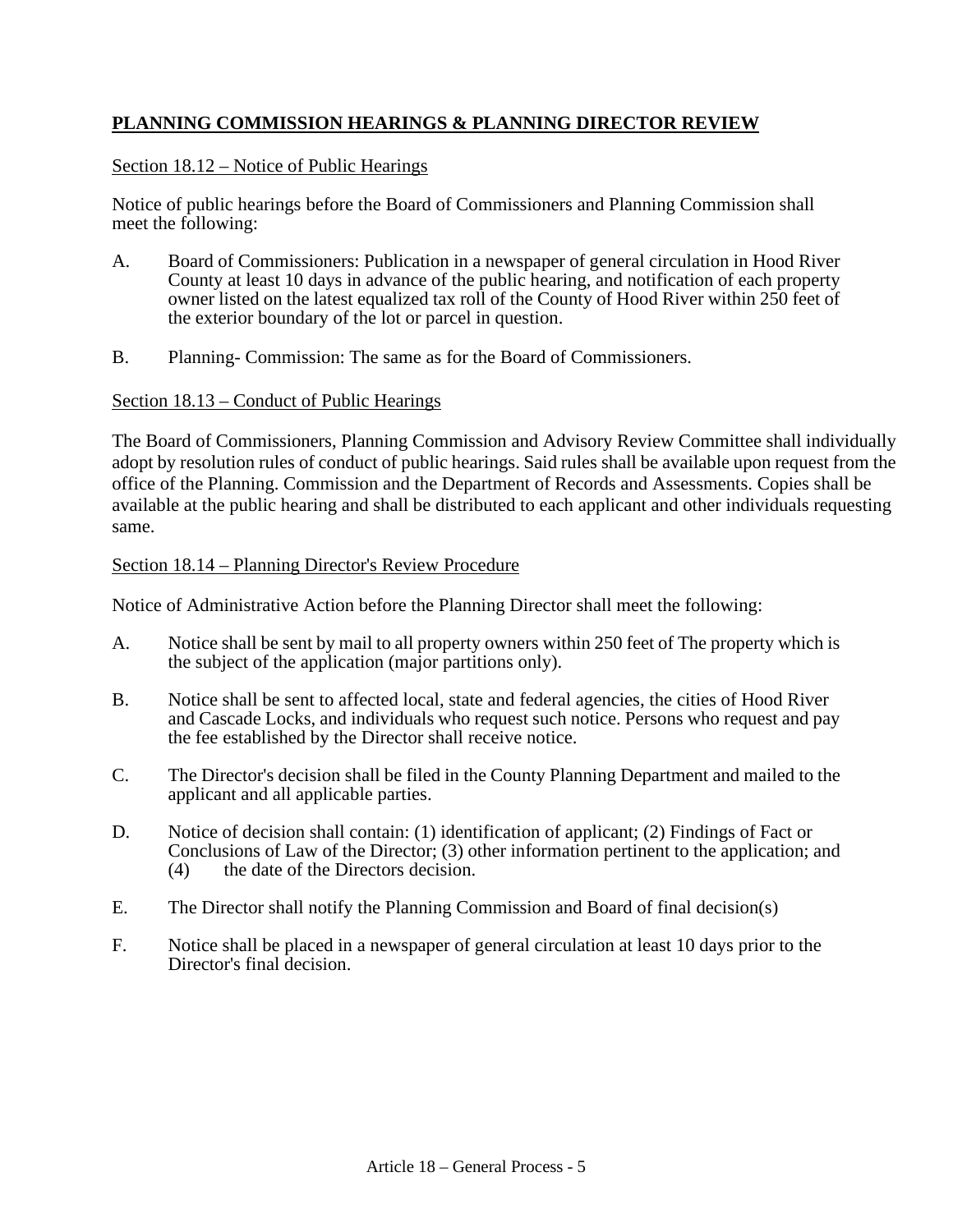## **ENFORCEMENT AND PENALTIES**

#### Section 18.15 – Enforcement and Penalties

- A. Any individual, firm or corporation, whether as principal, agent or employee, violating any provision of this Ordinance shall be guilty of a misdemeanor and upon conviction thereof shall be punishable by a fine of not more than five hundred dollars (\$500.00) or 50 days imprisonment in the County Jail or both per offence.
- B. In addition, the Board of Commissioners, the Planning Commission, the District Attorney or a person whose interest in real property in Hood River County is or may be affected by the violation, may, in addition to other remedies provided by law, institute injunction, mandamus, abatement or other appropriate proceedings to prevent, temporarily or permanently enjoin or abate the unlawful use.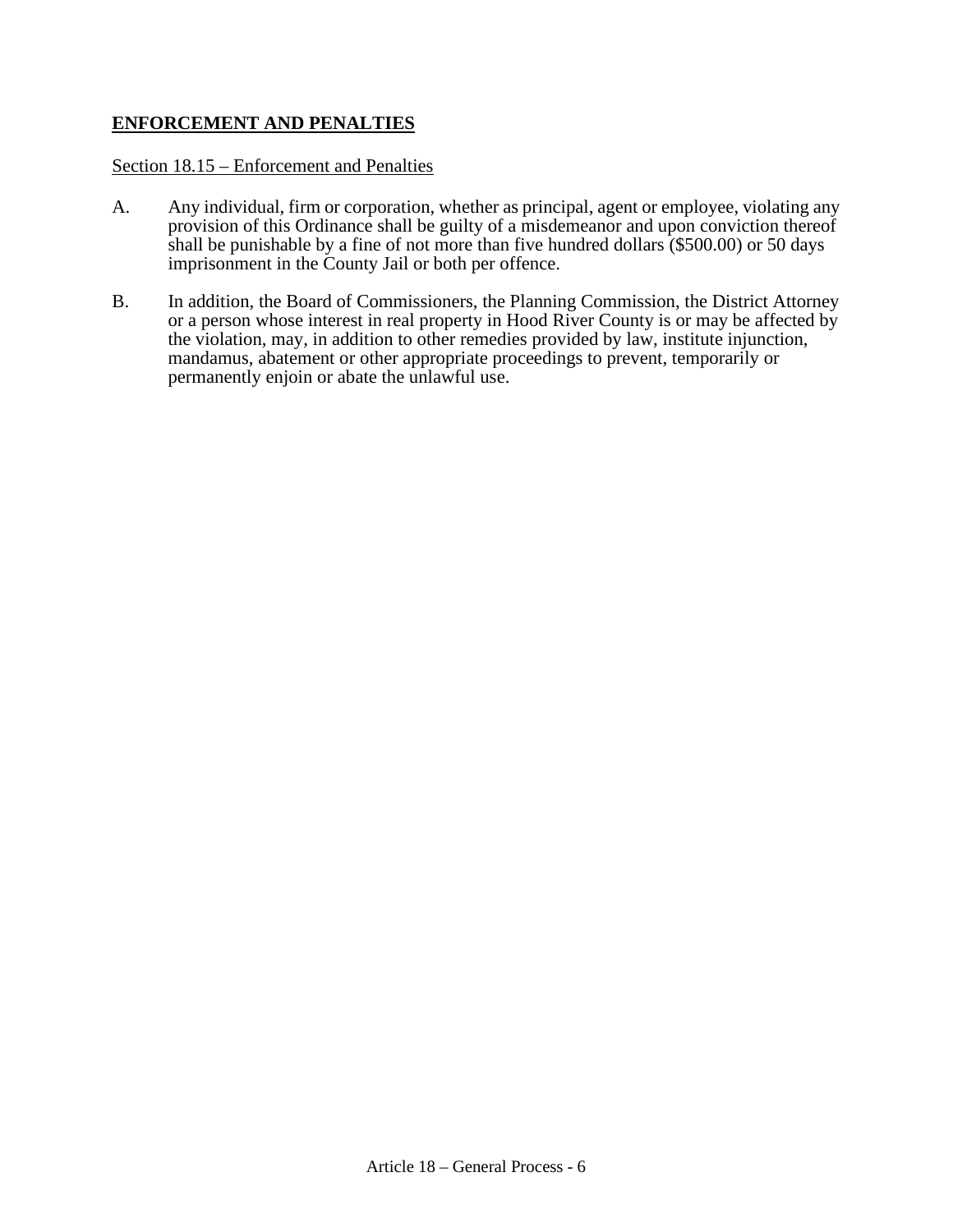## **SUBDIVISIONS**

## **GENERAL PROVISIONS**

#### Section 18.16 – Purpose of Chapter

This chapter is enacted pursuant and supplementary to OHS 92.101 to 92.160 for the purposes of adopting regulations for the design and improvements of subdivisions and minimum lot standards for subdividing land within the unincorporated territory of Hood River County.

## **SUBDIVISION OF LAND INTO FOUR OR MORE PARCELS TENTATIVE PLAN**

#### Section. 18.17 – Requirements, Compliance with Comprehensive Plan

- A. No person, firm, corporation, partnership or association shall subdivide land in the unincorporated territory of Hood River County into four or more lots without first obtaining approval from the Planning Commission, Board of Commissioners or Director, pursuant to the requirements of Section 18.01, 18.02, 18.03 and 18.04 of this Ordinance.
- B. No person, firm, corporation, partnership or association shall cause a subdivision to be created and no County Official shall accept or approve a subdivision unless it meets the requirements of the Comprehensive Plan and the Zoning Ordinance.
- C. No person shall dispose of, transfer, sell or agree, offer or negotiate to sell any lot in any subdivision until approval is obtained.
- D. No person shall dispose of, transfer, sell or agree, offer or negotiate to sell any lot in any subdivision until the plot of the subdivision has been acknowledged and recorded with the recording officer of the County in which the lot is situated. No person shall dispose of, transfer, sell or agree, offer or negotiate to sell any lot in any subdivision by reference to or exhibition or other use of a plat of such subdivision before the plat of such subdivision has been so recorded.

#### Section 18.18 – Preparation, Purpose and Filing of Tentative Plan

- A. The initial action in connection with the making of any subdivision shall be the preparation of a tentative plan or plans conforming to the provisions of this chapter. A tentative plan shall be made for the purpose of showing the design of a proposed subdivision and the existing conditions in and around it and need not be based upon the accurate or detailed survey of the property.
- B. A tentative plan shall be filed with the Planning Department for any proposed division of land defined as a "subdivision" in Section 18.04.

#### Section 18.19 – Form and Contents for a Tentative Plan

- A. A tentative plan shall be drawn to scale and shall conform to the design regulations contained in Design Standards, Sections 18.32 – 18.40.
- B. Every tentative plan shall be clearly and legibly reproduced and shall show the following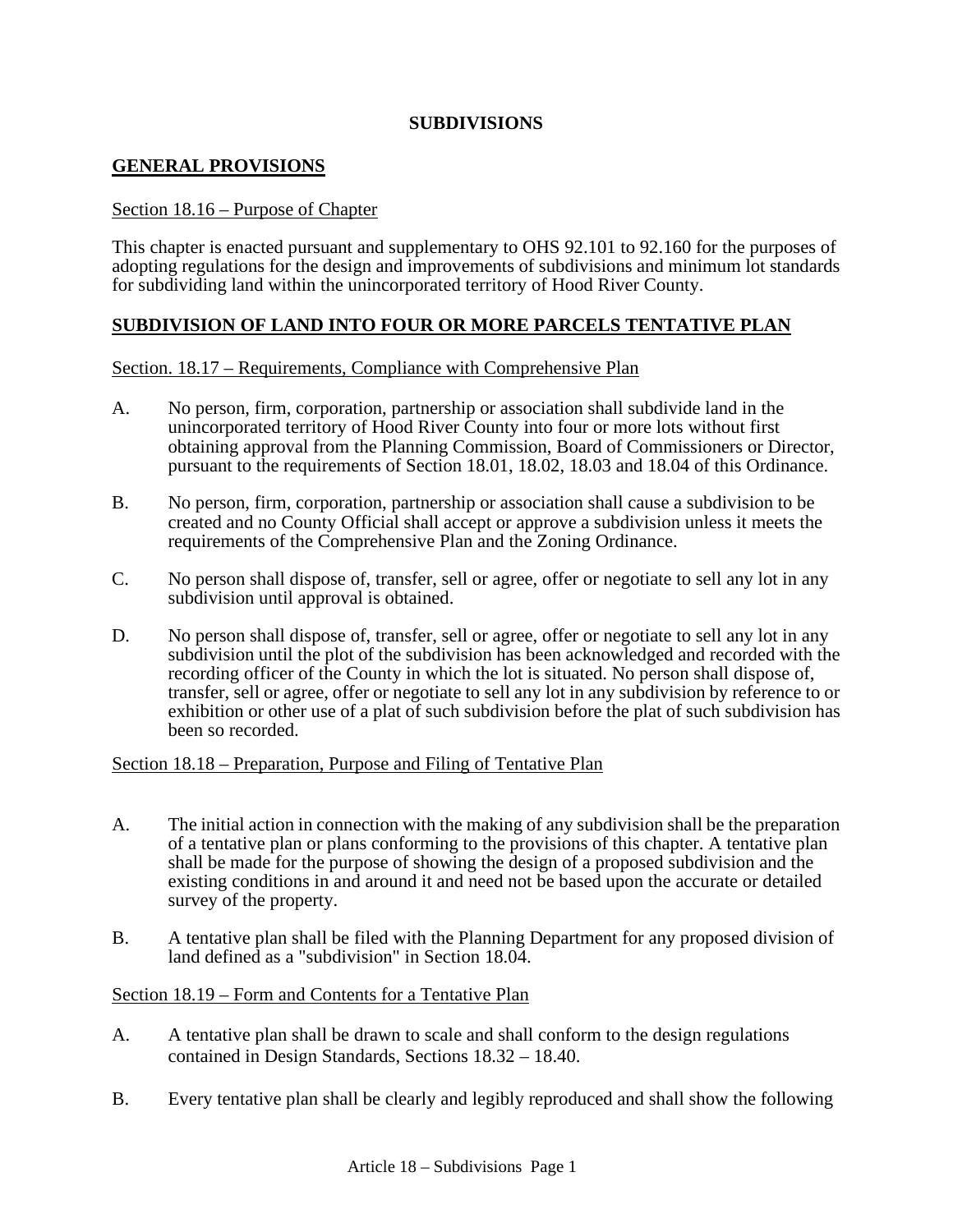## information:

- 1. A site sketch showing the location of the proposed subdivision in relation to the surrounding area or region.
- 2. The tract name, date, north point and scale.
- 3. Names, addresses and telephone numbers of record owner, subdivider and engineer or surveyor or other persons preparing the tentative map.
- 4. Sufficient legally described boundaries to define the proposed tract, and indication of adjacent subdivisions and current ownership of adjacent parcels.
- 5. Location, names, present center lines, widths and grades of adjacent or abutting roads and streets.
- 6. Location and dimensions of all known easements, reservations and drainage ditches on or adjacent to the proposed subdivision.
- 7. The location of all existing structures to remain on the property.
- 8. Topography shown with sufficient detail for proper study of drainage, sewage disposal, building sites and road locations.
- 9. Approximate location of all areas subject to inundation or storm water overflow and the locations, width and direction of flow of all water courses.
- 10. The location, names, width and approximate grades of all streets proposed or existing in the subdivision, and the approximate widths and locations of proposed easements for drainage, sewerage and public utilities.
- 11. The approximate dimensions and area of all lots and radii of all curves.
- 12. Typical cross-sections of proposed streets, showing all improvements proposed within the street right-of-way at such scale to clearly show the details thereof.
- 13. Source of water supply; volume of water available.
- 14. Natural factors such as rock outcroppings, marshes, wooded areas and isolated preservable trees.

## Section 18.20 – Data to Accompany Tentative Plan

Data and information on the following matters shall be either on the tentative map or contained in a written statement accompanying the same:

- A. A preliminary title report prepared by a reputable Title Insurance Company stating rights and interest in the property being subdivided.
- B. If domestic water supply proposed by the subdivider is from a private source, information on availability of water source shall be supplied.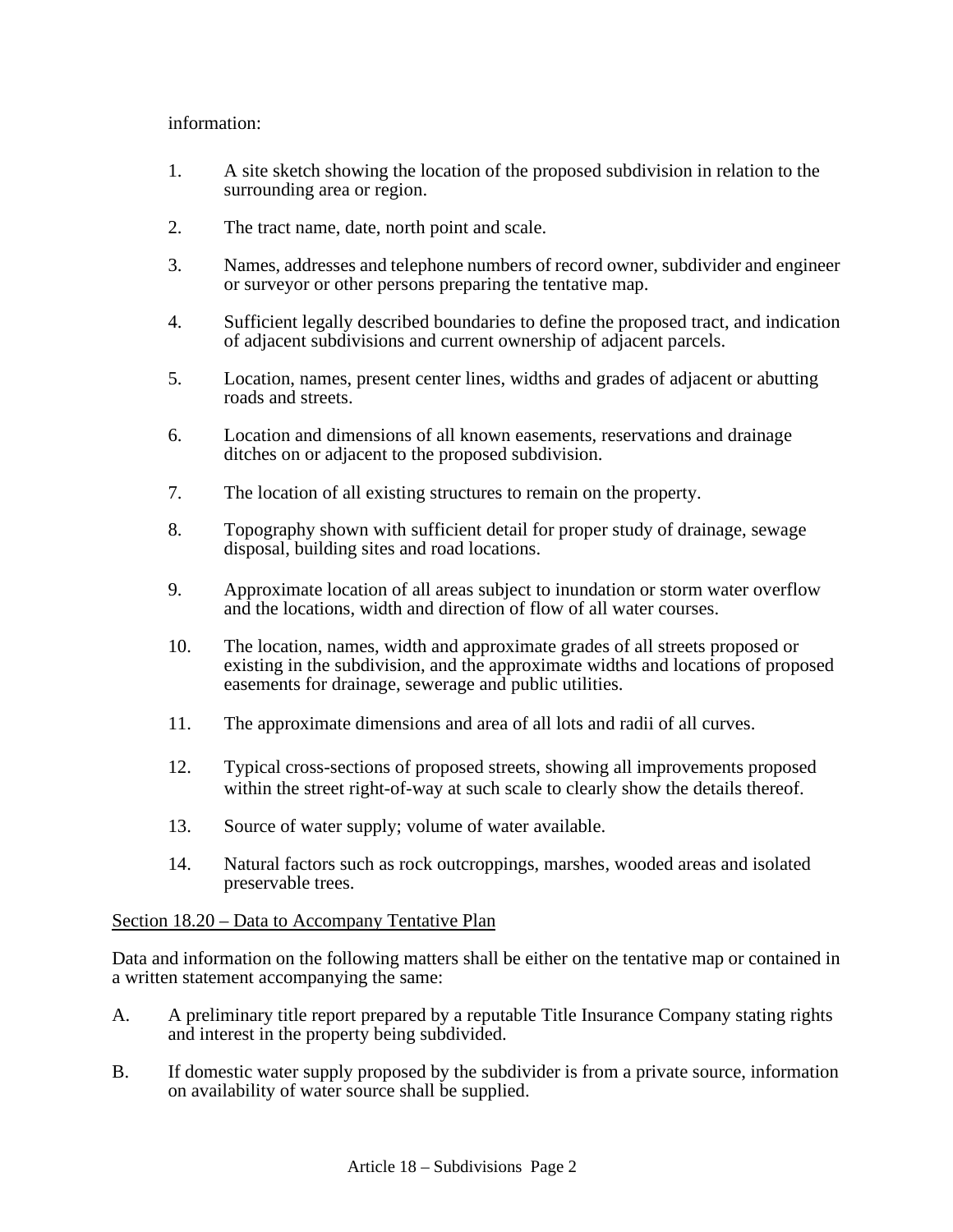- C. When subsurface sewage disposal systems are proposed for sewage disposal, test data in accordance with the requirements of the latest adopted standards by the Department of Environmental Quality and any supplemental tests as required by the County Health Department shall be submitted. Requirements of the Department of Environmental Quality and the County Health Department shall be met. Detailed information on any proposed community sewage disposal system shall be submitted to the satisfaction of the County Health Department and the Department of Environmental Quality.
- D. Information on the source of other public utilities.
- E. Proposed drainage and flood control measures.
- F. A general development plan of contiguous subdivision units and parcels Proposed for subdivision for the purpose of reference and information of the Planning Commission.
- G. Existing and proposed uses of the property, including any public areas proposed.

## Section 18.21 – Statement of Water Rights

- A. Applicants proposing subdivisions or replats on lands outside the boundaries of an irrigation district, water control district, or district improvement company, must file a Statement of Water Rights. If a water right is appurtenant to the subdivided lands, the water rights statement and a copy of the proposed subdivision shall be submitted to the Oregon Water Resources Department for acknowledgement. The Statement of Water Rights and the acknowledgement must be recorded with the County approved subdivision plat.
- B. Statement of Water Rights forms are available from the following agencies or individuals: The Hood River County Planning Department, Hood River County Water Master, District 3 or the Oregon Water Resources Department.

## Section 18.22 – Filing Prints of Tentative Plan; Filing Fees; Acceptance

- A. There shall be filed with the Planning Director, twelve prints and one sepia; if a sheet size of 81" x 14" or smaller is used, a sepia is not required if the tentative plan conforms to the requirements of Section 18.19 and accompanying data required by Section 18.20 of this Section.
- B. The subdivider shall at the time of filing a tentative plan, pay a filing fee as required by Section 18.07.
- C. The time of filing a tentative plan shall be the time at which the plan is received by the Planning Department. The Planning Department shall examine such plan and shall not accept it unless it is in full compliance with the provisions of law and this Ordinance.
- D. Upon acceptance, the Planning Department shall give a receipt for the plan, accompanying data and filing fee. Such acceptance shall not preclude the securing of additional information from the subdivider necessary for proper consideration of the plan, nor does it insure that the plan does comply with the law and with this Ordinance.

Section 18.23 – Distribution of Copies; Action on Tentative Plan by Agencies, etc.; Approval or Disapproval

A. The tentative plan shall be distributed by the Planning Department to public agencies and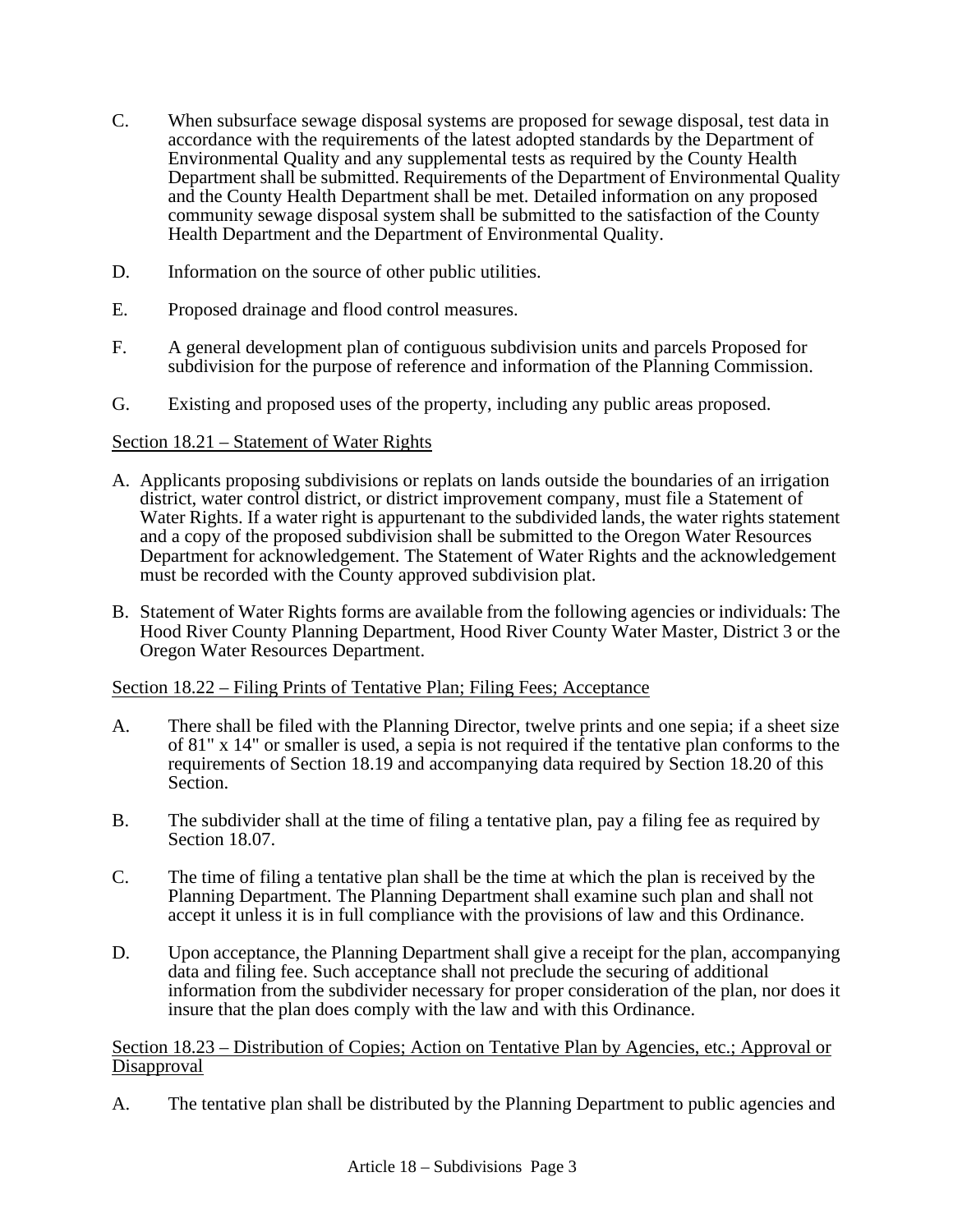officials and public utility companies requesting same for review and report thereon.

- B. Within not more than twenty eight days from receipt of a tentative plan, each officer or agency shall file a report with the Planning Department on his or its approval, conditional approval, recommendation or disapproval. Such recommendations shall be in writing and shall indicate what changes are necessary to make the proposed subdivision acceptable, including any typical drawings and specifications adopted as standards. The recommendations as submitted may then become a condition of approval.
- C. Prior to the public hearing by the Planning Commission, the Advisory Review Committee shall meet with the subdivider. The Advisory Review Committee shall prepare a report to the Planning Commission recommending appropriate action and/or conditions to be placed on the final plat.
- D. Upon receipt of an adverse report or recommendation from the County Sanitarian pertaining to sewage disposal or potability or quantity of water supply, or from any district or agency that has jurisdiction over sanitary sewer systems or adequacy of water supply or water systems, the Planning Commission shall deny the tentative plan.
- E. Within fifty days after receipt of a tentative plan from the subdivider, unless such time is extended by the Planning Commission and the subdivider or his agent is advised of such extension, the Planning Commission shall conduct a public hearing on the matter together with all reports pertaining thereto, and shall approve, conditionally approve or disapprove the same. Such action shall be endorsed upon the face of the tentative plan. In the event the tentative plan is disapproved, the reasons for such disapproval shall be stated upon a memorandum permanently attached to such map, together with a statement of what changes will render the plan acceptable. One copy of the tentative plan and memorandum shall be sent to the subdivider and one copy shall remain permanently in the files of the Planning Commission. If no action is taken by the Planning Commission within fifty days, or such longer period as required by the Planning Commission, the tentative plan shall be deemed approved and it shall be so attested by the Commission. The action by the Planning Commission is final unless appealed as provided in Sections 18.10 and 18.11 of this Ordinance.
- F. No tentative plan or plat of a subdivision shall be approved which bears a name using a word which is the same as, or similar to, or pronounced the same as a word in the name of any other subdivision in the same County, except for the words "town", "city", "place", "court", "addition" or similar words unless the land platted is contiguous to and platted by the same party that platted the subdivision bearing that name or unless the party files and records the consent of the party that platted the subdivision bearing that name.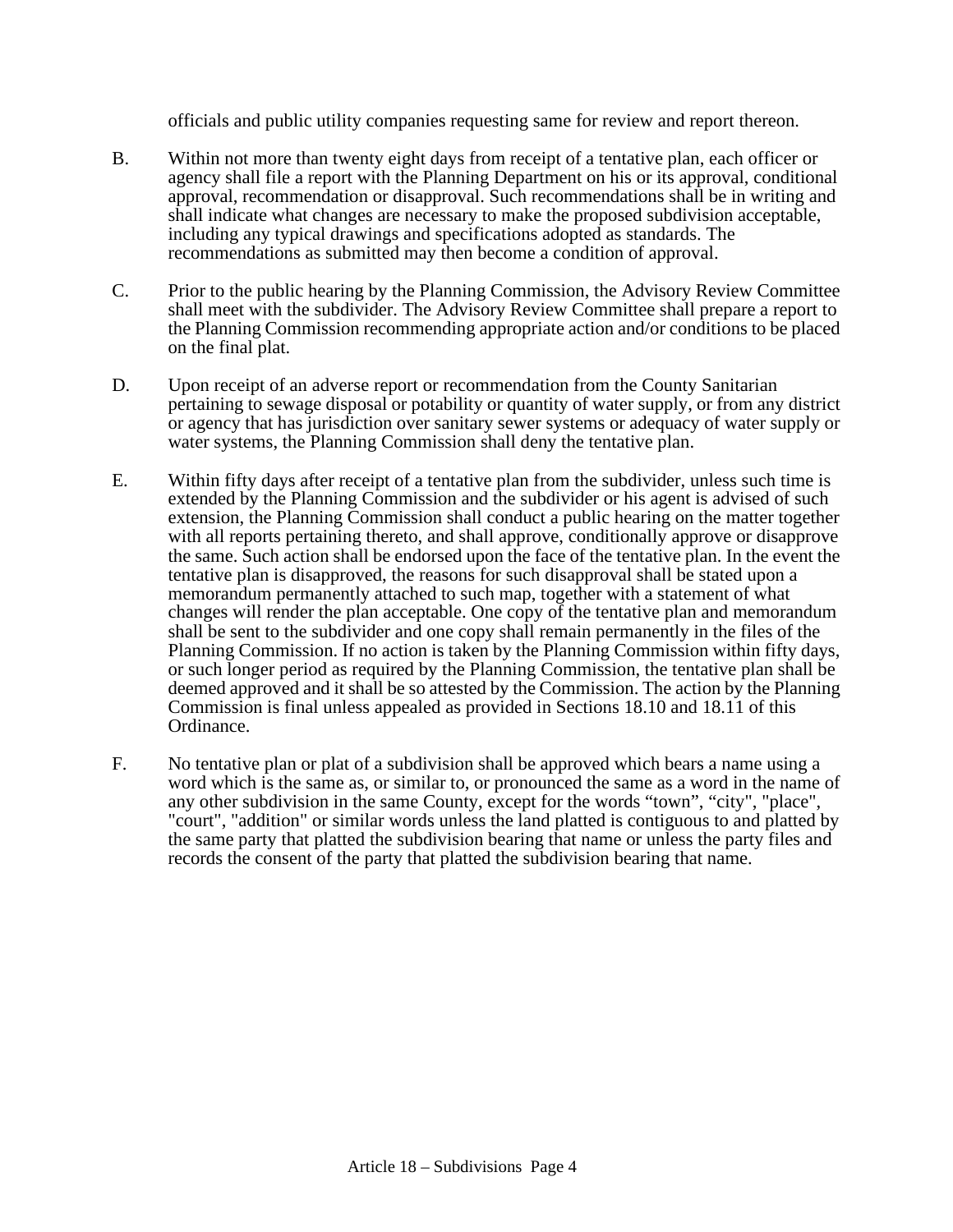# **SUBDIVISION OF FOUR OR MORE PARCELS FINAL PLAT**

## Section 18.24 – Time of Preparing a Final Plat, Failure to File Within Time Limits; Tentative Plan Pre-Requisite to Recording; Filing Fees

- A. Within a period of four (4) years after approval or conditional approval of the tentative plan or plans, the subdivider shall cause the subdivision, or any part thereof, to be surveyed and a final plat to be prepared in accordance with the tentative plan as approved and recorded, unless an extension of time is granted. A permit extension shall be processed in compliance with the requirements of Section 1.130 $(\vec{B})$  of the Ordinance. Failure to record a final plat within the initial or extended approval period shall cause the permit to expire.<sup>[1](#page-22-0)</sup>
- B. Any such request for extension by the subdivider to file his final plat shall be made thirty days prior to the expiration date of the twelve month period following approval of the tentative plan. The request for extension shall be made by the subdivider in writing to the Planning Commission which must act upon such request prior to the expiration of the thirty days.

## Section 18.25 – Form and Contents of the Final Plat

- A. The final plat shall be clearly and legibly drawn, or reproduced by a process guaranteeing a permanent record in black upon tracing cloth or polyester film. All lines, letters and figures shall be clearly and legibly drawn in black water proof India ink. The plat shall be made in such condition that when filed, good legible prints can be made therefrom.
- B. The size of sheets shall be eighteen inches by twenty six inches. The scale of the final plat shall be sufficiently large to clearly show the details of the plat.
- C. Every sheet comprising the final plat shall bear the tract name, scale, north point, legend, sheet number and number of sheets comprising the plat. Below the north point shall be clearly noted the basis of bearing for the survey. When the final plat consists of more than two plat sheets, a key plan showing the relation of the sheets shall be placed on sheet one.
- D. The final plat shall clearly show the exact location of all permanent monuments as required to be set per Section 18.81 of this Ordinance. The corners of adjoining subdivisions shall be identified by lot and block numbers, tract name and place of record, or by section, township and range or other proper designations.
- E. The final plat shall show the side lines, total width, width of the portion being dedicated and width of existing dedications of all streets and ways and the width of railroad rights-of-way appearing on the map. Where there has been established the center line of an existing street or way, the data shall be shown on the final plat indicating all monuments found and making reference to a field book or map. If the points were reset by ties, that fact shall be stated.
- F. All lots shall be numbered consecutively with no omissions or duplications throughout the subdivision, including all units of any subdivision which has the same tract name but is designated by different units. Block division or numbering is not permitted. Circles or other geometric figures shall not be drawn around numbers. Each lot must be shown entirely on one sheet.

<span id="page-22-0"></span><sup>1</sup> Section 18.24 was amended via Ordinance #372 on June 21, 2021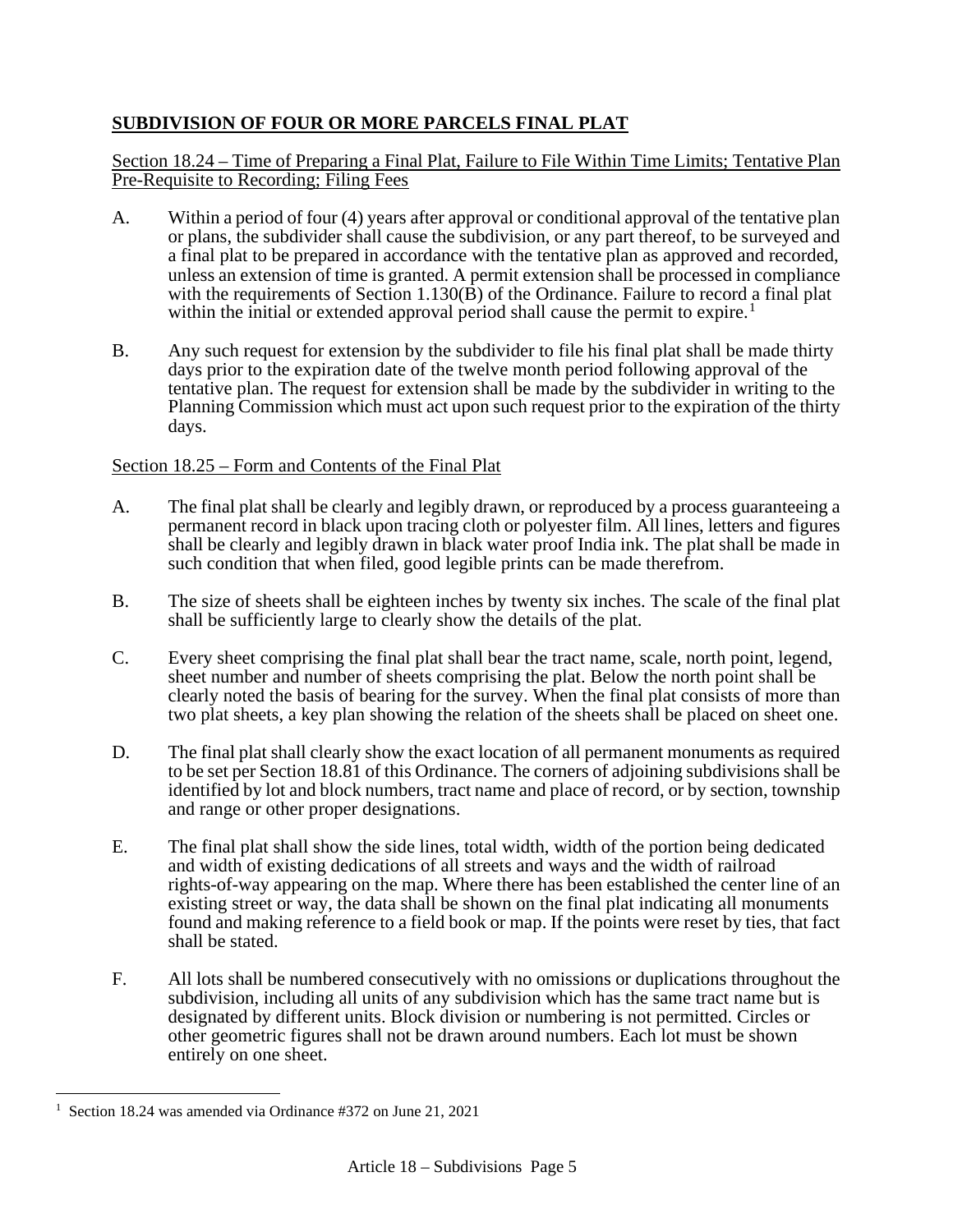- G. Sufficient data must be shown on the final plat to determine readily the bearing and length of every lot line, block line and boundary line. Dimensions of lots shall be given as net dimensions to the boundaries of adjoining streets and shall be shown in feet and hundredths of a foot. No ditto marks shall be used. Lots containing one acre or more shall show net acreage to nearest hundredth. Bearings and distances of straight lines, and such radii and arc length for all curves as may be necessary to determine the location of centers of curves shall be shown.
- H. The final plat shall show the location and width of all easements and building setback lines to which the lots are subject. The easements must be clearly labeled and identified, and if already of record, the recorded reference given. If the easement is not definitely located of record, a statement of such easement must appear on the title sheet. Easements shall be designated by dashed lines. Distances and bearings of the side lines of lots cut by an easement must be arrowed to indicate clearly the actual lengths of the lot lines. The width of the easement and length and bearings of the lines thereof and sufficient ties thereto to definitely locate the easement must be shown. If the easement is being dedicated by the map, it shall be properly set out in the owner's certificate of dedication.
- I. The final plat shall particularly define and designate all lots reserved for private purposes and all lots offered for dedication for any purpose, with all dimensions, boundaries and courses clearly shown and defined in every case. Any or all of the lots intended for any public use, except those lots.

#### Section 18.26 – Certificates and Acknowledgements

The following certificates and acknowledgements shall appear on the final plat and may be combined when appropriate:

- A. A certificate signed and acknowledged by all parties having any record title interest in the land being subdivided, consenting to the preparation and recordation of the final plat. The signatures of parties owning the following types of interests may be omitted if their names and nature of interests are endorsed on the map;
	- 1. Right-of way, easements, or other interests, none of which can ripen into a fee.
	- 2. Right-of-way, easements of reversions, which by reason of changed conditions long disuse or negligence appear to be no longer of practical use or value and which signature it is impossible or impractical to obtain. In this case, a reasonable statement of the circumstances preventing the procurement of the signatures shall be endorsed on the map. Land including territory originally patented by the United States of this State, under patent reserving interest to either or both of those entities.
- B. A certificate for execution acknowledged as above donating to the public all common improvements, including but not limited to streets, roads, parks, sewage disposal and water supply system; and land for dedication for certain specified public uses, subject to such reservations as may be contained in any such offer.
- C. A certificate by the registered professional engineer or licensed surveyor responsible for the survey and final plat. The signatures of such Civil Engineer or licensed surveyor must be accompanied by his seal or stamp.
- D. A certificate for execution by the Director of Public Works.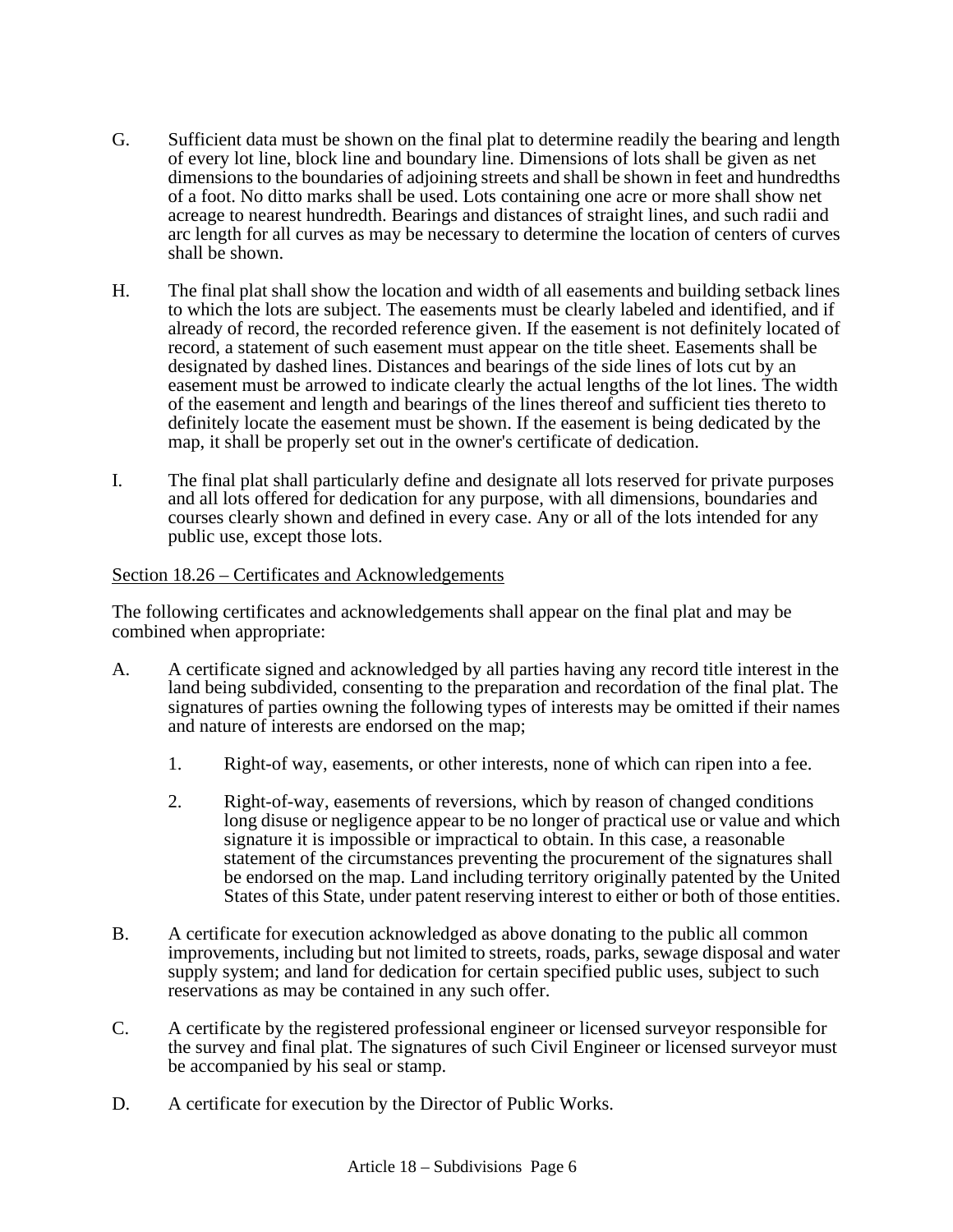- E. A certificate for execution by the County Recorder.
- F. A certificate for execution by the Chairman of the Planning Commission attested by the Secretary thereof.
- G. A certificate attesting that a tax bond, cash or other security guarantees in payment has been filed with the Clerk of the Board of Commissioners to cover taxes and assessments against the property which are a lien but not yet payable.
- H. A certificate for execution by the Chairman of the Board of Commissioners, attested by the Clerk of such Board approving the final plat as submitted, and accepting, or not accepting, the areas offered for dedication for public use.

## Section 18.27 – Official Not to Execute Certificates, etc., If He Has Interest in Subdivision

When any provision of Oregon State Law or of this chapter requires the execution of any certificates or affidavit or the performance of any act by a person in his official capacity who is also a subdivider or an agent or employee thereof, such certificate or affidavit shall be executed or such act shall be performed by some other person duly qualified therefore and designated so to act by the Board of Commissioners. The engineer or surveyor preparing the plat, shall be exempt from the requirements of this section.

## Section 18.28 – Data and Information to Accompany Final Plat

The following data and information shall accompany the final plat:

- A. Evidence of title issued by a reputable title insurance company, showing the names of all persons having any right, title or interest in the lands being subdivided and whose consent is necessary to convey clear title to the land.
- B. Deed restrictions to be recorded with the final plat.
- C. A letter from the Director of Public Works stating that either street improvements shown on the approved improvement plan have been installed satisfactorily, or if such improvements have not been installed, the estimated cost of installing such improvements.
- D. A letter from the County Health Department or Department of Environmental Quality and any public or private agency, company or district supplying water to the subdivision certifying that satisfactory arrangements have been made with them for the installation of an adequate and safe water supply for each lot within the subdivision, in accordance with provisions of Section 18.36 of this Ordinance.
- E. A letter from the County Health Department and Sanitary District or Sanitation District having jurisdiction, certifying that satisfactory arrangements have been made with them for adequate sewage disposal for each lot in the subdivision in accordance with any State Laws or County Ordinances pertaining thereto.
- F. Any other evidence and material that are, or may be hereafter required by law, or by the conditions or approval of the tentative plan.

## Section 18.29 – Recording Statement of Water Rights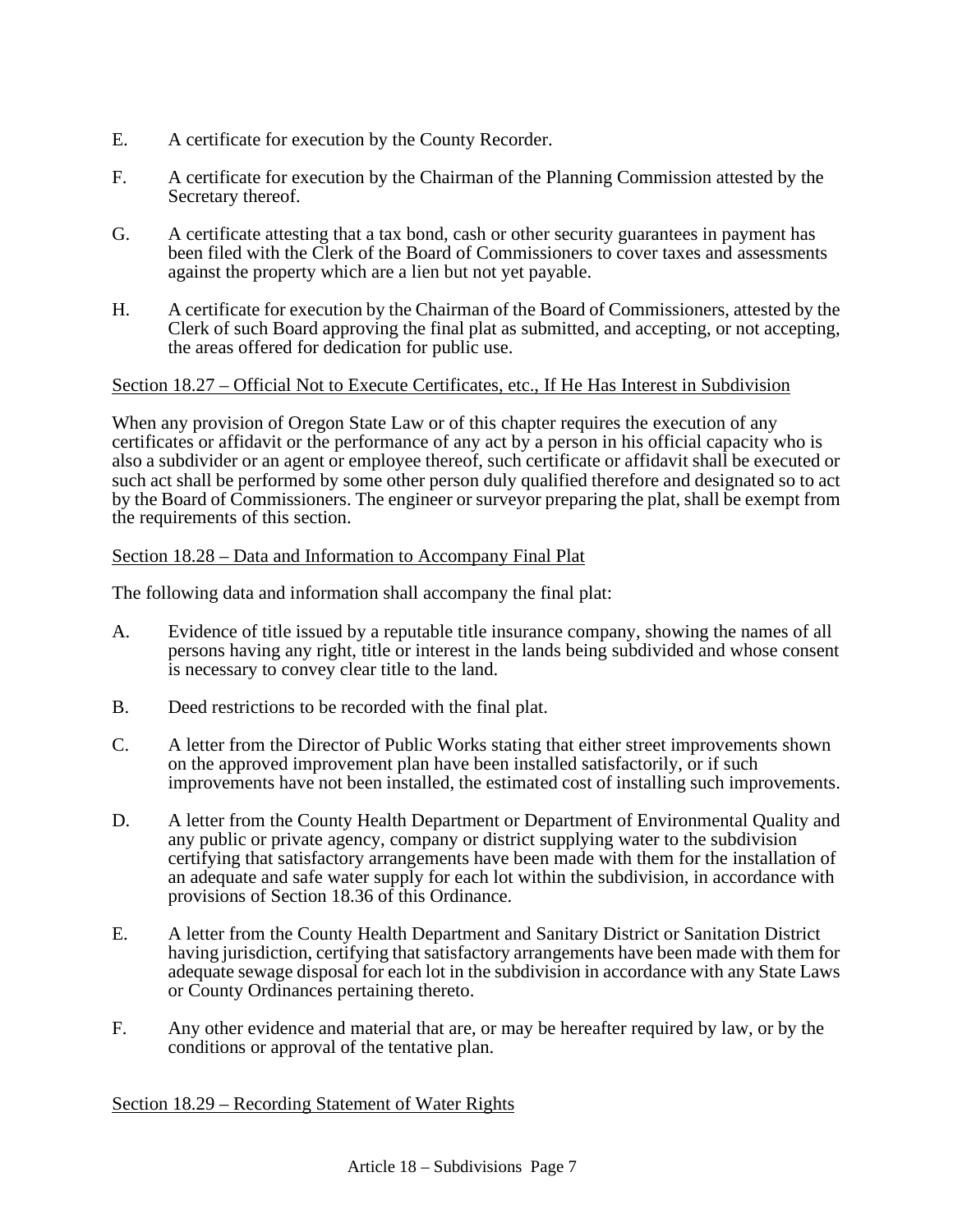The Statement of Water Rights and the acknowledgement from the Oregon Water Resources Department must be recorded with the County approved subdivision plat.

## Section 18.30 – Filing of Plat

- A. The final plat conforming to the requirements of Section 18.31 of this chapter and containing all (except the approval certificate by the Planning Commission and the Board of Commissioners) the necessary signatures affixed to the certificates and acknowledgements and all accompanying data and material, shall be filed with the Planning Department within one year after the tentative map has been approved, unless the subdivider has applied for and has been granted an extension of the time for filing by the Planning Commission.
- B. At the time of filing the final plat, the Planning Department shall give a receipt for the map and accompanying data.

## Section 18.31 – Action on Final Plat by County Officials

- A. Either before or after recording the final plat, the subdivider shall file a report with the Real Estate Division, Department of Commerce and State of Oregon when required by Oregon State Law.
- B. Approval of final plat by the Planning Director. After reviewing the final plat, the Planning Director shall:
	- 1. Approve the plat if it substantially conforms to the adopted tentative plan
	- 2. Deny the final plat if it does not substantially conform to the tentative plan.
- C. Approving signatures. When the plat is approved by the Planning Director, the plat shall be sent to:
	- 1. The Director of Public Works, whose signature shall certify that the platting laws of this State and of this Ordinance have been complied with.
	- 2. The Director of Budget and Finance, whose signature shall certify that all taxes on the property have been paid, and a certification by the Director of Budget and Finance that a Security Bond. has been filed in the Department of Budget and Finance to cover any uncompleted improvements.
	- 3. The Planning Commission Chair and attested by the Secretary that the plat substantially conforms to the approved tentative plan.
	- 4. A majority of the Board of Commissioners, whose signatures shall certify that the plat is approved by them.
	- 5. The County Sanitarian, whose signature shall certify that all State and County health requirements have been complied with.
- D. Filing of the final plat. After obtaining all the required approvals and signatures, the subdivider shall file the approved final plat with the County Recorder. The County Recorder shall record the pl.at within  $10$  days after receipt of the plat.
- E. Upon filing of the final plat, the developer shall provide five copies to the County Planning Department.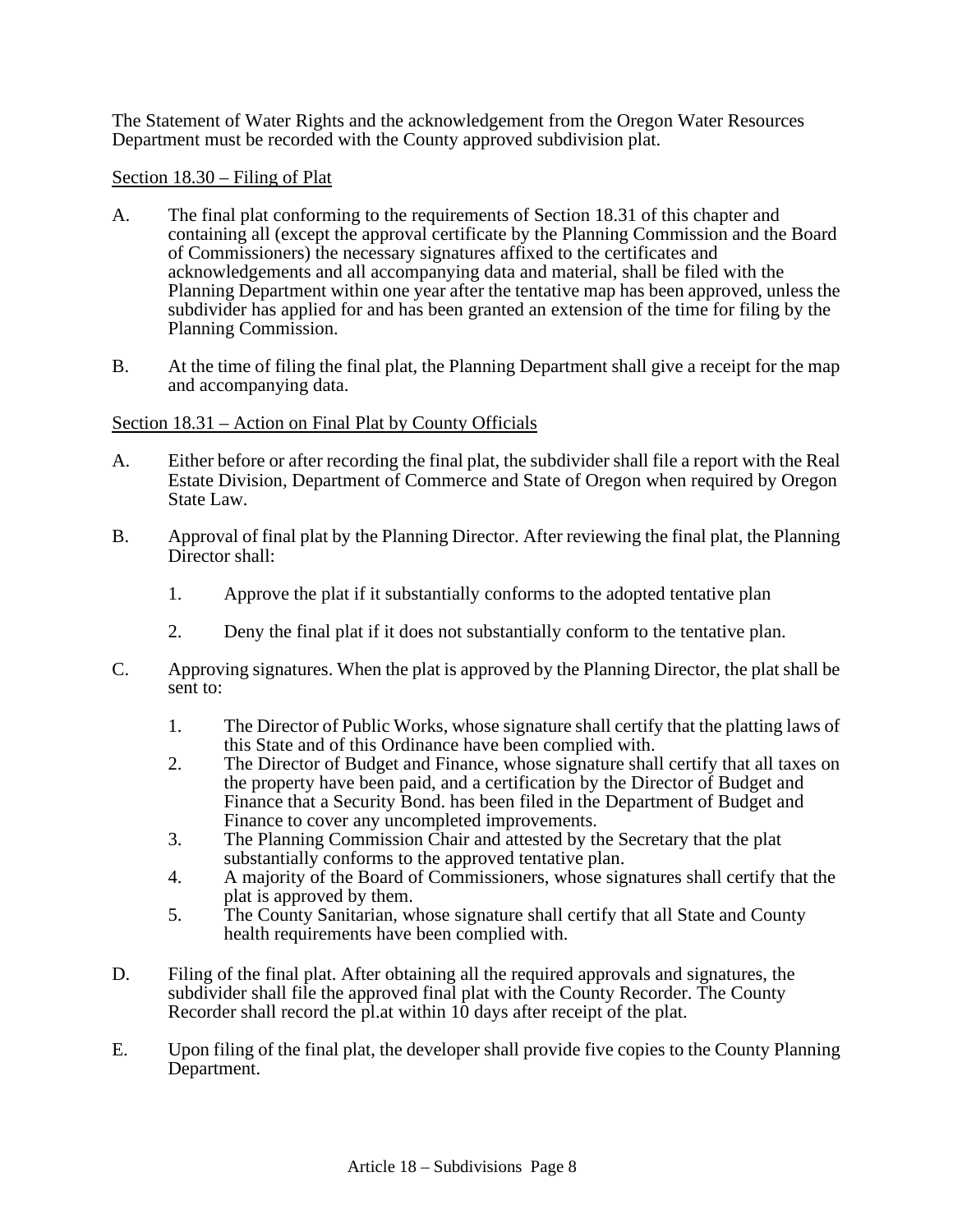# **DESIGN STANDARDS**

(Revised 07-21-03 as part of TSP adoption; HRC Ordinance 249; effective 8-22-03)

## Section 18.32 – Streets

- A. The alignment of street centerlines shall be continuations of centerlines of existing streets.
- B. Any two streets intersecting on a given street shall have a continuous centerline or be separated by one hundred and fifty feet minimum. Block corners shall be rounded by a radius of twenty feet. The angle of intersection shall be between 60◦ and 90◦. Intersecting streets shall have at least fifty feet of tangent adjacent to the intersection.
- C. The following factors will be considered by the Planning Commission or Director in granting approval for streets:
	- 1. The relationship of the streets to existing and planned streets.
	- 2. Topographical conditions.
	- 3. Public convenience and safety and to the use of the land to be served by the street.
- D. Streets and roads dedicated to the public or intended to be accepted into the County maintained road system shall meet the minimum standards as established by the Board of Commissioners; however, this does not guarantee acceptance into the County-maintained road system. Criteria for acceptance of a public road into the County-maintained road system are included in an addendum to the County Road Standards Document.
- E. Road maintenance agreements are required for new private streets, and for new public streets, unless the public street has been accepted into the County road maintenance system.
- F. Within the Urban Growth Area of Hood River, transportation standards of the City of Hood River shall apply as described in the City of Hood River's Transportation System Plan.
- G. Within the Urban Growth Area of Cascade Locks, transportation standards of the City of Cascade Locks shall apply as described in the City of Cascade Locks' Transportation System Plan.
- H. Within designated unincorporated communities outside the Urban Growth Areas of Hood River and Cascade Locks, urban local street standards shall apply to roads in all "urban density developments," defined as new residential subdivisions and partitions that present both the potential to serve more than 10 parcels/lots (via build-out or street connectivity) and have an average potential lot size of 10,000 square feet or less. Within these areas, the following additional standards also shall be met:
	- 1. The maximum block size shall be 600 ft. in length with a 1,600 ft. perimeter.
	- 2. All residential developments shall provide a continuous pedestrian and/or multi-use pathway system that extends throughout the development and connects to all future phases of development as well as all adjacent trails, public parks, and open space whenever possible.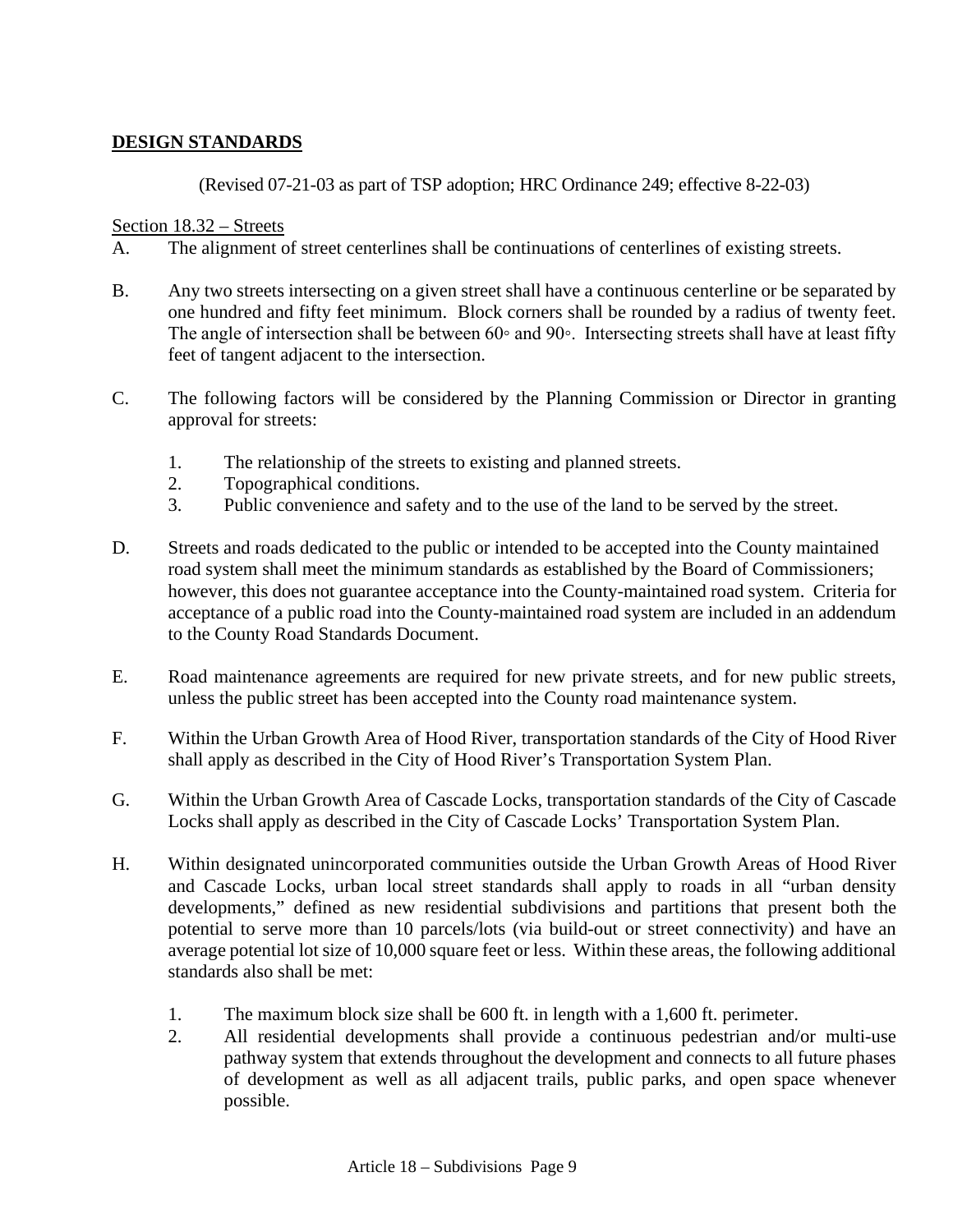- 3. Road right-of-way shall not be considered part of a parcel's area.
- 4. Urban local streets shall be constructed to meet one of the four design standards identified in the following table and pursuant to subsection H.5 of this Ordinance section. Standards are illustrated in diagrams in the County TSP and Road Design Standards document:

| Table 18-1. Urban Local Road Standards<br>A. |                       |     |                     |                |               |                                   |                   |                   |                         |
|----------------------------------------------|-----------------------|-----|---------------------|----------------|---------------|-----------------------------------|-------------------|-------------------|-------------------------|
| Classification                               | <b>ROW</b><br>Roadway |     | <b>Travel lanes</b> | Center<br>lane | Bike<br>lanes | 1.                                | Planting<br>strip | Sidewalk          | Utility<br>easement*    |
|                                              |                       |     |                     |                |               | Parking                           |                   |                   |                         |
| Urban Local Residential<br>Option "A"        | 60'                   | 34' | NA                  | None           | None          | Both sides                        | Two 6'            | Two 6'<br>minimum | One or two<br>$0-10'$   |
| Urban Local Residential<br>Option "B"        | 50'                   | 28' | NA                  | None           | None          | One or both<br>sides <sup>*</sup> | Two 6'            | Two 6'<br>minimum | One or two<br>$0 - 10'$ |
| Urban Local Residential<br>Option "C"        | 50'                   | 24' | NA                  | None           | None          | One side                          | Two 6'            | Two 6'<br>minimum | One or two<br>$0 - 10'$ |
| Urban Local Residential<br>Option "D"        | 50'                   | 20' | NA                  | None           | None          | None                              | Two 6'            | Two 6'<br>minimum | One or two<br>$0-10'$   |

\*Access control required per design guidelines.

- 5. The narrower local street options (Options B through D) shall be allowed only if all of the following conditions (a through d below) and those in subsection I are met:
	- a. On-street parking is restricted within 20 feet of each intersection; additional restrictions up to 50 feet may be applied by the County Engineer, as needed. In order to maintain adequate vehicle passage, parking restrictions shall be enforced in all places where parking is restricted. The developer is responsible for providing striping of curbs and signage to indicate parking restrictions.
	- b. Adequate off-street parking shall be provided to serve the needs of residents and visitors when there is no on-street parking or on-street parking is limited to one side of the street by providing visitor parking areas, or larger lots to allow for four off-street parking spaces per lot.
	- c. Planting strips, or other areas, shall provide adequate space for snow removal.
	- d. Driveway access spacing follows the guidelines set forth in Figures 18-1 through 18-3 below: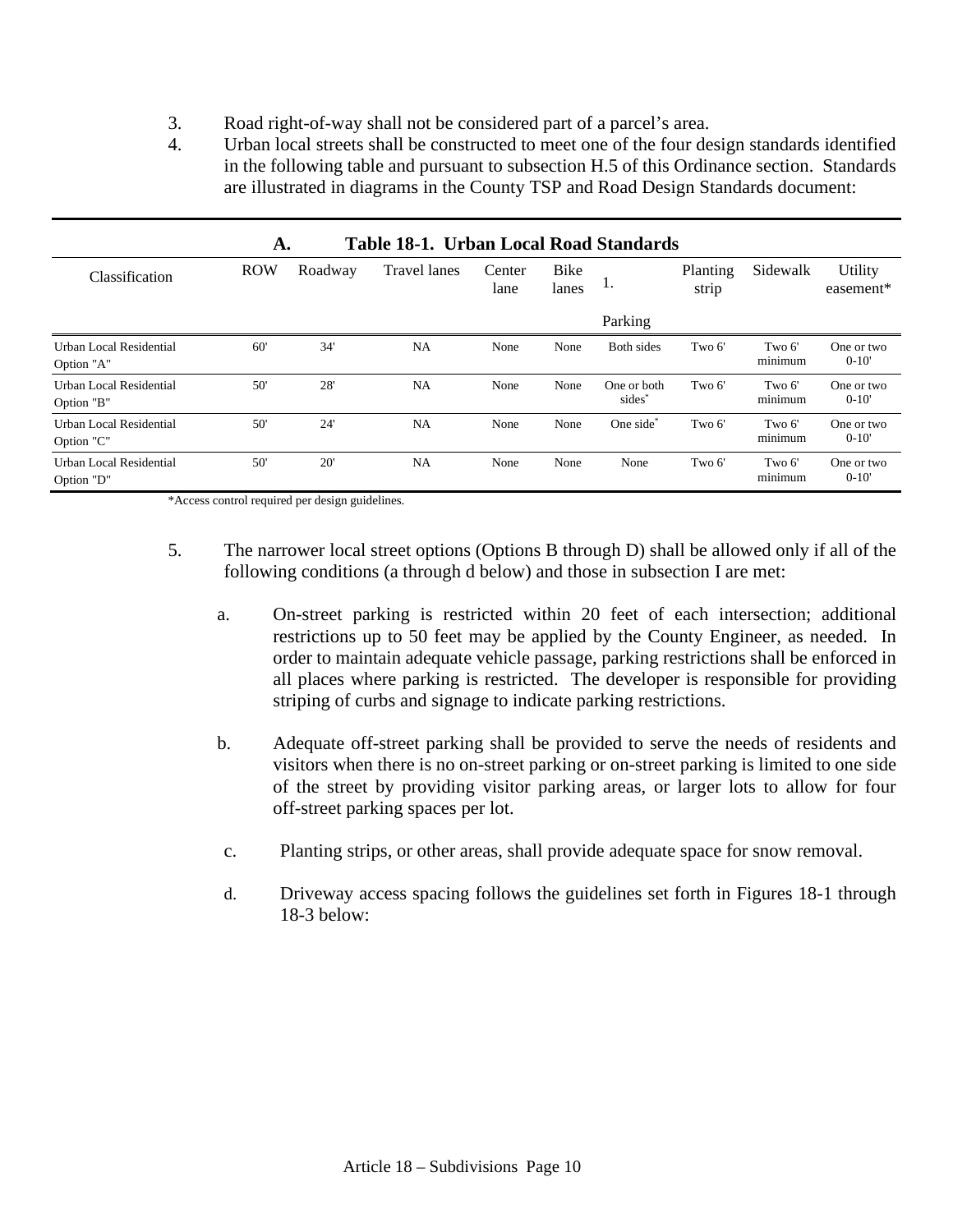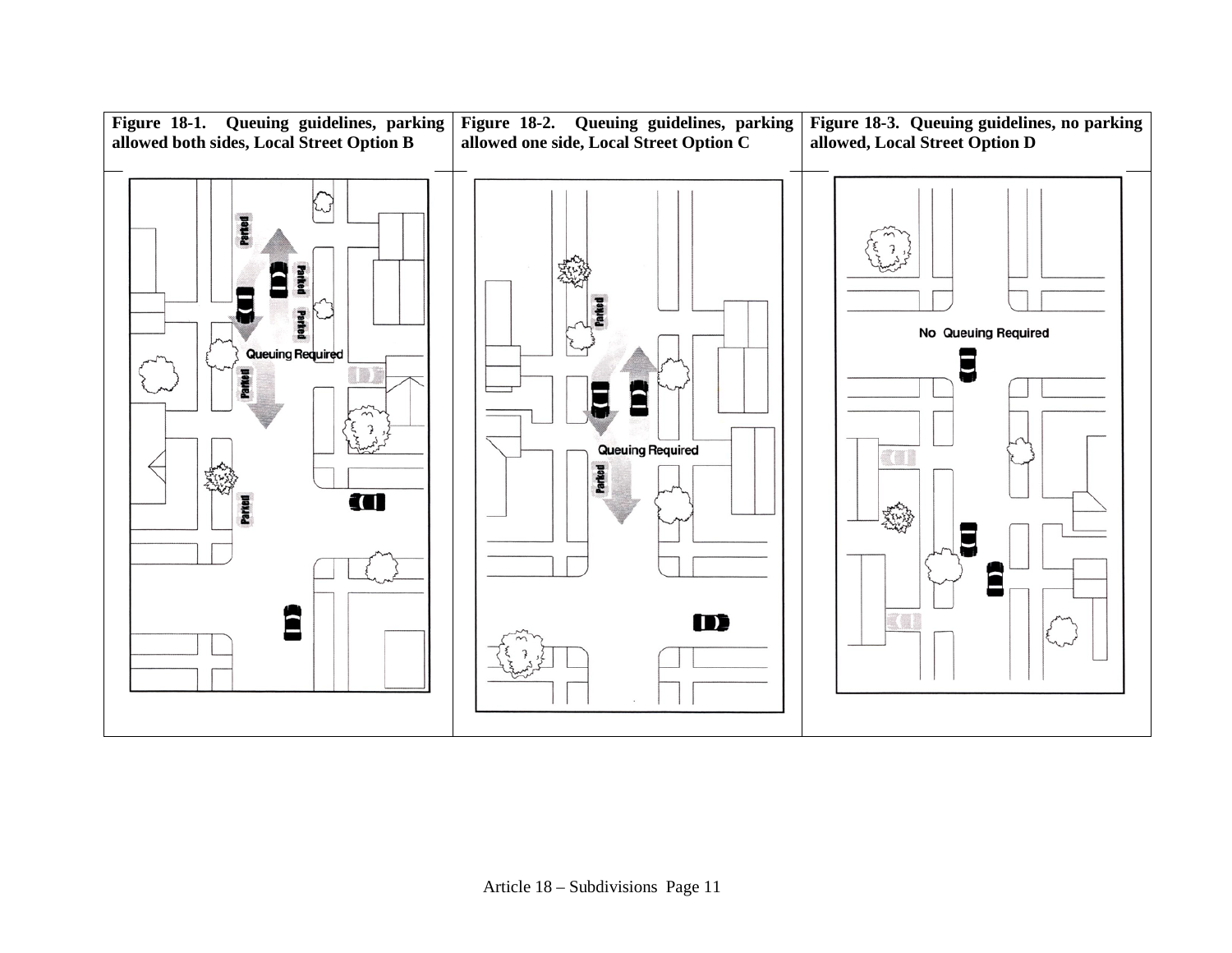- 6. Sidewalks shall be included on all urban streets.
- 7. Stub streets shall be allowed to maintain opportunities for future connectivity. Temporary turnarounds may be required in constructing stub streets.
- 8. Cul-de-sacs shall be used only where topographical or other environmental constraints prevent street connections. Pedestrian and bicycle connections should be used to connect cul-de-sacs to adjacent streets or other cul-de-sacs, where practical. Cul-de-sacs will have a maximum length of 500 feet.
- 9. Streets and accessways need not be required where one or more of the following conditions exist:
	- a. Physical or topographic conditions make a street or accessway connection impracticable. Such conditions include but are not limited to freeways, railroads, steep slopes, wetlands or other bodies of water where a connection could not reasonably be provided;
	- b. Buildings or other existing development on adjacent lands physically preclude a connection now or in the future considering the potential for redevelopment; or
	- c. Where streets or accessways would violate provisions of leases, easements, covenants, restrictions or other agreements existing as of May 1, 1995, which preclude a required street or accessway connection.
- I. Access management standards for local streets shall be met in all new urban density developments as defined in subsection H of this Ordinance section. Driveway access spacing shall be maintained to allow queuing, as illustrated in Figures 18-1 through 18-3 (shown in subsection H.5.d). The guidelines found in subsection H.5 shall be used by the County Public Works Department to review and approve the use of narrow street standards on a case-by-case basis.

Additional access management standards are located in Article 19 of this Ordinance.

J. Outside the Urban Growth Areas of Hood River and Cascade Locks, rural local street standards shall apply to new roads constructed in all new residential subdivisions and partitions that: a.) have the potential (via build-out or street connectivity) for no more than 10 parcels/lots total; and/or b.) Have an average potential lot size of more than 10,000 square feet. Standards are illustrated in diagrams in the County TSP and Road Design Standards document:

| В.<br>Table 18-2. Rural Local Road Standards |            |         |                    |                        |                                     |                             |                |          |                       |                                 |
|----------------------------------------------|------------|---------|--------------------|------------------------|-------------------------------------|-----------------------------|----------------|----------|-----------------------|---------------------------------|
| Classification                               | <b>ROW</b> | Roadway | Travel<br>lanes    | Center $_{a)}$<br>lane | Shoulder                            | $\left(1\right)$<br>Parking | Planting strip | Sidewalk | Utility<br>easement*  | Other/<br>Comments              |
| Rural Local<br>Residential<br>Option A       | 60'        | 22'     | Two 11'<br>(paved) | None                   | 3' gravel<br>shoulder both<br>sides | None                        | None           | None     | One or<br>two $5-10'$ | 12' ditch, one<br>or both sides |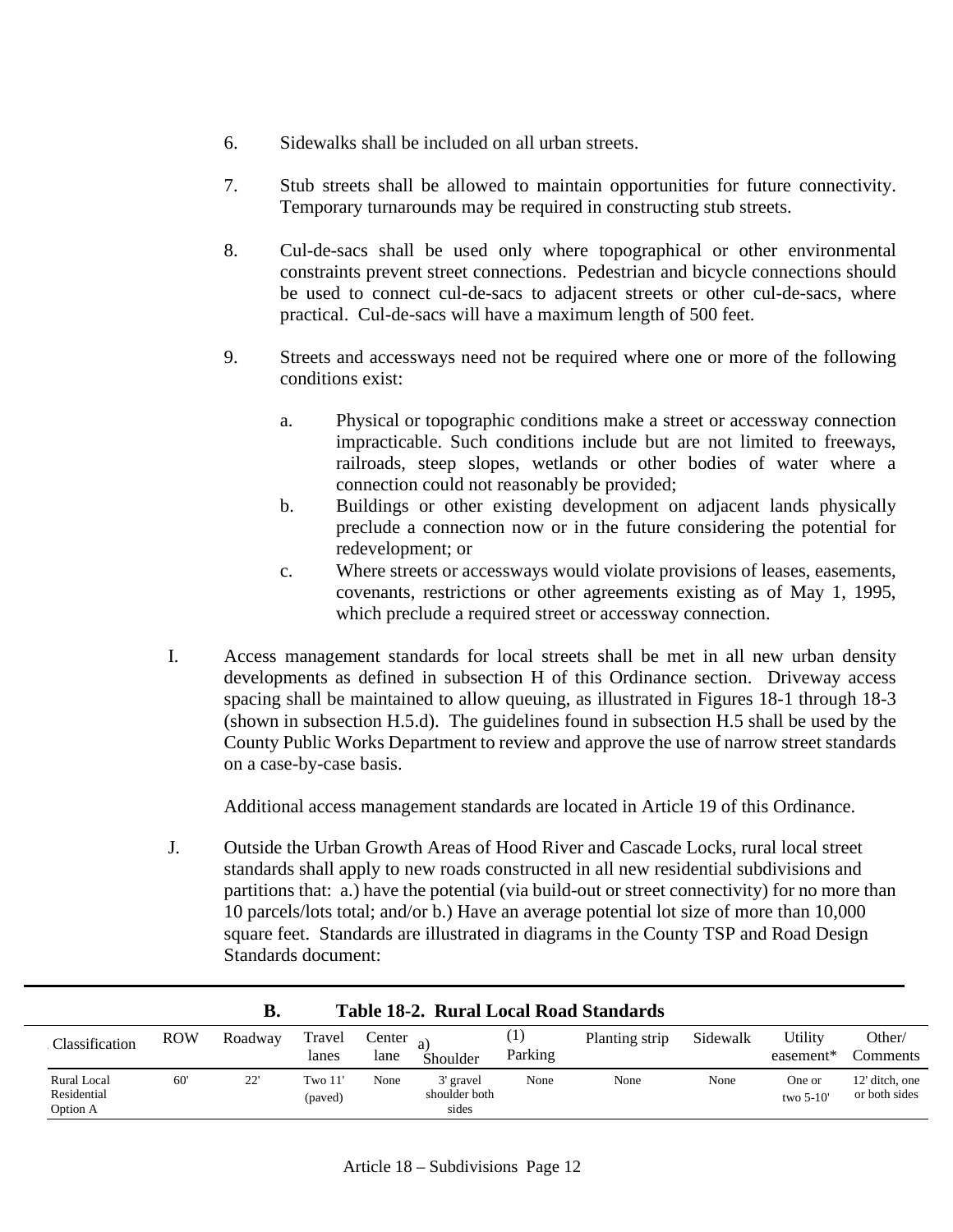| Rural Local<br>Residential<br>Option B   | $50^{\circ}$                        | $20^{\circ}$               | Two $10^{\circ}$<br>(gravel) | None | None            | None | None | None | One or<br>two $5-7'$  | Unpaved |
|------------------------------------------|-------------------------------------|----------------------------|------------------------------|------|-----------------|------|------|------|-----------------------|---------|
| Rural Local C                            | 30'                                 | $20^{\circ}$               | Two $10'$<br>(gravel)        | None | None            | None | None | None | One or<br>two $5-7'$  | Unpaved |
| Rural Local<br>Residential<br>Cul de sac | Rural<br>Option A, B,<br>$\alpha$ C | Rural Option<br>A, B, or C | NA                           | NA   | 3' for Option A | None | None | None | One or<br>two $5-10'$ |         |

- 1. Public or private roadways designed to serve no more than four parcels shall have a minimum gravel road surface width of 20 feet and a minimum right-of-way width of 30 feet. (See Table 18-2, Rural Local Option "C".) At the discretion of the County Engineer or Planning Director, based on input from the Fire Chief, the travel width may be reduced to 16 feet, under certain circumstances.
- 2. A roadway that has the potential to serve five to 10 parcels, with no further potential for street connectivity, shall have a minimum gravel road surface width of 20 feet and a minimum right-of-way width of 50 feet. (See Table 18-2, Rural Local Option "B".)
- 3. Any roadway designed to serve more than 10 parcels, where the average potential lot size is greater than 10,000 square feet, shall be constructed according to the recommended rural local residential street standard of 22' paved road surface width with a 60' right-of-way. (See Table 18-2, Rural Local Option "A".)
- 4. Turn-arounds, turn-outs, and additional access roads may be required for any of the above Rural Local Road Standards (Table 18-2, Options A-C) and shall comply with the requirements of the County Engineer and with the Fire District's Fire and Life Safety Requirements.
- 5. Road right-of-way may be considered part of a parcel's area for Rural Residential parcels with an average potential lot size of 2 acres or greater.
- K. Streets in Planned Unit Developments (PUDs) are not covered by this Ordinance.
- L. The Planning Commission or Planning Director may require the developer to create a reserve strip controlling access to and from a street to be placed under the jurisdiction of the County whenever the Planning Commission or Director determines that such a reserve strip is necessary to:
	- 1. Prevent access to abutting land at the end of a street in order to assure the proper extension of the street pattern and the orderly development of land lying beyond the street.
	- 2. Prevent access to the side of a street on the side of a street where additional width is needed.
	- 3. Prevent access to land abutting the street of the development; or
	- 4. Prevent access to land unsuitable for building developments.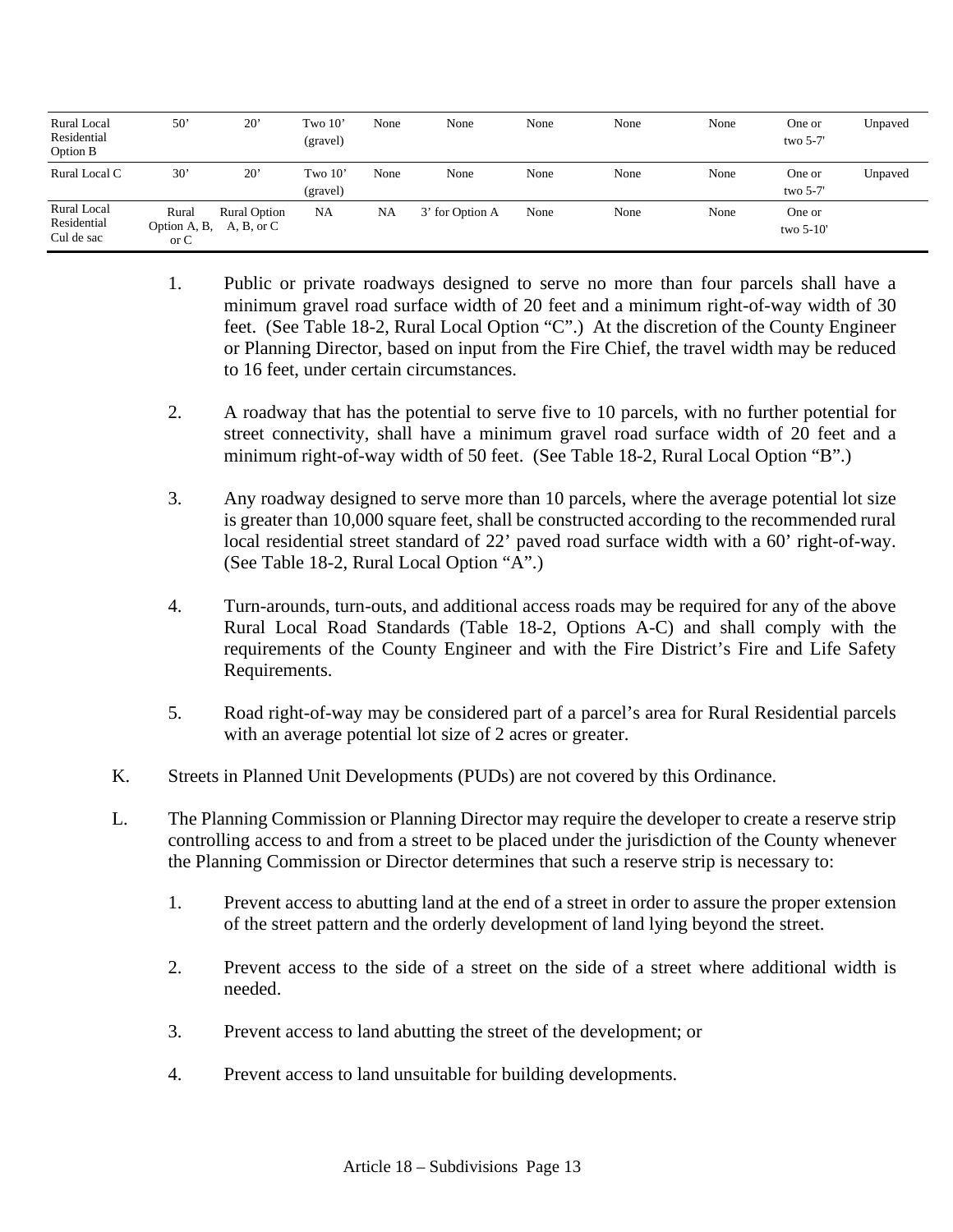- M. Whenever existing streets adjacent to or within a tract have inadequate width, additional right-of-ways may be required.
- N. Roads that have the potential to serve more than 4 parcels/lots shall be dedicated to the public.
- O. Private roads may be constructed if they serve, or have the potential to serve, no more than four potential parcels/lots and are not intended to provide through access to any other road, at the discretion of the County Engineer.
- P. New roads constructed within subdivisions shall be dedicated to the public, and accepted by the Board of Commissioners. New public roads constructed to county road standards within major partitions shall be dedicated to the public via a declaration on the face of the plat, with the signature of the Planning Director on the plat signifying the County's acceptance.
- Q. Vacation of easements for public right-of-way shall be processed according to the procedures defined in ORS 368.326 – 368.426 (County Roads), and ORS 92.234 – 92.245 (Subdivisions and Partitions).
- R. Street extensions, conforming to alignment, grade and width requirements shall be provided for access to acreage adjacent to the subdivision. Stub streets which are reserved for future extensions not exceeding one lot in depth shall not be required to have a cul de sac, provided all lots adjacent to such stub streets have adequate frontage on and access to another street.
- S. All street names shall be subject to the approval of the Planning Commission or Director. Duplication of street names will not be permitted unless the streets are obviously in alignment.
- T. All streets and right-of-ways shall be subject to the approval of the Planning Commission or Director.
- U. The creation of streets shall be in conformance with the required standards for an approved subdivision except, the Planning Commission or Director shall approve the creation of a street to be established by deed without full compliance with the regulations applicable to subdivision provided any of the following conditions exist:
	- 1. The establishment of the street is initiated by the County Board of Commissioners and is declared essential for the purpose of general traffic circulation and the partitioning of land is an incidental effect rather than the primary objective of the street.
	- 2. Creation of a new road, which is proposed outside of the partitioning or subdivision process shall be considered a "Major Partition for Access Only" and shall follow the "Street Design Standards" of the Subdivision Ordinance (Section 18.32), as well as the applicable criteria identified in Sections 18.32(H) and (J). Private residential roads as described in Section 18.32(O) are exempt from this requirement, although the owners with an interest in such roads should still construct them to Fire District standards, obtain access approval from County Public Works, if necessary, and record easements with County Records and Assessment.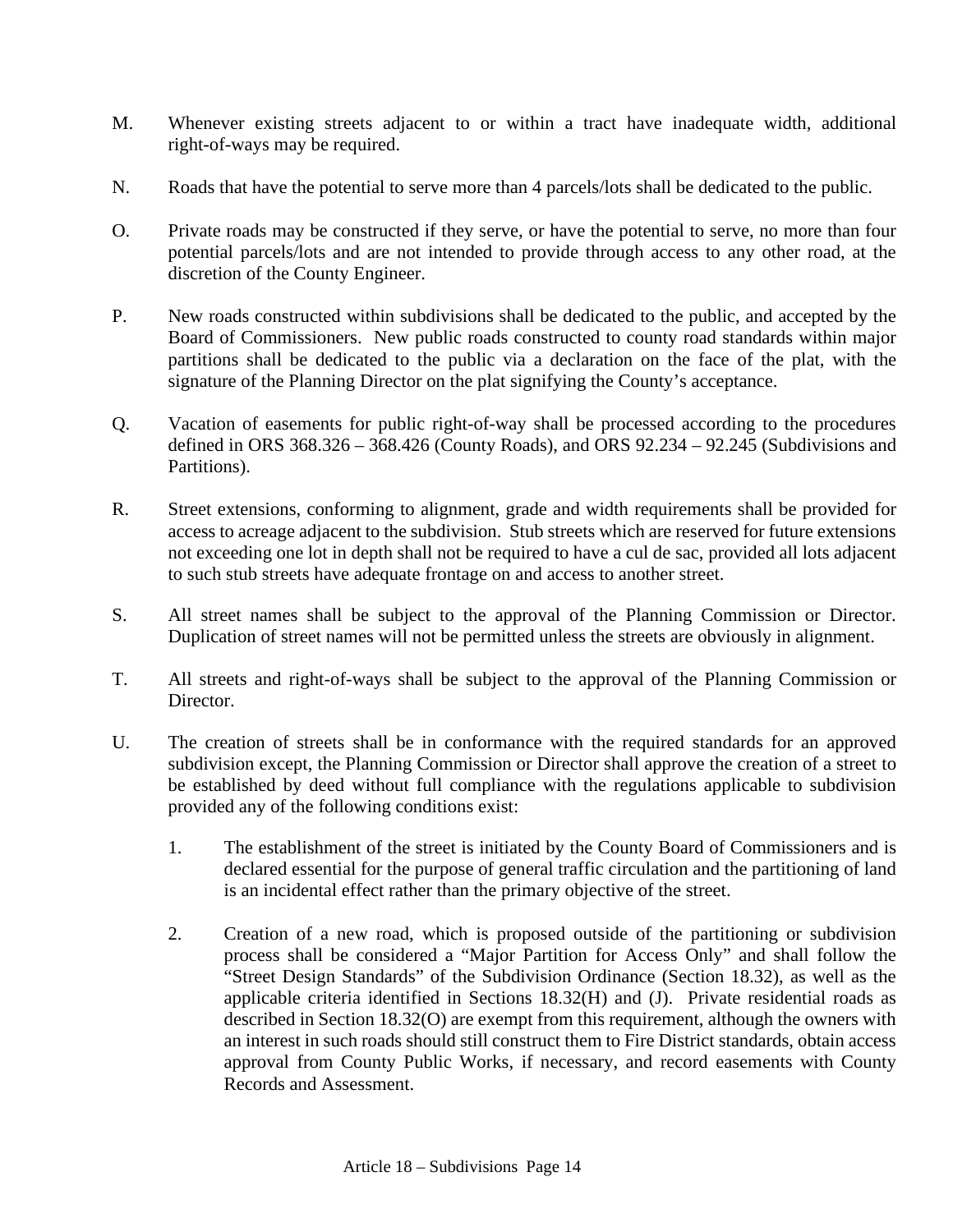## Section 18.33 – Drainage and Floodplains

Where land in the subdivision area is or will be periodically subject to accumulations of surface water, including floodplains, or is traversed by any water course, channel, stream or creek, the Commission or Director may require the subdivider to provide for adequate unrestricted drainage by dedicating to the public, drainage easements. On site drainage, including but not limited to drainage tiles may be required for each lot.

## Section 18.34 – Public Utility Easements

- A. Public Utility Easement, ten feet in total width, shall be approved to accommodate public utility drainage and sanitary structures.
- B. Alignment of easement and additional easements for appurtenances to utility lines shall conform to the standards of the public utility company or district providing service to the subdivision.

## Section 18.35 – Lot Standards

- A. All proposed lots in a subdivision shall not be divided less than the minimum requirements of this Ordinance. The County Health Officer shall recommend lots in excess of zoning regulations when deemed necessary to protect health and safety. The County shall not approve the proposed lots or parcels with less than the minimum area recommended by the Health Officer.
- B. When a Planned Unit Development project is proposed, lot standards may be deleted upon approval of the planning Commission or Director.
- C. Key, flagpole and butt lots will be kept to a minimum and shall be eliminated where feasible.
- D. As far as practicable, lot side lines shall run perpendicular to the street or radial to a curved portion of the street.
- E. Where the subdivision will create lots in excess of one half acre, the Commission may require a particular lot line arrangement if in the judgment of the Commission or Director, the lots may be further divided at a later date.
- F. The following provisions are applicable to Lands within the City of Hood River's Urban Growth Area:
	- 1. If applicable, subdivision proposals shall show, through use of a plot plan, how proposed lots can be reduced to future Urban Densities (5,000 to 7,000 square feet).
	- 2. The Director shall submit subdivision proposals to the City Engineer, County Engineer and County Sanitarian for review and comment. Based upon their affirmative comments commensurate with adopted land use, service and facility plans, the Director can require the siting of buildings so as to facilitate future redivision(s).

Section 18.36 – Water Supply and Distribution Requirements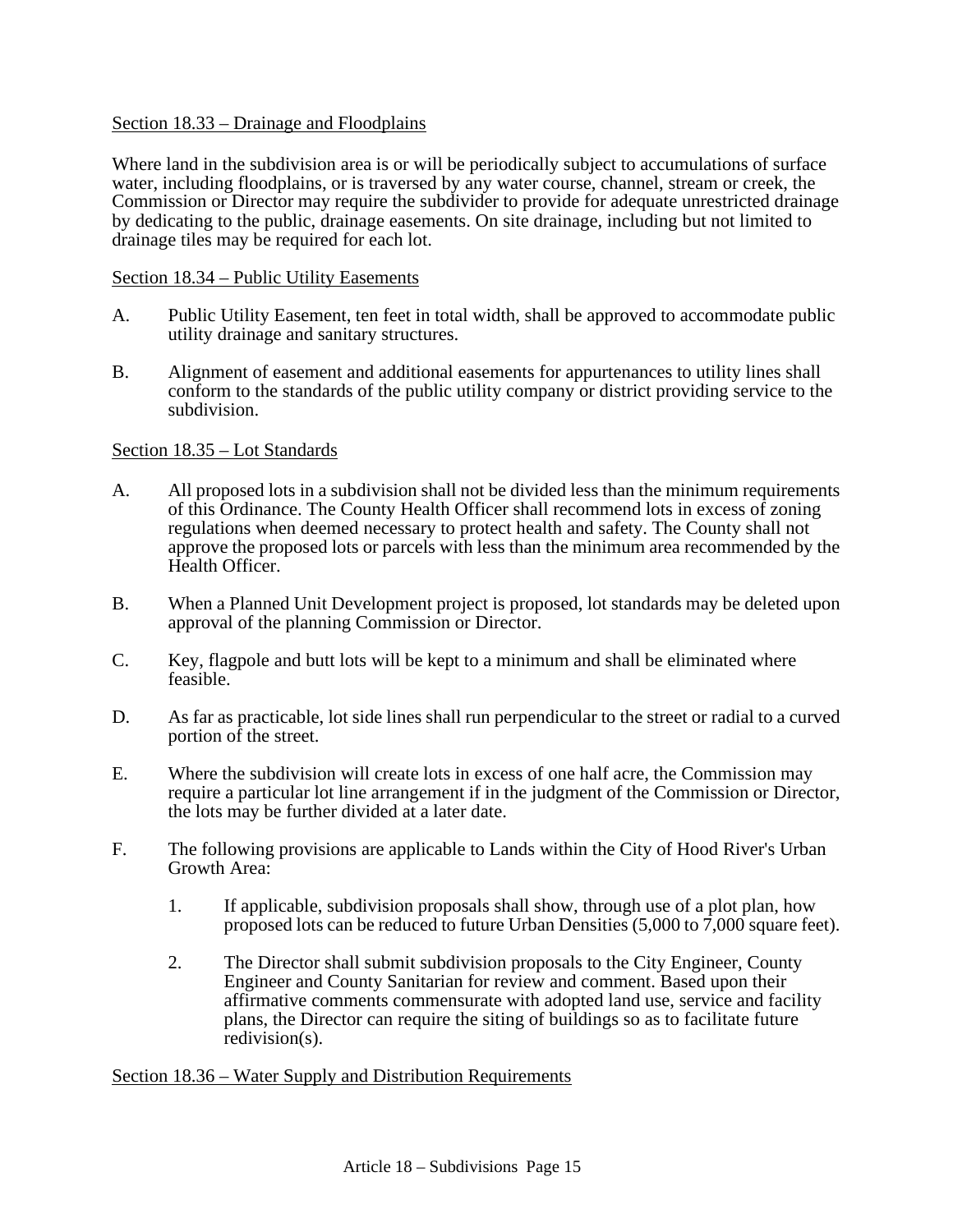Water supply systems shall meet the requirements as to quantity, quality, specifications and standards as to materials and manner of construction of any district having jurisdiction. and the County Health Department and the Department of Public Health. When domestic water will not be used for irrigation purposes, irrigation water to supply the anticipated needs of the subdivision shall be supplied when located in an irrigation district.

## 2. Section 18.37 – Conformance to Comprehensive Plan

No subdivision or partition of land shall be approved unless the proposal meets the requirements of the applicable Comprehensive Plan.

## Section 18.38 – Provision for Parks

The Planning Commission may require that land be set aside for parks and recreation purposes, or for open space. Such dedication shall be in compliance with the Comprehensive Plan.

## Section 18.39 – Provisions for Schools

If in the opinion of the Planning Commission, upon the recommendation of the appropriate school district, a school site is needed, the Planning Commission may require the subdivider to reserve land suitable for a school for up to five years.

## 3. Section 18.40 – Underground Utilities

The Planning Commission shall require that certain utilities be placed underground except high power lines.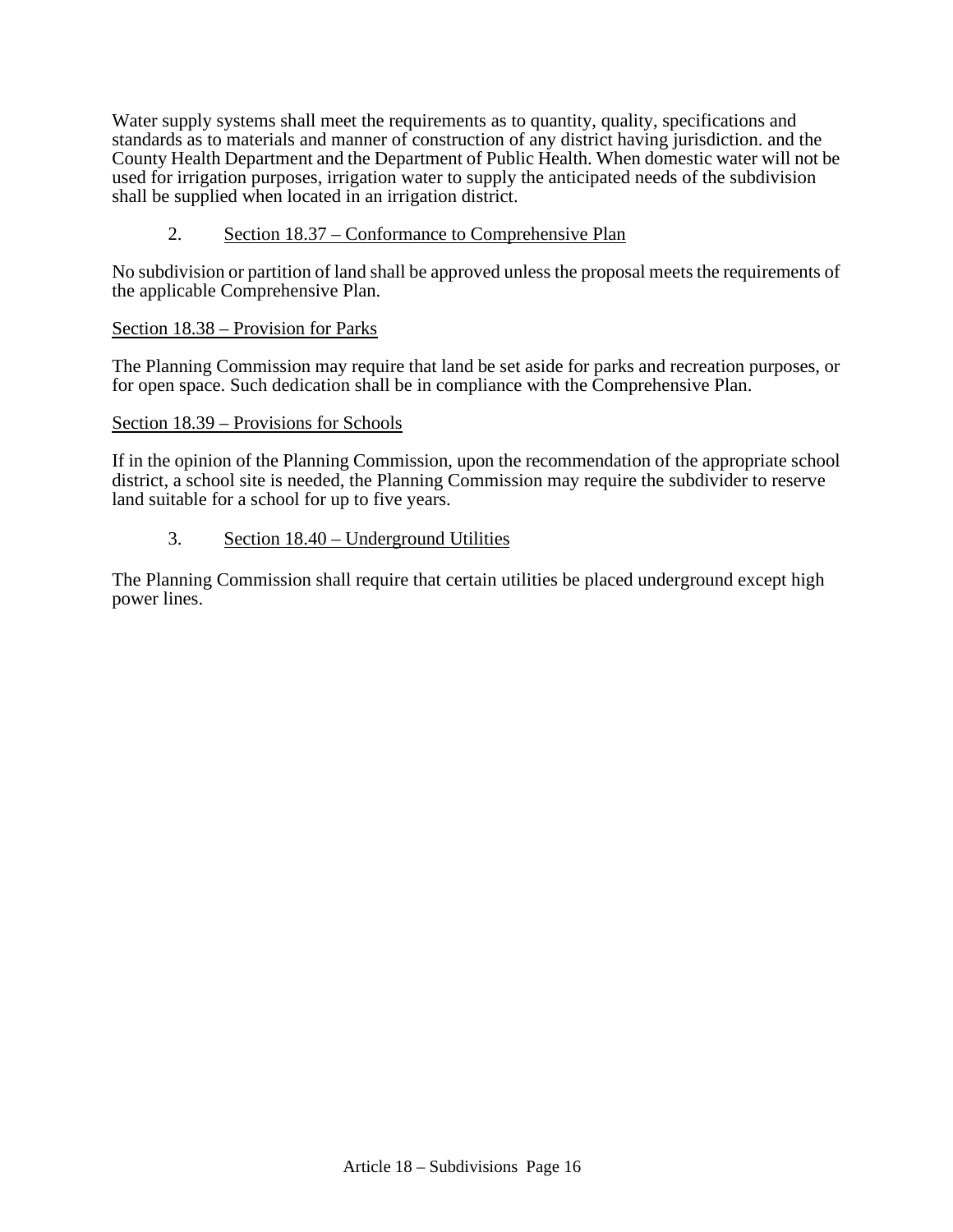## **IMPROVEMENTS**

Section 18.41 – Improvement Plans

Prior to commencement of any construction and submittal of the final plat, two copies of improvement plans shall be submitted to and approved by the Director of Public Works. The plan shall include the following:

- A. A plan and profile of the proposed roads and streets shall be made to a suitable scale and must show the ground surface line, finish grade surface, rates of grade, vertical curves, elevation of grade points and fifty foot stations. The ditch grade shall be shown by broken lines, and location and flow line elevation of all culverts shall be shown with diameter and length given thereon. The plan and profile shall be submitted to and subject to approval of the Director of Public Works.
- B. Detailed drawings and specifications of all public utilities right-of-way and easements, conforming with the standards and specifications of the company or district providing service to the subdivision, shall be submitted to any such agency, company and district for approval thereof. A copy of such approved improvement plan shall be submitted to the Director of Public Works before construction is started.
- C. Prior to the approval of the final plat, the subdivider shall sign a statement that he will install improvements subject to the conditions of the tentative plan and improvement plan. The subdivider shall sign a compliance agreement.

#### Section 18.42 – Drainage and Flood Control

Provisions shall be made to drain surface and storm water from the subdivision on the basis of computation of anticipated 100 year frequency storms for maximum periods of intensity for the entire drainage basin served by the given drainage or flood control system. Drainage structures and ditches shall have sufficient open area to carry the calculated storm water from such drainage areas based on standard engineering principles. Where free fall of water occurs, provisions shall be made to prevent erosion of soil. Natural drainage shall be preserved whenever possible.

#### Section 18.43 – Regulations Governing Supply of Water; Fire Protection Standards

Prior to the approval of the final plat, the Planning Director shall receive and accept either:

A. Proof of water supply to each lot in accordance with the standards, regulations and specifications of the County Health Department and the Department of Public Health. Fire hydrants, gated connections and appurtenances shall be furnished for fire protection in accordance with the standards of the fire district in which the subdivision is located or the standards of the American Insurance Association, whichever is greater.

If a private water supply is to be used, feasibility information on availability of water shall be supplied.

If the proposed subdivision is located outside the boundary of a water district, the Planning Director may require the developer to construct the supply and system in accordance with the district's requirements with consideration towards ultimate annexation of the subdivision to the water district. Such requirements may be a condition of approval of the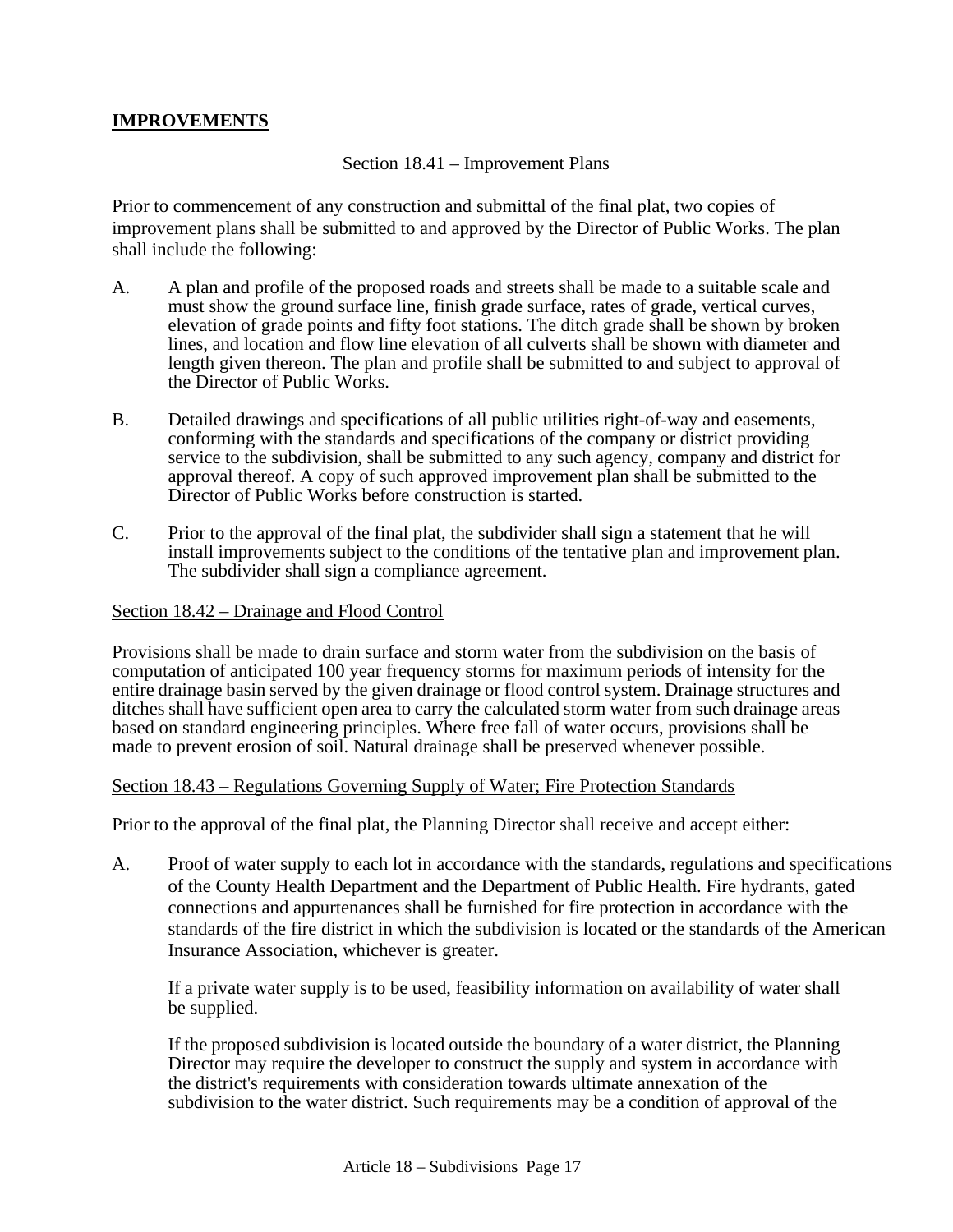tentative map.

- B. Enter into an agreement with the County, including a bond, subject to the requirements of Section 18.51 and Section 18.52.
- C. A statement that no domestic water supply facility will be provided to the purchaser of any lot depicted in the proposed plat, even though a domestic water source may exist. A copy of any such statement signed by the subdivider and endorsed by the Planning Director, shall be filed by the subdivider with the Real Estate Commissioner and shall be included by the Commission in any public report made f or the subdivision.

If the making of a public report has been waived, the subdivider shall deliver a copy of the statement to each prospective purchaser of a lot in the subdivision at or prior to the signing by the purchaser of the first written agreement for the sale of the lot. The subdivider shall take a signed receipt from the purchaser upon delivery of such a statement; shall immediately send a copy of the receipt to the commission and shall keep any such receipt on file in this State, subject to inspection by the Commission, for a period of three years after the receipt is taken.

#### Section 18.44 – Sewage Disposal

Sewage disposal improvements will be required for each lot prior to the issuance of any building permit which needs sewage disposal. Improvements shall be subject to the requirements of the County Health Department, the Department of Environmental Quality and any sanitation district (if the proposed development is within the district boundary or is proposed for annexation to a district)

## Section 18.45 – Installation of Improvements; Duty of Subdivider

The subdivider shall install all improvements specified on the approved improvement plan, or agree to install such improvements as a condition precedent to the approval and acceptance of the final plat of the subdivision.

If the installation of all improvements is not completed satisfactorily before the final plat is filed, the subdivider shall concurrently with the approval of such plat, enter into an agreement with the Board of Commissioners to have the work completed within the time specified in such agreement. Such agreement shall be secured in an amount to cover the estimated cost of improvements as provided in Section 18.52.

## Section 18.46 – Street Improvements

The subdivider shall provide street improvements pursuant to the approved tentative plan and approved improvement plan. No street shall be constructed that does not comply with the approved improvement plan or tentative plan.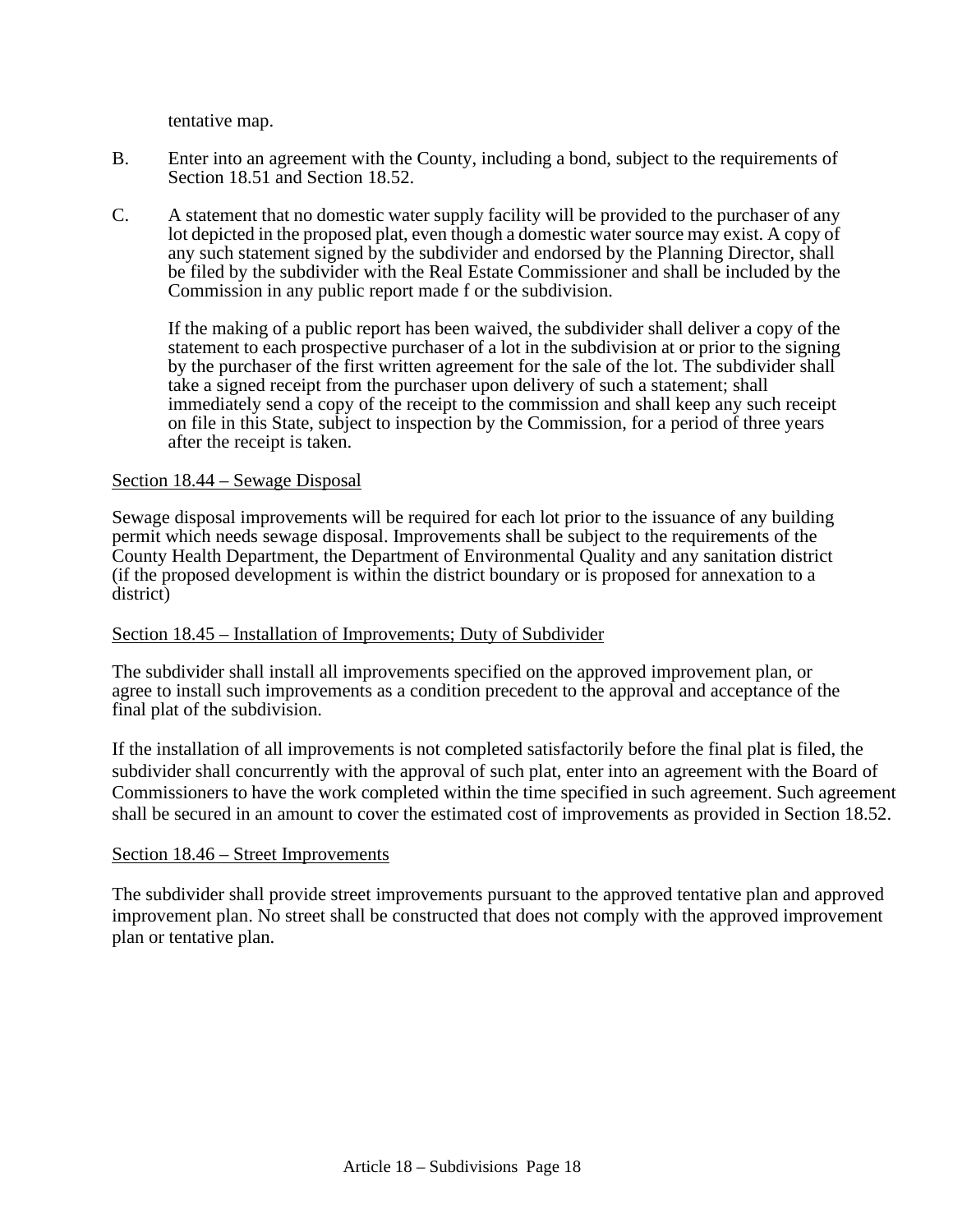# **SURVEYING AND STAKING**

## Section 18.47 – Limit of Error

A traverse of the boundaries of the tract and all lots and blacks must close within a limit of error on one in ten (10) thousand.

## Section 18.48 – Monument

- A. The initial point of all subdivision plats shall be marked with a monument, either of stone, concrete or galvanized iron pipe. If stone or concrete is used, it shall not be less than 6 inches by 6 inches by 24 inches. If galvanized iron pipe is used, it shall not be Less than 2 inches in diameter and 3 feet long. The monument shall be set or driven 6 inches below the surface of the ground. The location of the monument shall be with reference to some known corner established by the United States Survey.
- B. The intersections of all streets and roads and all points on the exterior boundary where the boundary line changes direction, shall be marked with monuments either of stone, concrete, galvanized iron pipe or iron or steel rods. If stone or concrete is used, it shall not be less than 6 inches by 6 inches by 24 inches. If galvanized iron pipe is used, it shall not be less than one inch in diameter and 30 inches long, and if iron or steel rods are used, they shall not be less than 5/8 of an inch in least dimension and 30 inches long.
- C. All lot corners except lot corners of cemetery lots shall be marked with monuments of either galvanized iron pipe, not less than 1/2 inch in diameter or iron or steel rods, not less than  $1/2$  inch in least dimension and 2 feet long
- D. Points shall be plainly and permanently marked upon monuments so that measurements may be taken to them within 1/10 of a foot.
- E. All monuments for the exterior boundaries of a subdivision shall be marked and such monuments shall be referenced on the plan of the subdivision before the plat of the subdivision is offered for recording. However, interior monuments for the subdivision need not be set prior to the recording of the plat of the subdivision if the engineer or land surveyor performing the survey work certifies that the interior monuments will be set on or before a specified date as provided in subsection (2) of ORS 92.070 and if the person subdividing the land furnishes to the governing body of the County or City, by which the subdivision was approved, a bond or cash deposit guaranteeing the payment of the cost of setting the interior monuments for the subdivision as provided in this Ordinance.

## Section 18.49 – Surveyor Affidavit

- A. Except as otherwise provided in this section, all plats or diagrams designating the location of land in the County, offered for record, shall have attached thereon an affidavit of the surveyor having surveyed the land represented on the plat, to the effect that he has correctly surveyed and marked with proper monuments the lands as represented, that he marked a proper monument as provided in CR5 92.060 indicating the initial point of such survey, and giving the dimensions and kind of such monument, and its location with reference to some known corner established by the United States survey, or giving two or more objects for identifying its location, and accurately describing the tract of land upon which the lots and blocks are laid out.
- B. If the person subdividing any land has complied with this Ordinance, the surveyor may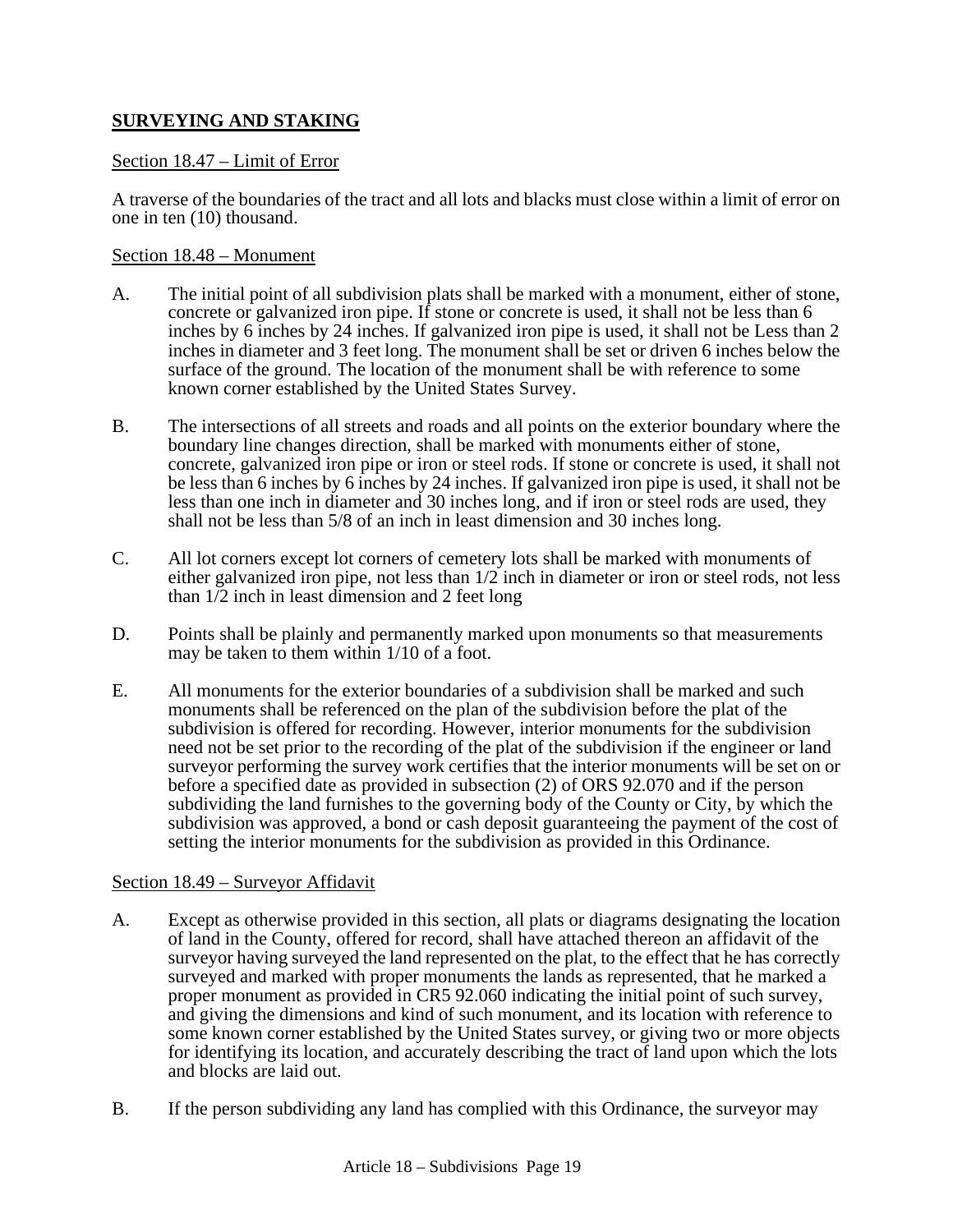prepare the plat pursuant to this Ordinance of the subdivision for recording with only the exterior monuments referenced thereon as submitted for recording. There shall be attached to any such plat the affidavit of the surveyor that the interior monuments for the subdivision will be marked on or before a specified date in accordance with this Ordinance and referenced on the plat for the subdivision as approved by the City or County.

C. After the interior monuments for a subdivision have been marked as provided in an affidavit submitted under paragraph "A" of this section, the surveyor performing such work shall within 5 days after completion of such work, notify the person subdividing the land involved, the surveyor or engineer of the County and the governing body of the County.

## Section 18.50 – Bond or Cash Deposit for Post Monuments

- A. If the interior monuments for a subdivision are to be marked on or before a specified date after the recording of the plat of the subdivision, the person subdividing the land described in such plat shall furnish, prior to recording the plat, to the governing body of the County a bond or cash deposit, at the option of the governing body, in an amount equal to not more than 120 percent of the estimated cost of performing the work for the interior monumentation.
- B. If the person subdividing the lands described in this Ordinance, pays the surveyor for performing the interior monumentation work and notifies the governing body of such payment, the governing body, within three months after such notice, shall release the bond or return the cash deposit upon a finding that such payment has been made. Upon written request from the person subdividing the land, the governing body may pay the surveyor from monies within a cash deposit held by it for such purpose and return the excess of the cash deposit, if any, to such person.
- C. In the event of the death, disability or retirement from practice of the surveyor charged with the responsibility for setting interior monuments for a subdivision or upon the failure or refusal of such surveyor to set such monuments, the governing body may direct the County surveyor, in his official capacity, or contract with a surveyor in private practice to set such monuments for recording as provided in this Ordinance.

## Section 18.51 – Agreement for Improvements

Before the final plat may be approved, the subdivider shall either:

- A. Install required improvements and repair existing streets and other public facilities damaged in the construction of the subdivision; or
- B. Execute and file with the Board of County Commissioners an agreement between himself and the County, and specifying the time within which the required improvements and repairs shall be completed. The agreement shall provide that if the work is not completed within the period specified that the County may complete the work and recover the full cost and expense thereof from the subdivider. The agreement may provide for the construction of the improvements in units and for an extension of time under specified conditions.

## Section 18.52 – Improvement Bond

A. The subdivider shall file with the agreement for improvements to assure his full and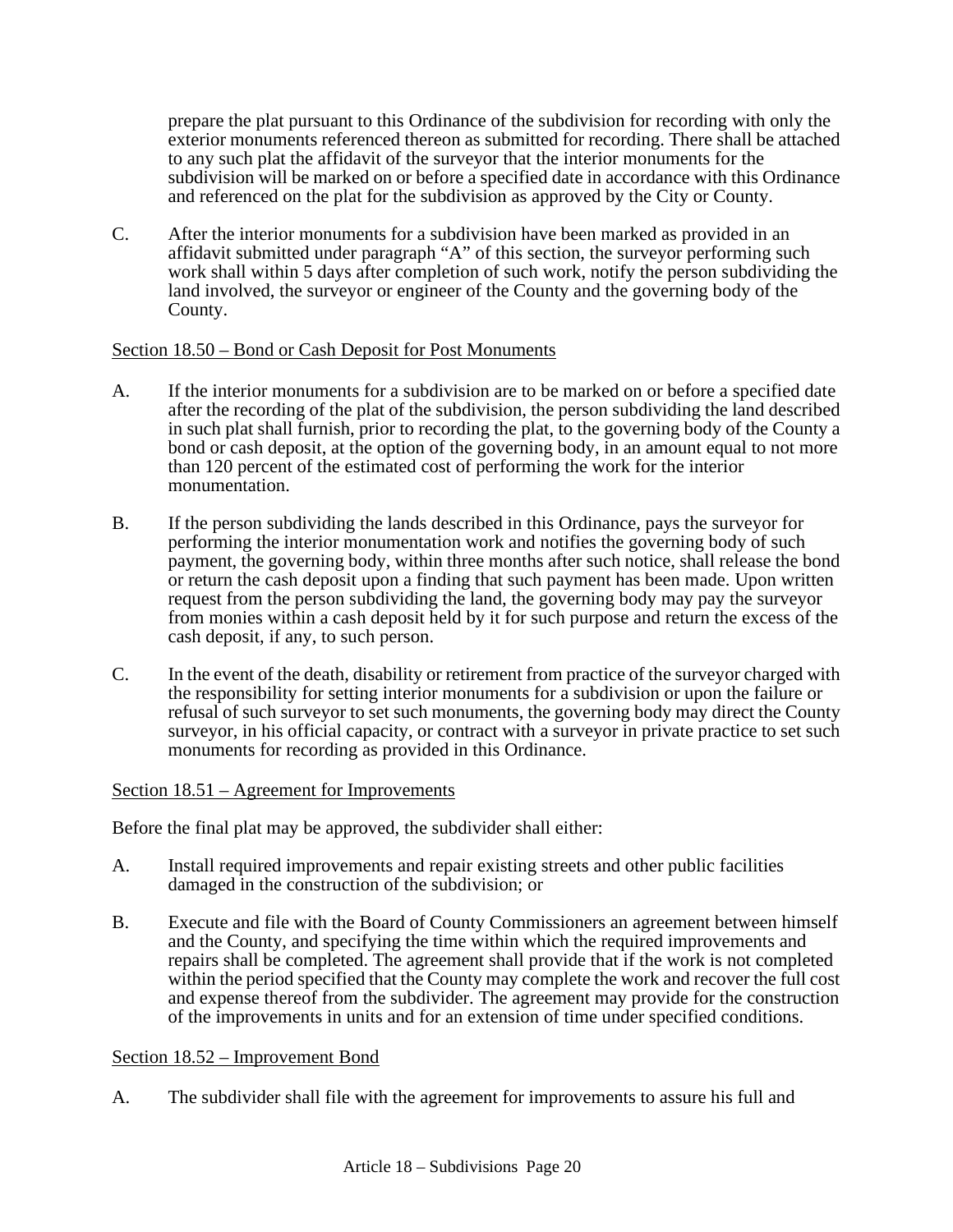faithful performance thereof, one of the following:

- 1. A surety bond executed by a surety company authorized to transact business in the State of Oregon.
- 2. A personal bond co-signed by at least (1) additional person together with evidence of financial responsibility and resources of those signing the bonds sufficient to provide reasonable assurance of ability to proceed in accordance with the agreement.
- 3. Cash or certified check.
- B. Such assurance of full and faithful performance shall be for a sum determined by information submitted to the County Engineer and/or Planning Department as sufficient to cover the cost of improvements and repairs and all related engineering and incidental expenses which the County may sustain on account of the failure of the owner to carry out and execute all the provisions of the performance agreement.
- C. If the subdivider fails to carry out all the provisions of the agreement and the County has unreimbursed costs or expenses resulting from such failure, the County can call on the bond or cash deposit for reimbursement. If the amount of the bond or cash deposit exceeds the costs and expense incurred by the County, the County shall release the remainder to the rightful claimant. If the amount of the bond or cash deposit is less than the cost and expense incurred by the County, the subdivider shall be liable to the County for the difference.

## Section 18.53 – Maintenance Agreement

Prior to the approval of the final plat, the subdivider may be required to enter into an agreement with the Hood River County Board of Commissioners. The agreement shall specify the method by which improvements shall be maintained. The methods may include, but not be limited to, special assessment districts, homeowners association and bonding agreements.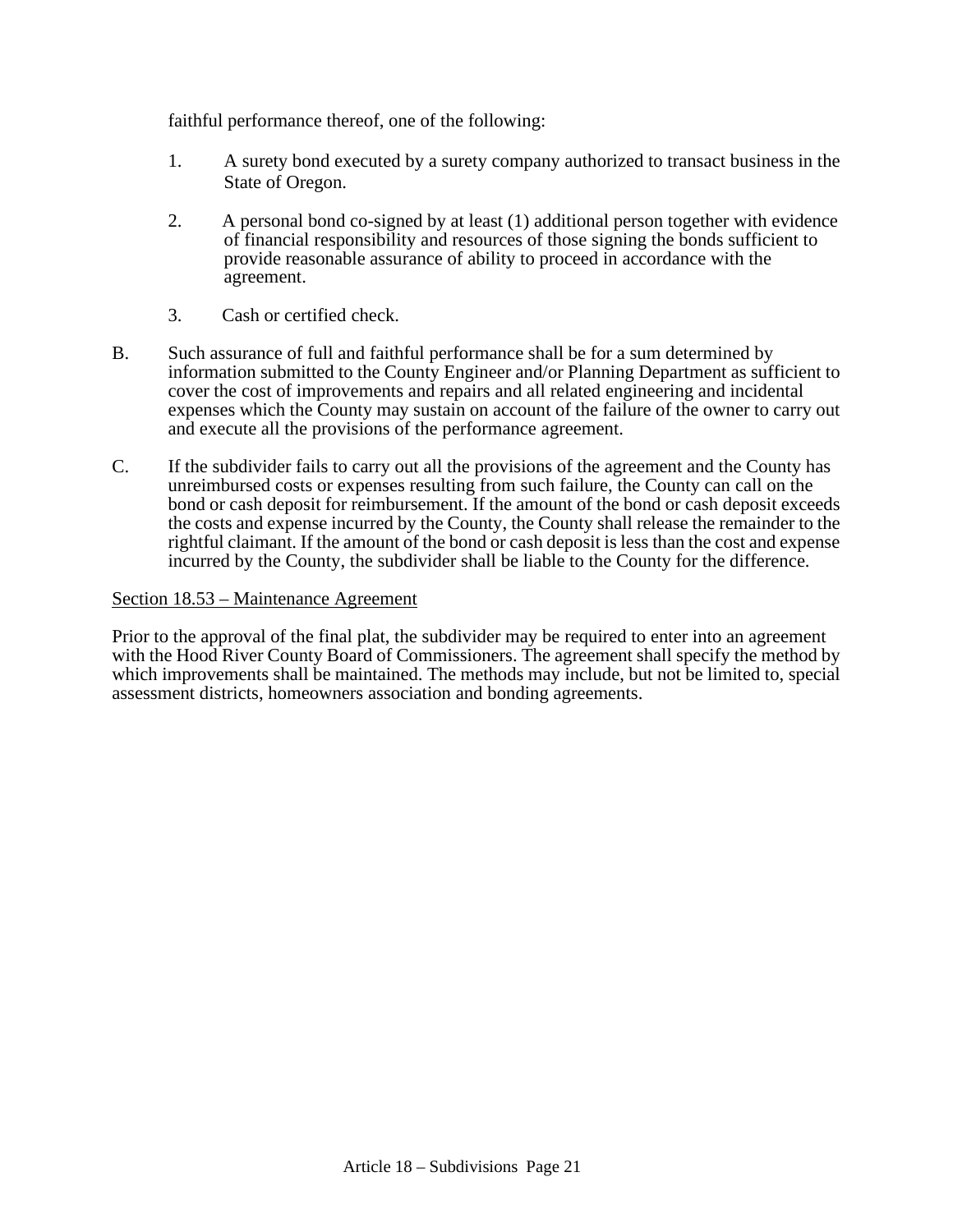## **MAJOR PARTITIONS**

(Revised 07/21/03 as part of TSP adoption; HRC Ordinance 249; effective 8/22/03

#### GENERAL PURPOSE

# Section 18.54 — Purpose of Chapter

This chapter is enacted pursuant and supplementary to ORS 92.010 to 92.160 for the purpose of adopting regulations for the design and improvements of major partitions and minimum lot standards for major partitioning land within the unincorporated territory of Hood River County.

#### Section 18.55 — Compliance Requirement

- A. No person, firm, corporation, partnership or association shall partition land in the unincorporated territory of Hood River County into two or three parcels creating a road without first obtaining approval pursuant to this chapter.
- B. The Planning Commission or Planning Department will require that the partition allow for the future development of other parcels that could be created through further partitions of the original property as allowed under the existing zoning. Approval of the plat may require providing for the opening and extension of adjacent streets and utilities to service future partitions of the subject property or adjacent property via such mechanisms as public or private easements, stub streets, or reserve strips.
- C. No person, firm, corporation or association shall cause a major partition to be created and no County Official shall accept or approve a major partition unless it complies with the requirements of the Comprehensive Plan and Zoning Ordinance.

#### Section 18.56 – Applicability of Shadow Platting Requirement

Additional data shall accompany the tentative plan (as per Section 18.60) for major partitions proposed within the Urban Growth Areas of the City of Hood River and the City of Cascade Locks and within designated unincorporated communities.

#### TENTATIVE PLAN

#### Section 18.57 — Tentative Plan Submission

A tentative plan for the purpose of a major partition shall be submitted to the Planning Department for action in conformance with these regulations and in compliance with ORS 92.090(2).

#### Section 18.58 — Form and Contents for a Tentative Plan

- A. Every tentative plan shall be drawn to scale and shall conform to the design regulations contained in the Design Requirements section of this Chapter. Every tentative plan shall be clearly and legibly reproduced and shall show the following information:
	- 1. Section, township, range and tax lot.
	- 2. Date, north point and scale.
	- 3. Names, addresses and telephone numbers of the record owners, partitioners, agent, and person(s) who prepared the tentative plan.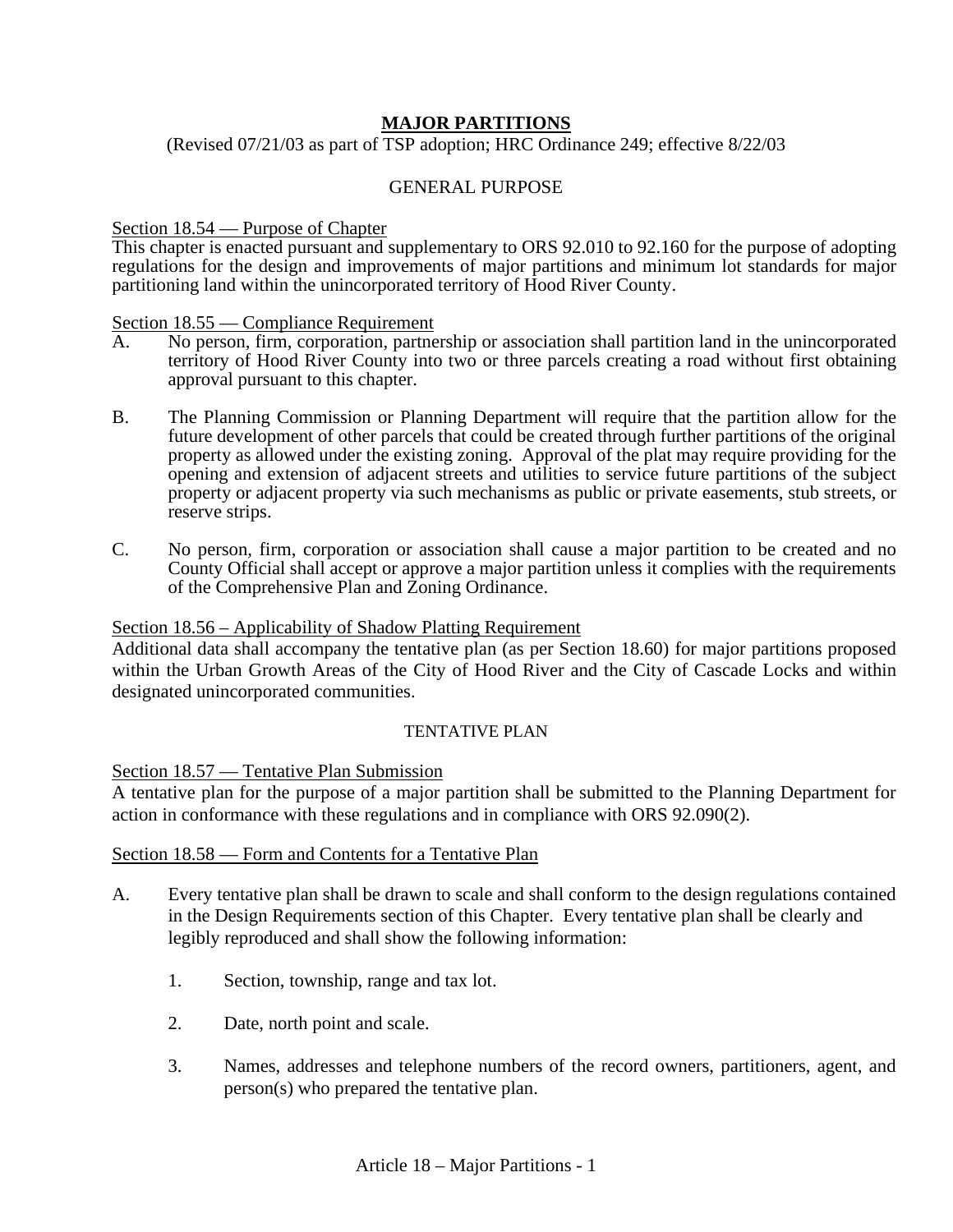- 4. Location, width of rights-of-way, and names of abutting roads and streets.
- 5. Location and width of all known easements and other existing rights-of-way on the proposed partition, including water lines, power lines, and power poles.
- 6. Location, outline, and setback distances of all existing structures to remain on the property or to be removed, and of all structures proposed to be built upon the property.
- 7. Approximate location of all known areas subject to inundation or storm water overflow and the location, width and direction of all existing and proposed water courses and drainage ways, and any ponds or other natural features.
- 8. The location, names, width and approximate grades of all streets proposed or existing on the property, and the approximate widths and locations of proposed easements for drainage, sewerage and public utilities, including illustrations of how both proposed streets and utilities align with existing or planned streets and public utilities on adjacent properties.
- 9. The approximate dimensions and area in acres of all lots under a single ownership, or if more than one ownership is involved, the total contiguous acreage of all landowners directly involved in the land division.
- 10. Topographic detail when percent of slope exceeds 12%.
- 11. Indicate which streets are intended to be public or private on the plan.

## Section 18.59 — Data to Accompany Tentative Map

- A. A legal description.
- B. Source of water supply.
- C. Method of sewage disposal.
- D. Information on the source of other public utilities.
- E. Proposed drainage and/or flood control measures, if applicable.
- F. Existing and proposed uses of the property.

## Section 18.60 – Additional Data to Accompany Tentative Map

Within the Urban Growth Areas and designated unincorporated communities, the following additional data shall accompany the applicant's Tentative Map:

A. A plan for the property shall be drawn, using dashed lines to represent how it would look if partitioned to the fullest extent allowed under the existing zoning. Indicate all future lot patterns, utility line locations and easements, road and/or street locations and right-of-way including major arterials. The following statement shall be included on the tentative plan: "Dashed lines represent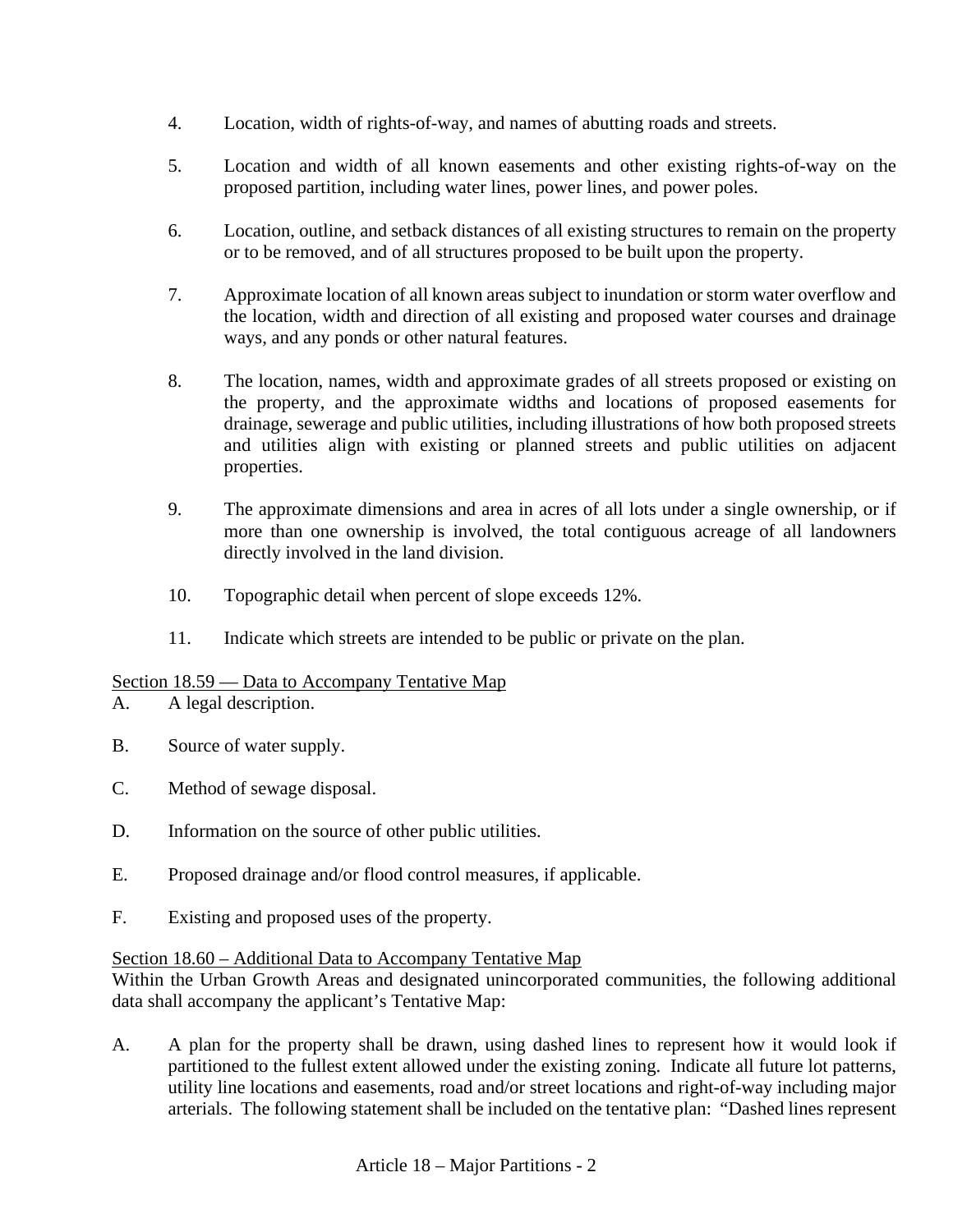future lots and streets based upon the projected densities and zoning for the area being developed."

- B. A supplemental narrative may be required describing soil conditions, indicating where they are most and least acceptable for sanitary sewer systems.
- C. A supplemental narrative may be required describing how the proposed partition will allow for future build-out of the remainder of the property at the maximum density allowed by the existing zoning, including provisions for future street and utility extensions that will align with existing roadways and public facilities.
- D. A Future Street Plan (FSP) demonstrating (in the form of site plans, maps or diagrams) that proposed future roadways on the property will align with existing and planned roadways adjacent to the property, including those identified on previously recorded tentative plans or Future Street Plans. The FSP shall provide for the logical extension, continuation, and interconnection of existing and planned streets, and accomplish the following local transportation objectives:
	- 1. Adequately serve local traffic.
	- 2. Provide multi-directional access and circulation.
	- 3. Balance traffic distribution within an area.
	- 4. Minimize impact on natural resources.
	- 5. Provide access points for autos, pedestrians, and bicycles.
- E. Identify locations for future pedestrian ways and bike-ways in areas zoned for urban levels of residential development (10,000 square foot lots or less).
- F. A statement and demonstration (in the form of site plans, maps or diagrams) that proposed public facilities are aligned with existing and planned public facilities on adjacent properties, including those defined in relevant water, sewer, or stormwater master plans or on any previously recorded tentative plans.
- G. Locations of planned public facilities shown in tentative plans are intended to be conceptual. Locations may be adjusted as tentative plans are implemented at the discretion of the County Planning Director.

## Section 18.61 — Statement of Water Rights

- A. Applicants proposing major partitions on Lands outside the boundaries of an irrigation district, drainage district, water control district or district improvement company, must file a Statement of Water Rights. If a water right is appurtenant to the partitioned land, the Water Right Statement and a copy of the proposed major partition shall be submitted to the Oregon Water Resources Department for acknowledgement. The Statement of Water Rights and the acknowledgement must be recorded with the County approved major partition.
- B. Statement of Water Right forms are available from the following agencies or individuals: The Hood River County Planning Department, Hood River County Water Master, District 3, or the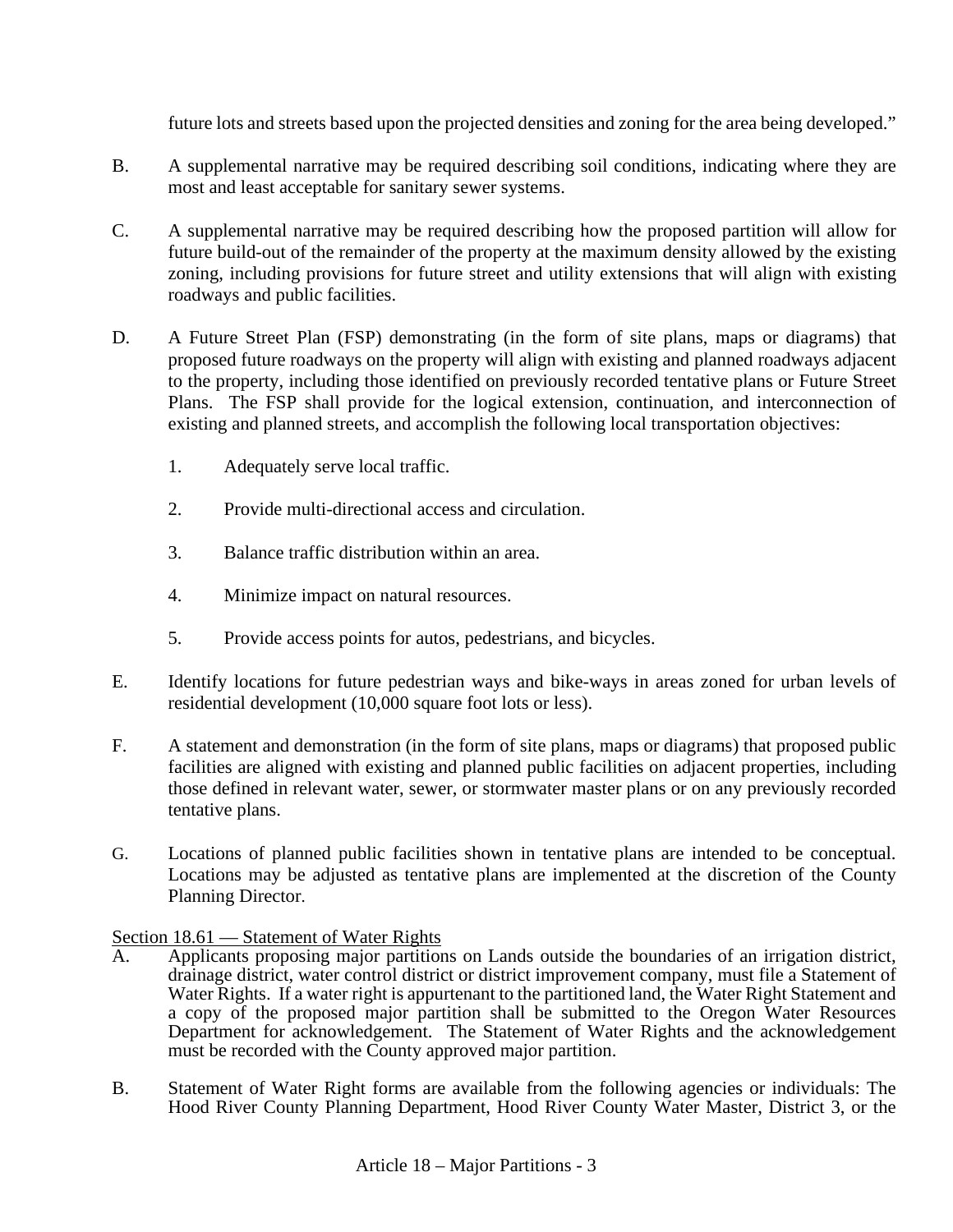Oregon Water Resources Department.

Section 18.62 Filing Tentative Plan

- A. There shall be filed with the Planning Department six copies of the tentative plan conforming to the requirements of Section 18.59 of this Ordinance.
- B. The partitioners shall at the time of filing a tentative plan, pay the appropriate filing fee as required in Section 18.07 of this Ordinance.
- C. The time of filing a tentative plan shall be the time at which the plan is accepted by the Planning Department. The Planning Department shall examine such plan and shall not accept it unless it is in full compliance with provisions of law and this Ordinance.
- D. Acceptance of the tentative plan does not insure that the map complies with the law or this Ordinance.

## Section 18.63 - Distribution of Tentative Plan, Time Limits

- A. Upon receipt of the map, the Planning Director shall distribute one copy each to the Advisory Review Committee and such other affected local, state, and federal agencies and individuals.
- B. Within 21 days from the receipt of the map by the Planning Department, each member or agency shall prepare a written report to the Planning Director. Such report shall state whether or not the partition conforms to all applicable local, State, Federal regulations which concerns the particular agency or committee and further make such recommendations as is deemed necessary in the public interest.

## Section 18.64 — Review by the Planning Director

- A. Following receipt of the written reports as prepared pursuant to Section 18.64, the Planning Director shall review the proposed partition and approve, disapprove or conditionally approve. The Planning Director shall render his decision within 25 days from the receipt of the tentative plan. The Planning Director may continue the decision for not more than 25 days to receive additional information. The partitioner shall be notified of such extension.
- B. Prior to consideration of approval by the Planning Director, property owners within 600 feet of the subject property, and those within 600 feet of the future potential extension of any road proposed in the tentative plan that eventually would cross adjacent or other properties, shall be notified of the review process and provided with an opportunity to comment on the tentative plan.
- C. The Planning Director shall disapprove the tentative plan if any of the following exists:
	- 1. The proposal does not conform to the Zoning Ordinance or Comprehensive Plan.
	- 2. The proposed partition is a subdivision as defined in Section 18.04.
	- 3. The proposed partition does not comply with the law or this Ordinance.
- D. If the Planning Director disapproved the plan, the Director shall deliver in writing to the partitioner, a statement of the reasons for disapproval.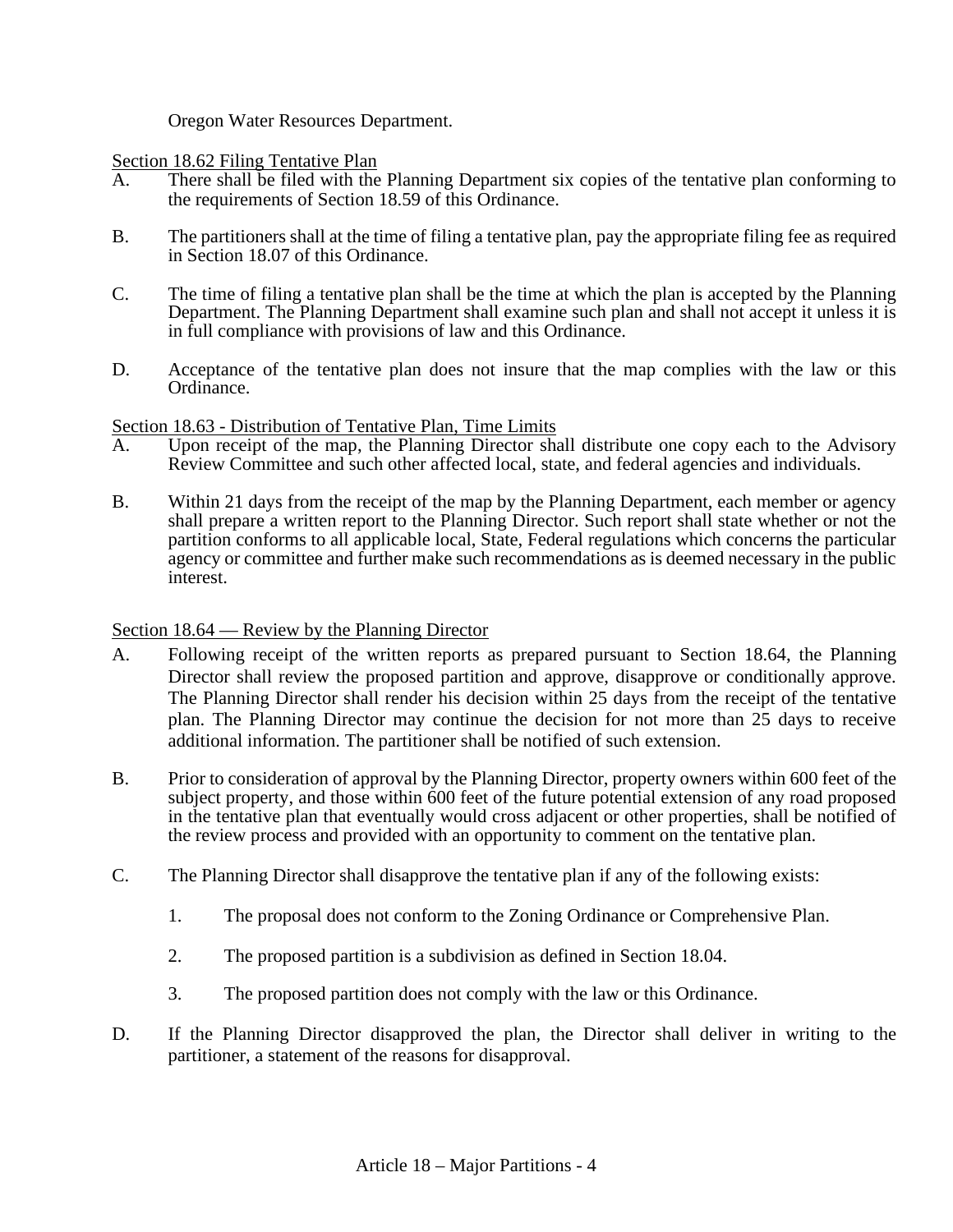- E. If the Planning Director approves the tentative plan, final approval, pursuant to Sections 18.66 18.70 of this chapter, will be required before any sale.
- F. Subsequent to approval of the tentative plan, a note will be added to the plat indicating that a Future Street Plan pertaining to the partition is on file with County Planning.

## Section 18.65 - Survey May Be Required

Upon recommendations of the Director of Public Works, the Planning Director may require a survey of the exterior boundaries of any or all of the proposed parcels. Monumentation pursuant to Oregon State law may also be required.

## CERTIFICATE OF COMPLIANCE

#### Section 18.66 - Time Limit to Comply With Conditions

Within four (4) years from the approval of the tentative plan, the partitioner shall comply with the tentative plan conditions, and the requirements of ORS 92.010 through ORS 92.160. The partitioner may bond for any or all improvements required by ordinance or conditions pursuant to Section 18.52 of the ordinance. A permit extension shall be processed in compliance with the requirements of Section 1.130(B) of the Ordinance. Failure to record a final plat within the initial or extended approval period shall cause the permit to expire.<sup>[2](#page-43-0)</sup>

Section 18.67 — Recordation of Certificates of Compliance

- A. Providing the requirements of Section 18.66 have been met, the Planning Director shall sign a Certificate of Compliance.
- B. If the requirements of Section 18.66 have not been met, the Planning Director shall inform the partitioner in writing that the tentative plan approval has expired.
- C. Within three working days from the signing of the Certificate of Compliance, the Planning Director shall submit the Certificate to the Department of Records and Assessments for recordation. Appropriate recordation fees shall be supplied by the partitioner prior to recordation.

#### Section 18.68 — Recording Statement of Water Rights

The Statement of Water Rights and the acknowledgement must be recorded along with the County approved major partition.

Section 18.69 — Form and Contents of Certificate of Compliance

- A. The size of sheet or sheets shall be eight and one-half inches by fourteen inches.
- B. The following certificates shall be included on the face of the Certificate of Compliance:
	- 1. A certificate signed and acknowledged by all parties having any record title interest in the land being subdivided, consenting to the recordation of the Certificate of Compliance.
	- 2. A certificate for execution acknowledged as above, offering certain parcels of land for dedication for certain specified public use, subject to reservations as may be contained in any such offer.
	- 3. If a survey is required, a certificate by a licensed surveyor responsible for the survey and

<span id="page-43-0"></span><sup>2</sup> Section 18.66 was amended via Ordinance #372 on June 21, 2021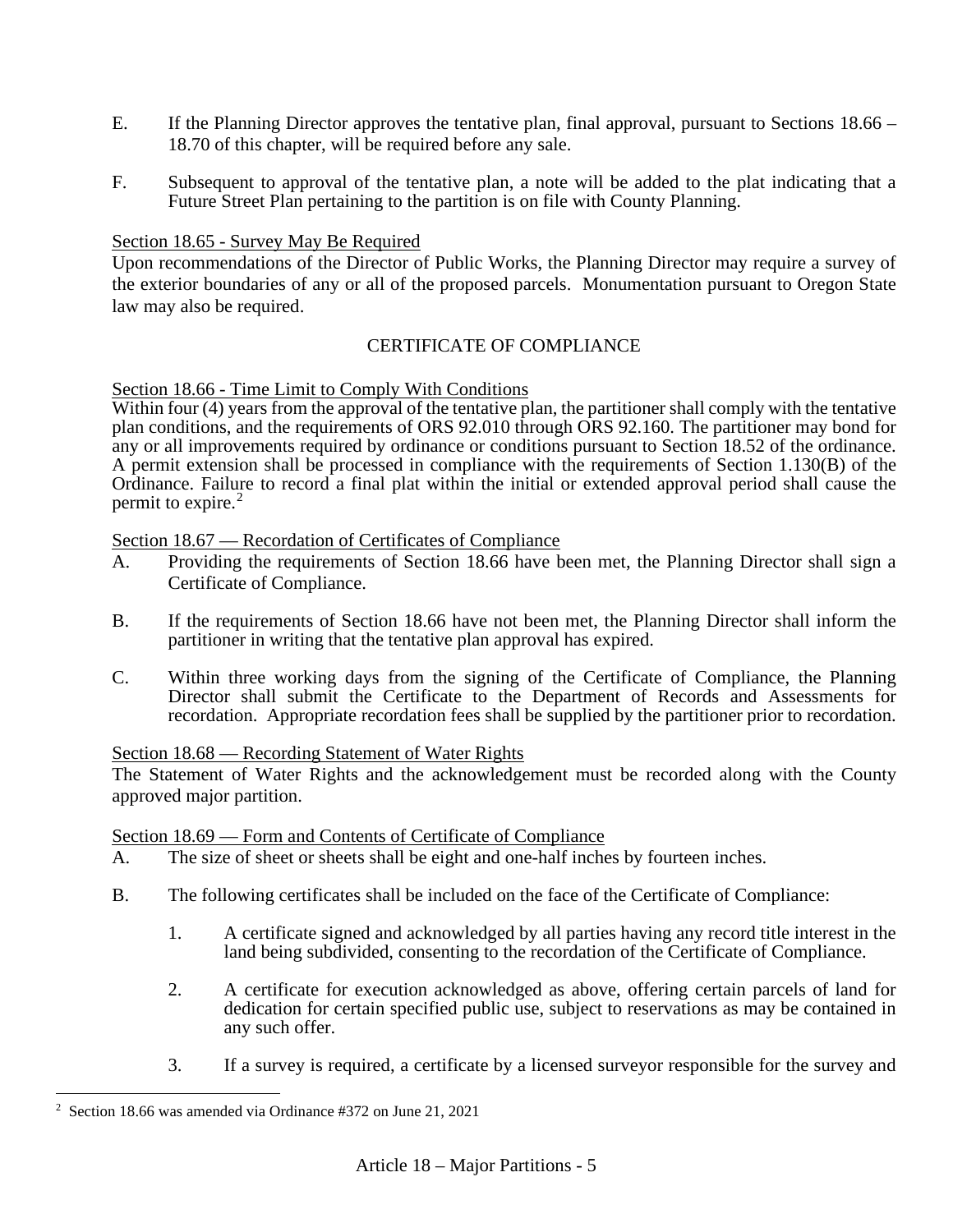legal description on the Certificate of Compliance. The signature of such licensed surveyor must be recognized by his seal or stamp.

- 4. A certificate for execution by the Planning Director.
- 5. A tax certificate.
- 6. A certificate for execution by the County Recorder.

#### Section 18.70 — Official Not to Execute Certificate, etc., If He Has Interest in Subdivision

When any provision of Oregon State Law or of this chapter requires the execution of any certificates or affidavit or the performance of any act by a person in his official capacity who is also a subdivider or an agent or employee thereof, such certificate or affidavit shall be executed or such act shall be performed by some other person duly qualified therefore and designated so to act by the Board of Commissioners. The engineer or surveyor preparing the survey or legal description shall be exempted.

## DESIGN REQUIREMENTS FOR MAJOR PARTITION

#### Section 18.71 — Requirements for Farm Use or Mineral Excavation Partition

If the proposed partition is created for farm use or mineral excavation purposes, the Design Requirements for Major Partition Section shall not apply.

#### Section 18.72 — Streets

The standards enumerated in Section 18.32 for street standards in subdivisions shall apply to major partitions unless otherwise specified in this section and as required by the Director.

## Section 18.73 — Drainage

Where the land in the proposed partition is subject periodically to accumulations of surface water or is traversed by any water course, channel, stream or creek, the Planning Director may require a building setback from these areas or enlargement of lots.

## Section 18.74 — Public Utility Easements

The standards enumerated in Section 18.34 for Public Utility Easements in subdivisions, shall apply to major partitions.

## Section 18.75 — Lot Standards

- A. Lot standards for major partitions shall be the same as those enumerated for subdivisions found in Section 18.35.
- B. The following provisions are applicable to lands within the City of Hood River's Urban Growth Area:
	- 1. If applicable, a major partition proposal shall show through use of a plot plan how proposed parcels can be reduced to future Urban Densities (5,000 to 7,000 square feet).
	- 2. The Director shall submit major partition proposals to the City Engineer, County Engineer and County Sanitarian for review and comment. Based upon their affirmative comments commensurate with adopted land use and service and facility plans, the Director can require the siting of buildings so as to facilitate future redivision(s).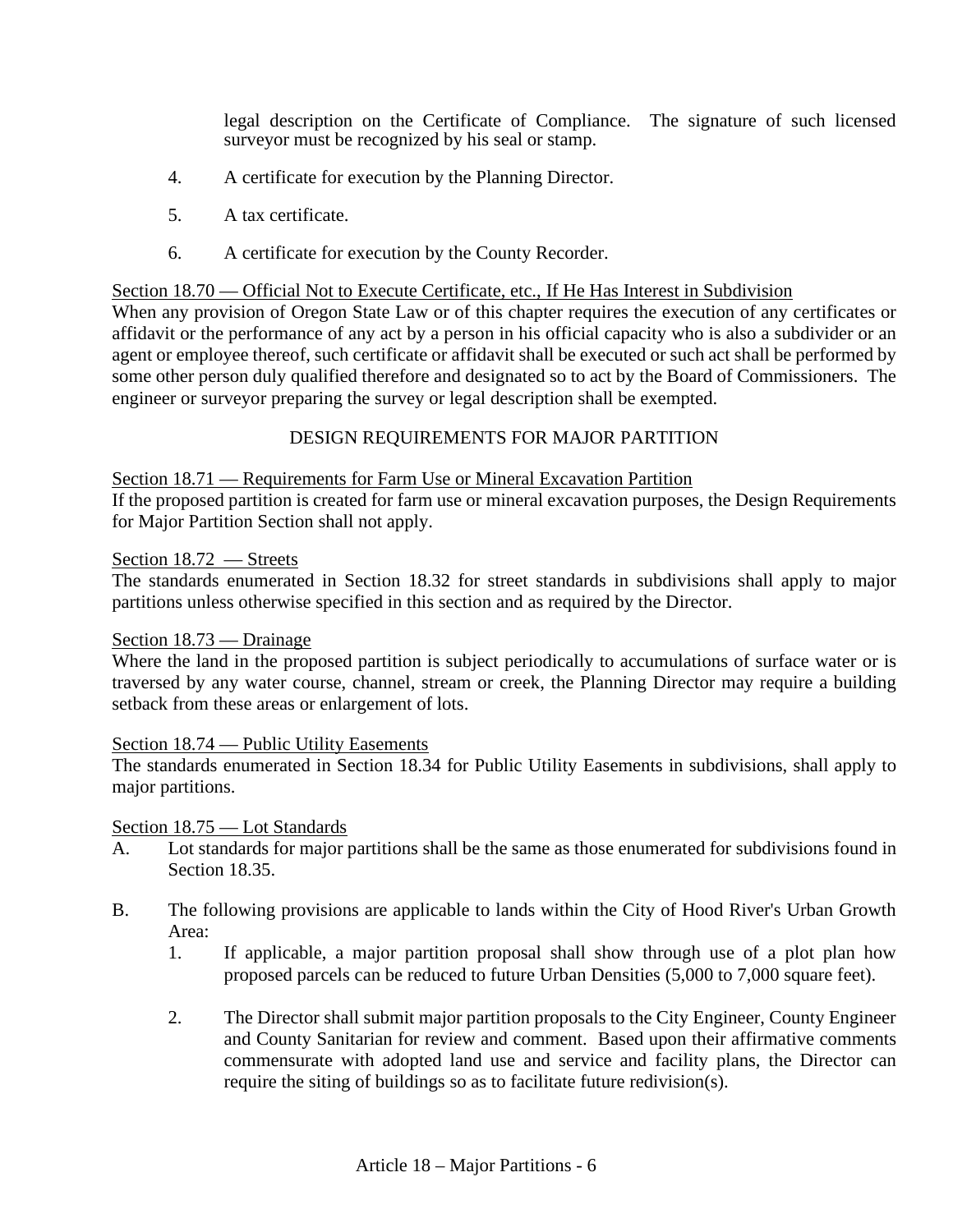Section 18.76 — Water Supply and Distribution Requirements

Water supply and distribution design requirements for major partitions shall be the same as those enumerated for subdivisions found in Section 18.36.

## Section 18.77 — Conformance to Comprehensive Plan

No partition of land shall be approved unless the proposal meets the requirements of the applicable Comprehensive Plan.

## IMPROVEMENTS FOR PARTITIONS

## Section 18.78 – Requirements for Farm Use or Mineral Excavation Partition

- A. If the partition is for farm use or mineral excavation, the improvement requirements of this section shall not apply.
- B. In lieu of completing improvements prior to the approval of the Certificate of Compliance, the Planning Director may require that improvements be completed prior to the occupancy of any structure requiring a building permit.

#### Section 18.79 — Street Improvements

Prior to approval of the Certificate of Compliance, the partitioner shall complete or bond for street improvements, pursuant to the standards established in Section 18.32 and improvements listed in Section 18.46 of this Ordinance; or street improvement plans pursuant to Section 18.41 shall be submitted to the Director of Public Works prior to the commencement of any construction.

## Section 18.80 - Drainage and Flood Control

Adequate measures enumerated in Section 18.42 shall be met for any partition prior to the approval of the final plat.

#### Section 18.81 - Compliance Agreement

Prior to the approval of the Certificate of compliance, the partitioner shall sign a statement that he will install improvements subject to the tentative plan and improvement plan.

## SURVEYING AND STAKING, BONDING

Section 18.82 - Survey

If a survey is required for a major partition pursuant to Section 18.64, the requirements of Section 18.47, 18.48, 18.49 and 18.50 will apply.

#### Section 18.83 - Agreement for Improvements

Before the Certificate of Compliance is approved, the partitioner shall either:

- A. Install the improvements; or
- B. The Director shall require the applicant sign a contract within 30 days after conditional approval is granted, provided, however, that the Director may grant reasonable time extensions. The Director shall have the authority to execute such contracts on behalf of the County. If a contract is required by a conditional approval, no partition application shall be approved until the executed contract is recorded in Hood River County. Such contract shall not restrict the power of subsequent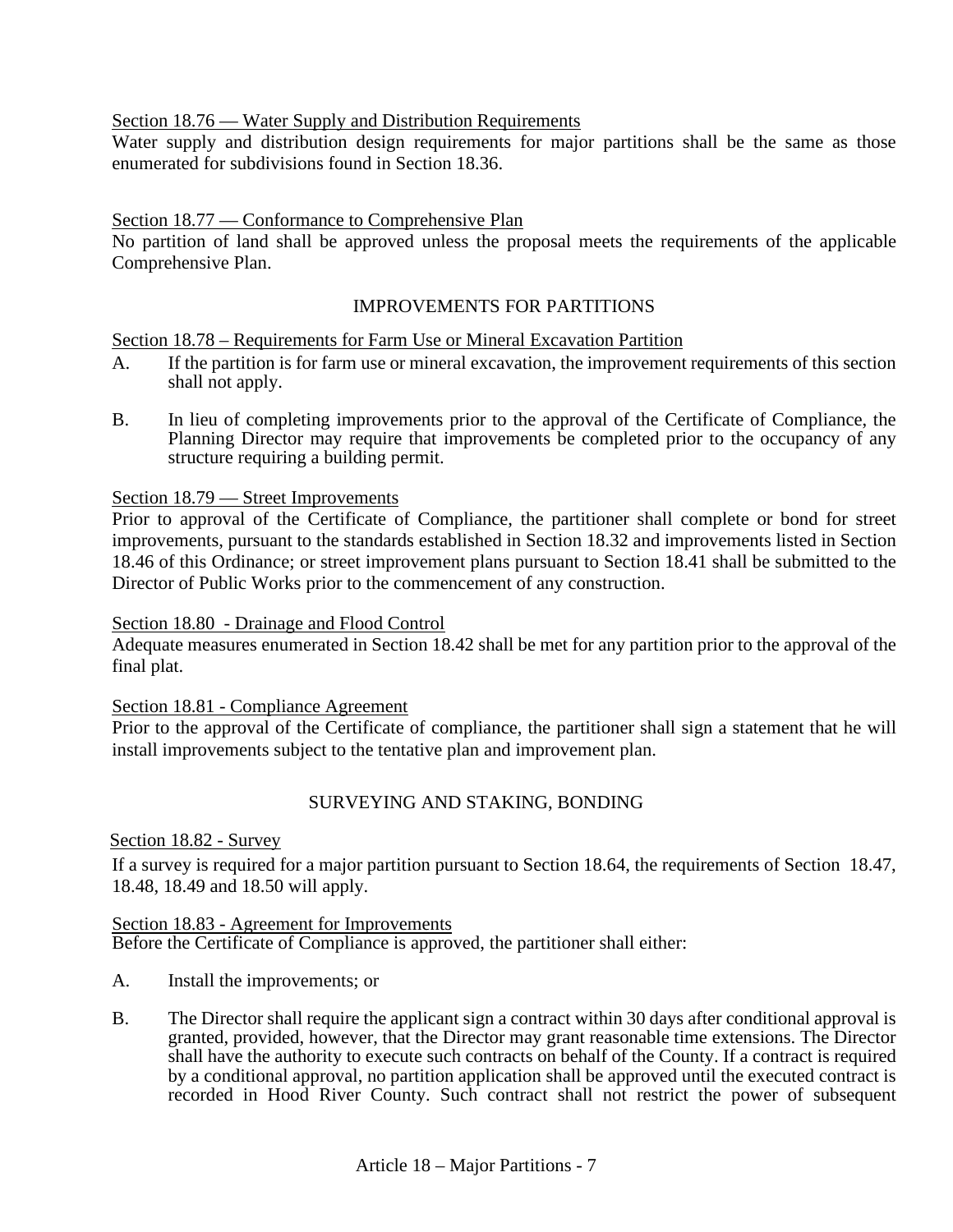administrative actions with or without conditions. Such contract shall be enforceable against the signing parties, by Hood River County by appropriate action for the benefit of the public health, safety and welfare. A bond in the form acceptable to the Director or upon appeal or review by the Commission or Board, or a cash deposit from the property owner or contract purchasers in such an amount as will assure compliance with the conditions imposed, may be required. Such bond or deposit shall be recorded in Hood River County. Failure to fulfill conditions of approval within time limitations may be grounds for revocation by the Director.

C. Execute and file with the Board of Commissioners an agreement establishing or annexing to a special assessment district or homeowners association, which shall be responsible for all construction and maintenance of improvements.

## **EXCEPTIONS**

#### Section 18.84 — Exceptions

Whenever land involved in a subdivision or partition is of such size or shape or is subject to such title limitation of record, or is affected by such topographical variation or is subject to such regulation by this Ordinance, that it is impractical to conform to the strict application of the Subdivision Ordinance, the owner or his authorized agent may make application to the Planning Director. The Planning Director may at the time of review of the tentative plan, approve the exception, providing such an exception conforms to the general spirit of this Ordinance. The Board of Commissioners shall be notified in writing within 15 days of the exception permitted by the Planning Director.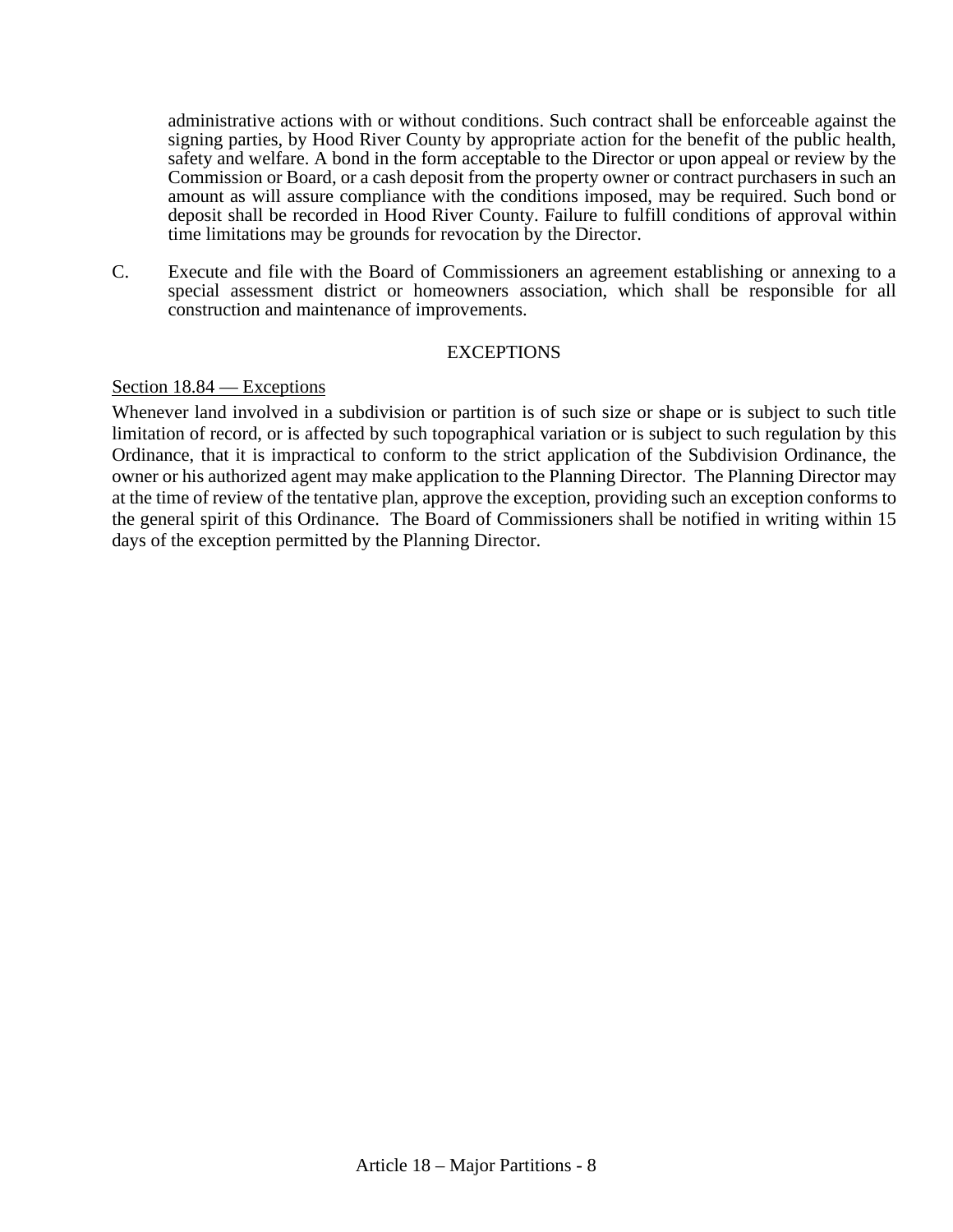## **MINOR PARTITIONS**

## GENERAL PURPOSES

#### Section 18.85 – Purpose of Chapter

This chapter is enacted pursuant and supplementary to ORS 92.010 to 92.160 for the purpose of adopting regulations for minor partitions within the unincorporated territory of Hood River County.

#### Section 18.86 – Compliance Requirement

- A. No person, firm, corporation, partnership or association shall create a minor partition in the unincorporated territory of Hood River County without first obtaining approval pursuant to this chapter.
- B. No person, firm, corporation, partnership or association shall cause a minor partition to be created and no County Official shall accept or approve a partition unless it complies with the requirements of the Comprehensive Plan and Zoning Ordinance.
- C. The provision of this chapter shall not apply to parcels legally established by recorded instrument prior to the effective date of this Ordinance.

#### APPROVAL REQUIREMENTS

#### Section 18.87 – Submittal of Legal Descriptions and Site Sketch

- A. Applicants proposing minor partitions on lands outside the boundaries of an irrigation district, drainage district, water control district or district improvement company, must file a Statement of Water Rights. If a water right is appurtenant to the partitioned land, the Water Rights Statement and a copy of the proposed minor partition shall be submitted to the Oregon Water Resources Department for acknowledgement. The Statement of Water Rights and the acknowledgement must be recorded with the County approved minor partition.
- B. Statement of Water Rights forms are available from the following agencies or individuals: The Hood River County Planning Department, Hood River County Water Master, District (3) or the Oregon Water Resources Department.
- C. Prior to the recordation of any sale or creation of a minor partition, the partitioner shall prepare a legal description of the partition and a sketch showing the proposed parcels and their location. The legal description and sketch shall be submitted to the Planning Director.
- D. Within three working days, the Planning Director or his authorized agent shall either:
	- 1. Certify that the proposed minor partition conforms with the Comprehensive Plan and Zoning Ordinance, and that the partition is a minor partition. Said certification shall be recorded by the Planning Director in the Department of Records and Assessments.
	- 2. Notify the partitioner that: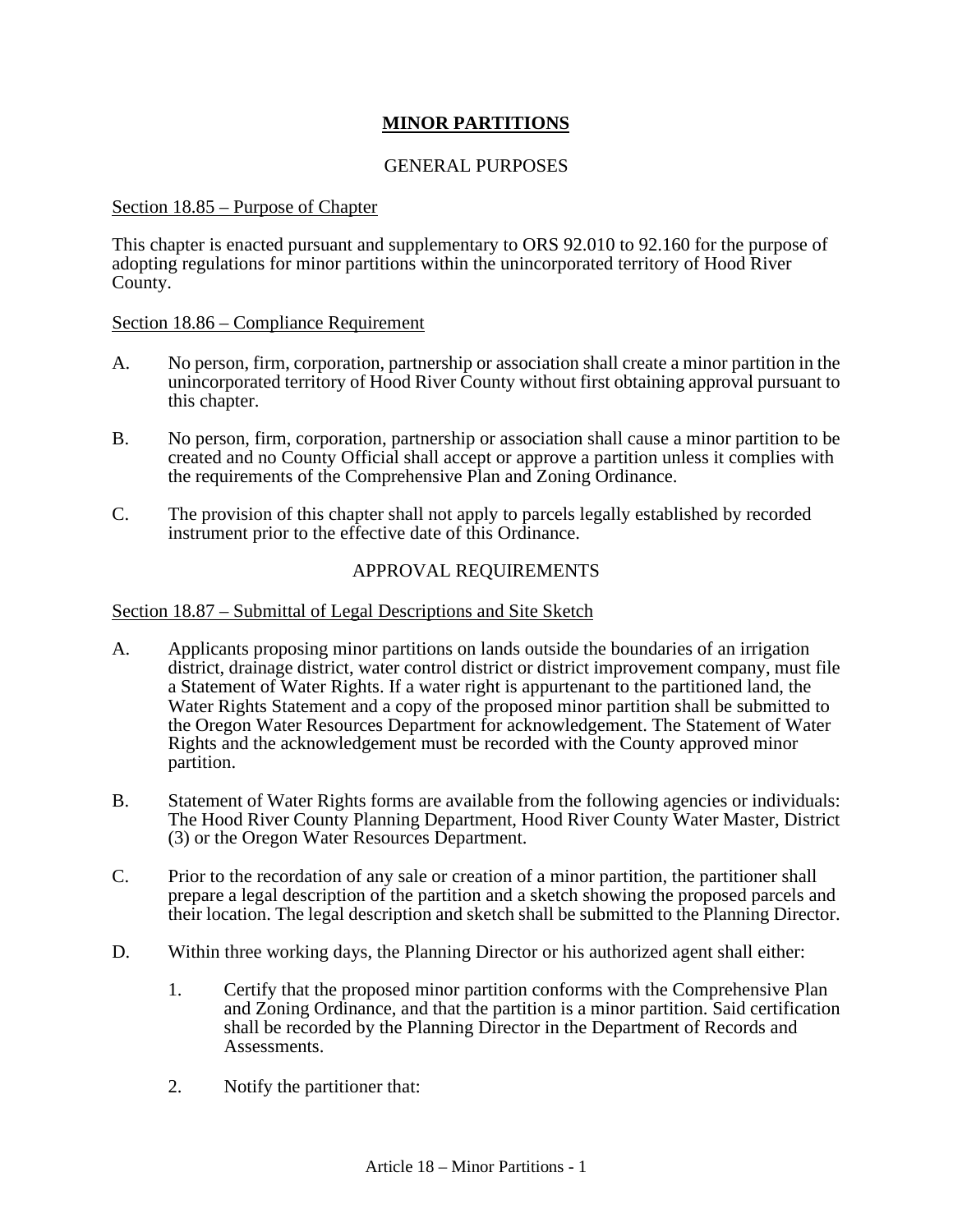- a. The proposal does not conform to the Zoning Ordinance or Comprehensive Plan.
- b. The proposed partition is a subdivision as defined in Section 18.04.
- c. The proposed partition is a major partition.
- E. As a condition of approval, additional footage abutting an existing dedicated road or County road may be required.
- F. No sale or recordation of a minor partition or the creation of a minor partition shall be made without complying with this section.

# LOT STANDARDS (UGA/CITY OF HOOD RIVER)

## Section 18.88 – Lot Standards

The following provisions are applicable to lands within the City of Hood River's Urban Growth Area.

- A. If applicable, minor partition proposals shall show through use of a plot plan how proposed parcels can be reduced to future Urban Densities (5,000 to 7,000 square feet).
- B. The Director shall submit minor partition proposals to the City Engineer, County Engineer and County Sanitarian for review and comment. Based upon their affirmative comments based upon adopted service and facility plans, the Director can require the siting of buildings so as to facilitate future redivision(s).

## AGREEMENT FOR IMPROVEMENTS

## Section 18.89 – Agreement for Improvements

Compliance, if applicable, with requirements in Section 18.83 - Agreement for Improvements.

## APPROVAL TIMELINES

## Section 18.90 – Time Limit to Comply with Conditions (Minor Partitions)

Within four (4) years from the approval of the tentative plan, the partitioner shall comply with the tentative plan conditions, and the requirements of ORS 92.010 through ORS 92.160. A permit extension shall be processed in compliance with the requirements of Section 1.130(B) of the Ordinance. Failure to record a final plat within the initial or extended approval period shall cause the permit to expire.<sup>[3](#page-48-0)</sup>

<span id="page-48-0"></span><sup>3</sup> Section 18.90 was added via Ordinance #372 on June 21, 2021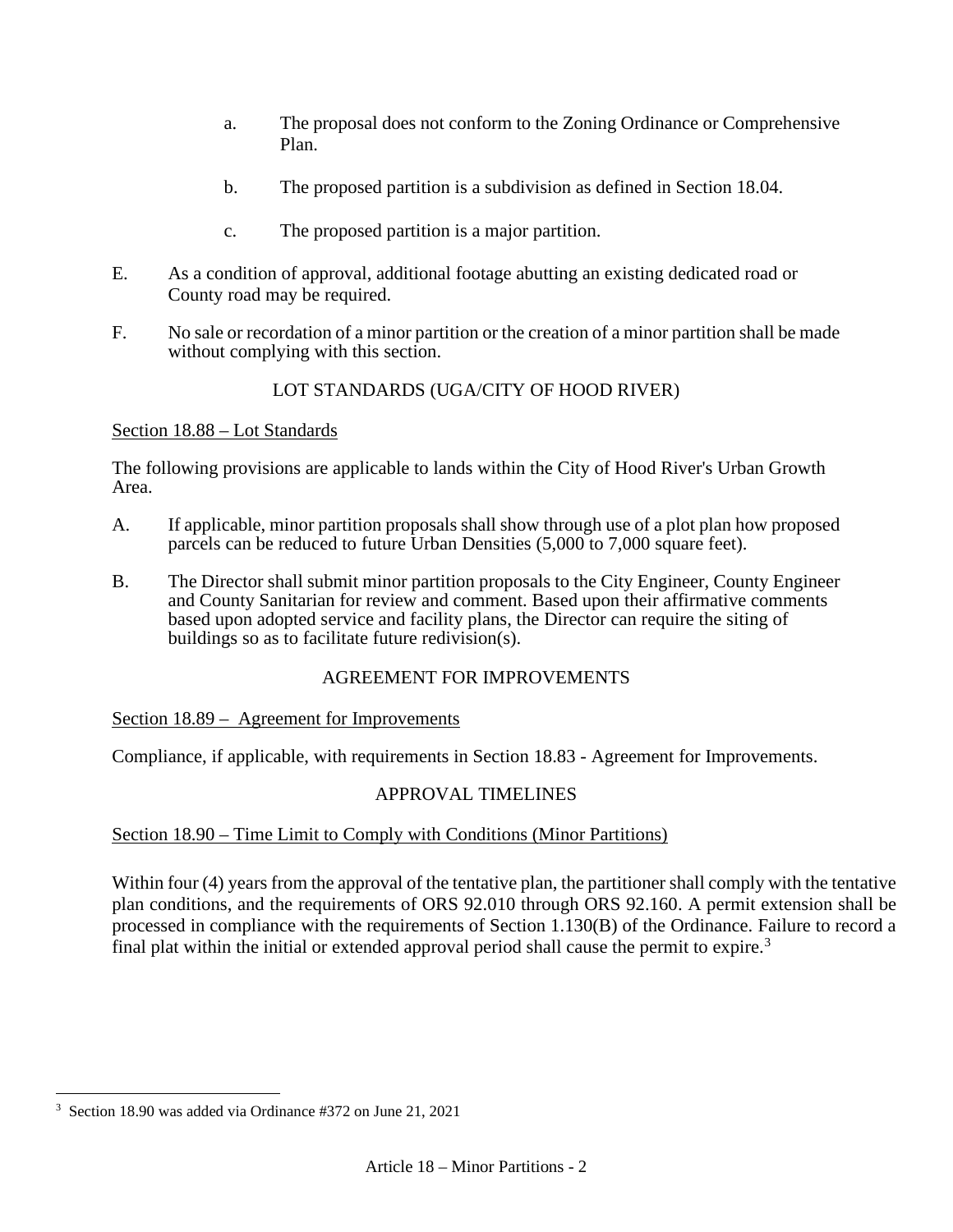# **PROPERTY LINE ADJUSTMENTS**

# **(Adopted: July 15, 2002) HRC Ordinance #241 (Effective: August 14, 2002)**

A property line adjustment is a ministerial action to relocate a common property line(s) between at least two lawfully established lots or parcels, where no new lots or parcels are created. The submission requirements and approval process and criteria are as follows:

Section 18.90 – Definitions. The following definitions shall be used in implementing this and other portions of the County Zoning Ordinance:

- A. Lot: A single unit of land that is created by a subdivision of land.
- B. Parcel: A single unit of land that is created:
	- 1. By partitioning, as defined in ORS 92.010;
	- 2. In compliance with all applicable planning, zoning, and partitioning ordinances or regulations; or
	- 3. By deed or land sales contract, if recorded prior to January 1, 1976.
- C. Ministerial Action: A decision that does not require interpretation or the exercise of policy or legal judgment in evaluating approval standards. The review of a ministerial action requires no notice to any party other than the applicant and agencies that the Planning Director determines may be affected by the decision. A ministerial action is not a land use decision, as defined in ORS 197.015, and is, therefore, not appealable through Oregon's quasi-judicial process.
- D. Non-Ministerial Action: A decision that involves criteria that are subjective in nature and that require some level of interpretation or the exercise of policy or legal judgment. A non-ministerial action is the same as an "administrative action" or "land use decision," as defined in ORS 197.015, subject to the notice requirements, decision criteria, and appeal procedure outlined in Article 72 (Director's Review Procedures).
- E. Nonconforming Lot or Parcel: A lawfully established lot or parcel that does not meet or exceed the minimum lot or parcel size standards required in the base zone in which the property is located.
- F. Original Lot or Parcel: The size and configuration of a lot or parcel at the time it was initially created, either by deed or land sales contract, prior to January 1, 1976, or by partition or subdivision.

Section 18.91 – Submission Requirements. An applicant for a property line adjustment shall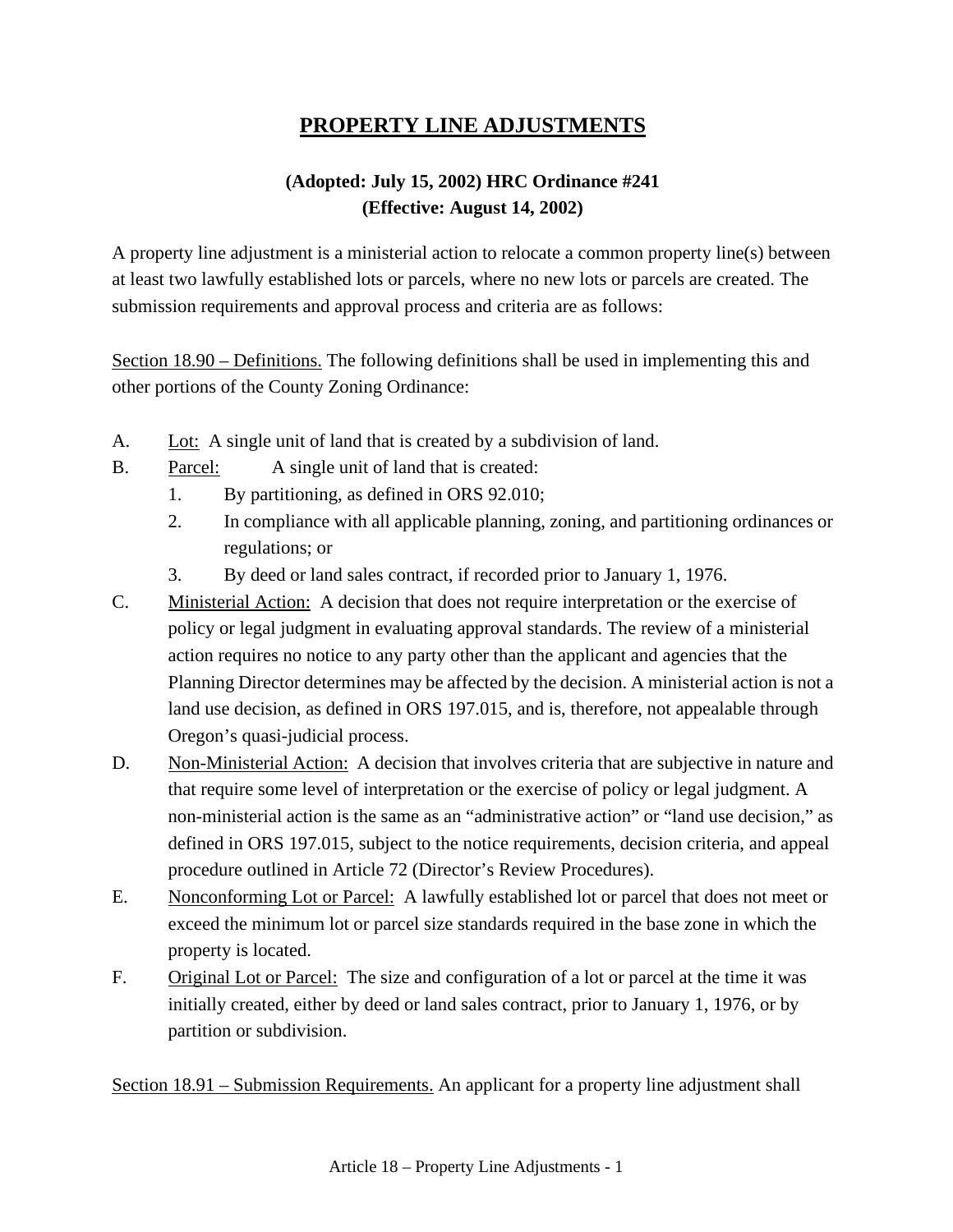submit:

- A. A completed application, signed by all property owners, on a form provided by the County Planning Department;
- B. Proof of fee ownership in the subject parcel. (When one or more of the property owners is a contract purchaser, they must obtain written consent from the legal property owner(s) prior to making application for property line adjustment.)
- C. A preliminary site plan that is drawn to scale and that contains, at minimum, the following information: all existing and proposed property lines and dimensions; footprints and dimensions of existing structures (including accessory structures); distance from existing buildings to proposed property lines; location and dimensions of driveways and public and private streets within or abutting the subject parcels; location of streams, wetlands, steep slopes and other significant natural features; existing fences and walls; and any other information deemed necessary by the Planning Director for ensuring compliance with the County Zoning Ordinance;
- D. A signed statement explaining the purpose of the proposed property line adjustment; and
- E. Payment of application fee. (Per Planning Department approved fee schedule)

## Section 18.92 – Approval Process.

- A. Except as otherwise allowed in Section 18.93(C)(1) and 18.93(D) below, property line adjustments shall be reviewed by means of a ministerial action using approval criteria contained in Section 18.93, below.
- B. The approval for a property line adjustment shall be effective for a period of four (4) years. An extension of time may be allowed subject to the provisions of Section 1.130(B) of the Ordinance. Within this time frame, all required conditions of the decision shall be completed.<sup>[4](#page-50-0)</sup>
- C. The property line adjustment approval shall become void if one of following occurs:

<span id="page-50-0"></span><sup>4</sup> Section 18.92 was amended via Ordinance #372 on June 21, 2021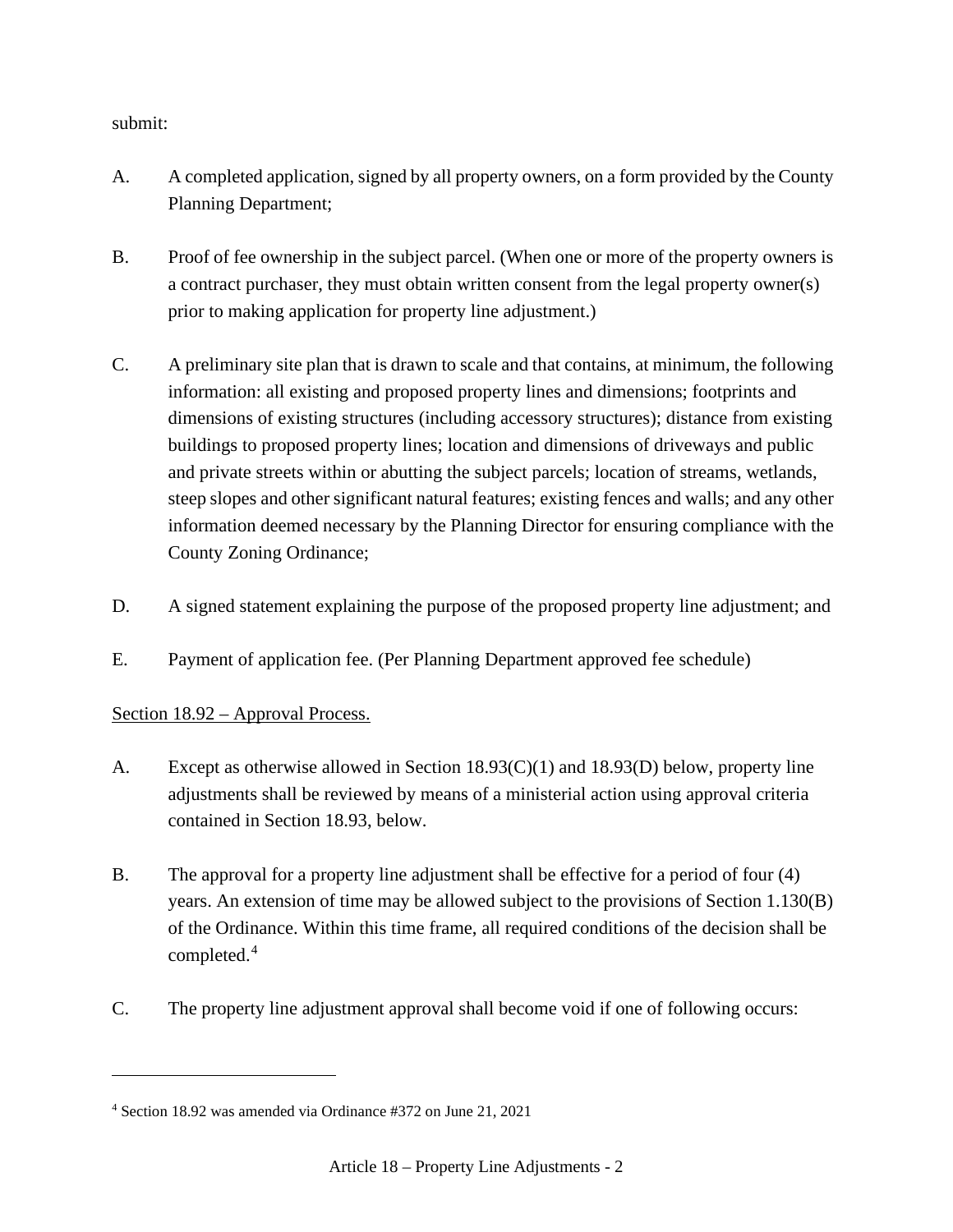- 1. The property line adjustment is not recorded within the time limit in Section 18.92(B) above;
- 2. The property line adjustment has been improperly recorded with the County without the satisfactory completion of all requirements associated with the approval; or
- 3. The final property line adjustment configuration is not the same configuration that was approved, unless the change was approved by the Planning Director as a minor amendment in accordance with Section 18.96, below.

Section 18.93 – Approval Criteria. A request for a property line adjustment shall be approved by the Planning Director if the following applicable criteria are met:

- A. The proposed property line adjustment will not result in the creation of any new lot(s) or parcel(s).
- B. A lot or parcel that currently conforms to the minimum lot size and dimensional requirements of the zone in which the lot or parcel is located shall not become nonconforming as a result of the property line adjustment.
- C. Except in zones designated for residential use, a property line adjustment or series of property line adjustments that would cause the original size of an existing nonconforming lot(s) or parcel(s) to become more nonconforming may be approved if the following exist:
	- 1. The existing nonconforming lot(s) or parcel(s) is reduced by no more than 10 percent of the size of the original lot or parcel, as defined in Section 18.90(F), above. A request to reduce an existing nonconforming lot(s) or parcel(s) by more than 10 percent may be allowed by the Planning Director as a non-ministerial property line adjustment if deemed consistent with applicable requirements of Article 72 (Planning Director's Review Procedure) and the other applicable criteria from Section 18.93; and
	- 2. If the nonconforming lot(s) or parcel(s) contains an existing dwelling, evidence shall be provided that at least one of the following exists:
		- a. The lot(s) or parcel(s) is located within the boundaries of a public sewer system;
		- b. Evidence is provided from the County Environmental Health Department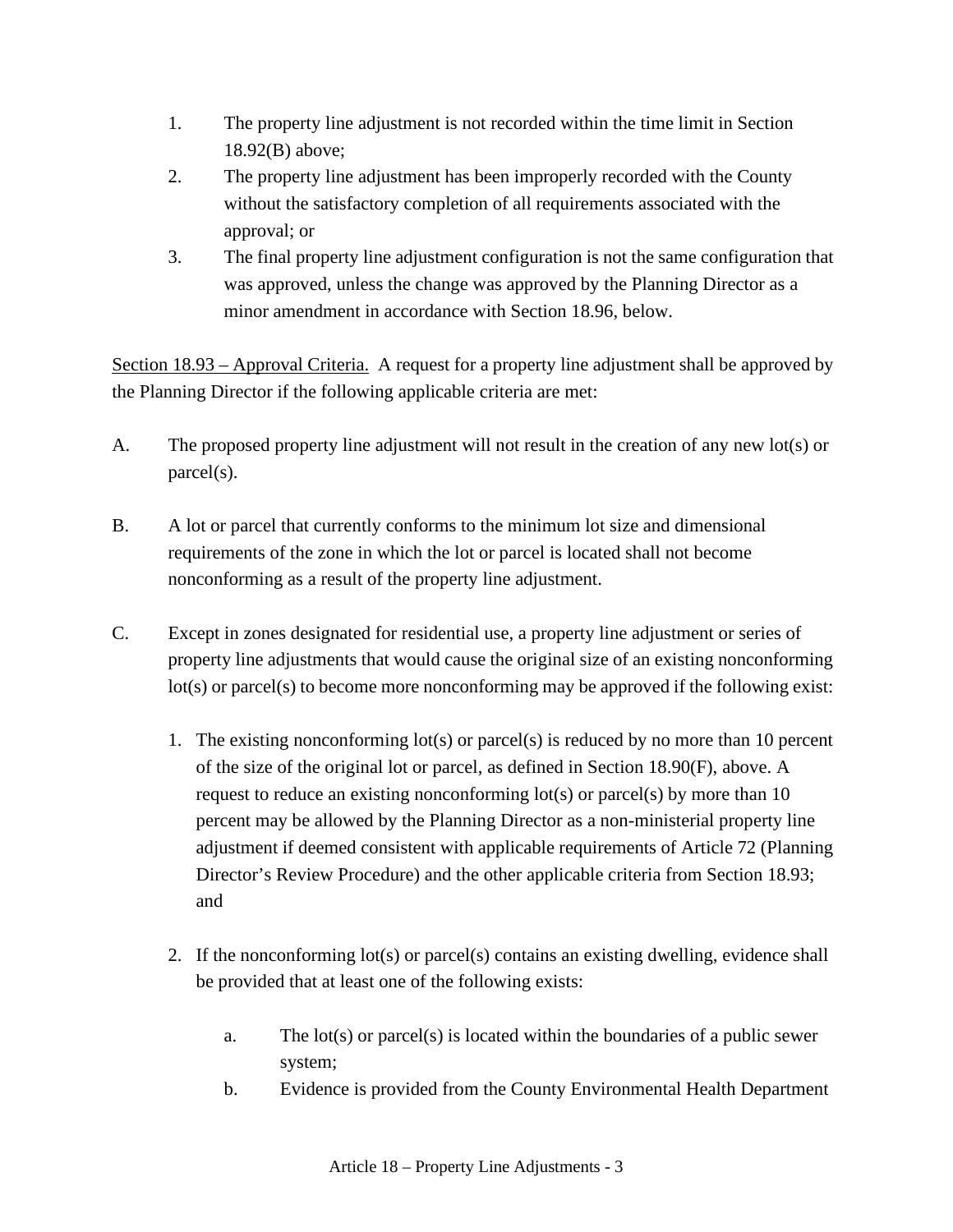or Department of Environmental Quality that the existing septic system on the lot(s) or parcel(s) is functioning properly and that adequate area remains available for a replacement system for future use, and that both are located entirely on the same lot(s) or parcel(s) as the onsite dwelling or use or that a proper easement is provided to allow the continued use and maintenance of the system; or

- c. The size of the proposed lot(s) or parcel(s) is greater than 5 acres.
- D. In zones designated for residential use, a property line adjustment or series of property line adjustments that would cause the original size of an existing nonconforming lot(s) or parcel(s) to become more nonconforming may be approved as a non-ministerial property line adjustment, if deemed consistent with applicable requirements of Article 72 (Planning Director's Review Procedure), the other applicable criteria from Section 18.93, and the following:
	- 1. The lot(s) or parcel(s) is located within the boundaries of a public sewer system; or
	- 2. Evidence is provided from the County Environmental Health Department or Department of Environmental Quality that the existing septic system on the lot(s) or parcel(s) is functioning properly and that adequate area remains available for a replacement system for future use, and that both are located entirely on the same lot(s) or parcel(s) as the onsite dwelling or use or that a proper easement is provided to allow the continued use and maintenance of the system.
- E. A property line adjustment or series of property line adjustments that would enlarge an existing nonconforming lot(s) or parcel(s) in the Exclusive Farm Use, Forest, or Primary Forest zones is not allowed unless one of the following conditions exist:
	- 1. The parcel to be enlarged is currently enrolled in a farm or forest deferral program and the reason for the adjustment is to accommodate the expansion of their existing farm or forest operation;
	- 2. The property to be acquired comes from a lot or parcel that is not enrolled in a farm or forest deferral program and is able to comply with the requirements of Section 18.93(C)(2), above;
	- 3. The purpose of the adjustment is to allow the expansion of an existing farm related business, such as a cold storage facility, when demonstrated that the adjustment is the minimum necessary to accommodate the expansion;
	- 4. The purpose of the adjustment is to correct a minor property discrepancy;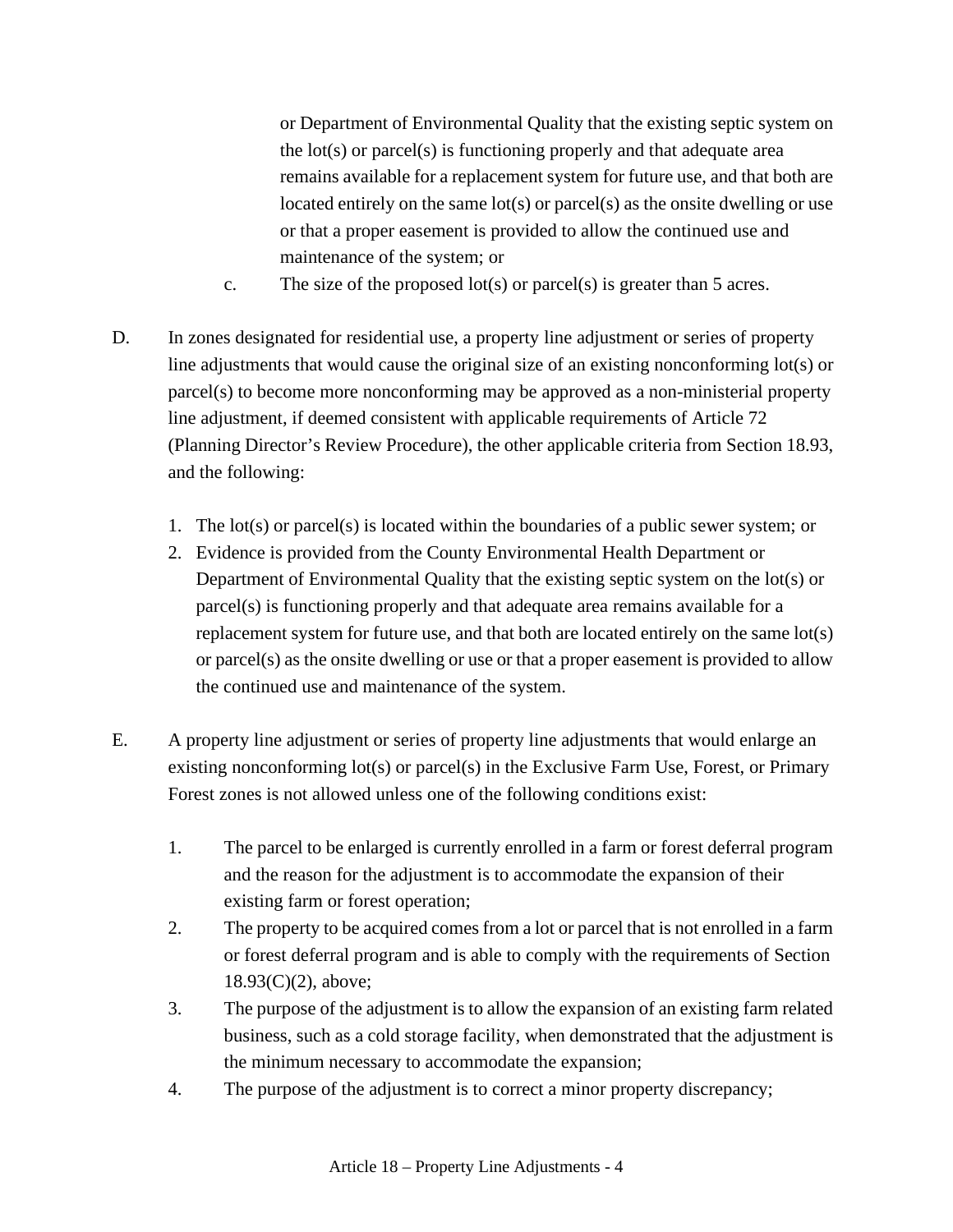- 5. Limitations exist, such as setbacks, buffers, roads, rivers, canals, steep terrain, etc., that would restrict the reasonable access and/or use of the adjusted property by the current property owner; or
- 6. The enlargement would cause the nonconforming parcel to increase to 20 acres or more.
- F. On land zoned Exclusive Farm Use, Forest, or Primary Forest, a property line adjustment may not be used to:
	- 1. Decrease the size of a lot or parcel that, before the relocation or elimination of the common property line, is smaller than the minimum lot or parcel size for the applicable zone and contains an existing dwelling or is approved for the construction of a dwelling, if the abutting lawfully established unit of land affected by the property line adjustment would be increased to a size as large as or larger than the minimum lot or parcel size required to qualify the other affected lawfully established unit of land for a dwelling;
	- 2. Decrease the size of a lawfully established unit of land that contains an existing dwelling or is approved for construction of a dwelling to a size smaller than the minimum lot or parcel size, if another lawfully established unit of land affected by the property line adjustment would be increased to a size as large as or larger than the minimum lot or parcel size required to qualify the other affected lawfully established unit of land for a dwelling;
	- 3. Allow an area of land used to qualify a lawfully established unit of land for a dwelling based on an acreage standard to be used to qualify another lawfully established unit of land for a dwelling if the land use approval would be based on an acreage standard; or
	- 4. Adjust a property line that resulted from a subdivision or partition authorized by a waiver so that any lawfully established unit of land affected by the property line adjustment is larger than:
		- a. Two acres if the lawfully established unit of land is, before the adjustment, two acres in size or smaller and is high-value farmland, high-value forestland or within a ground water restricted area; or
		- b. Five acres if the lawfully established unit of land is, before the adjustment, five acres in size or smaller and is not high-value farmland, high-value forestland or within a ground water restricted area.
- G. Adjusted property lines may cross zone boundaries unless the adjustment will increase the number of lots or parcels which could potentially be created by the density requirements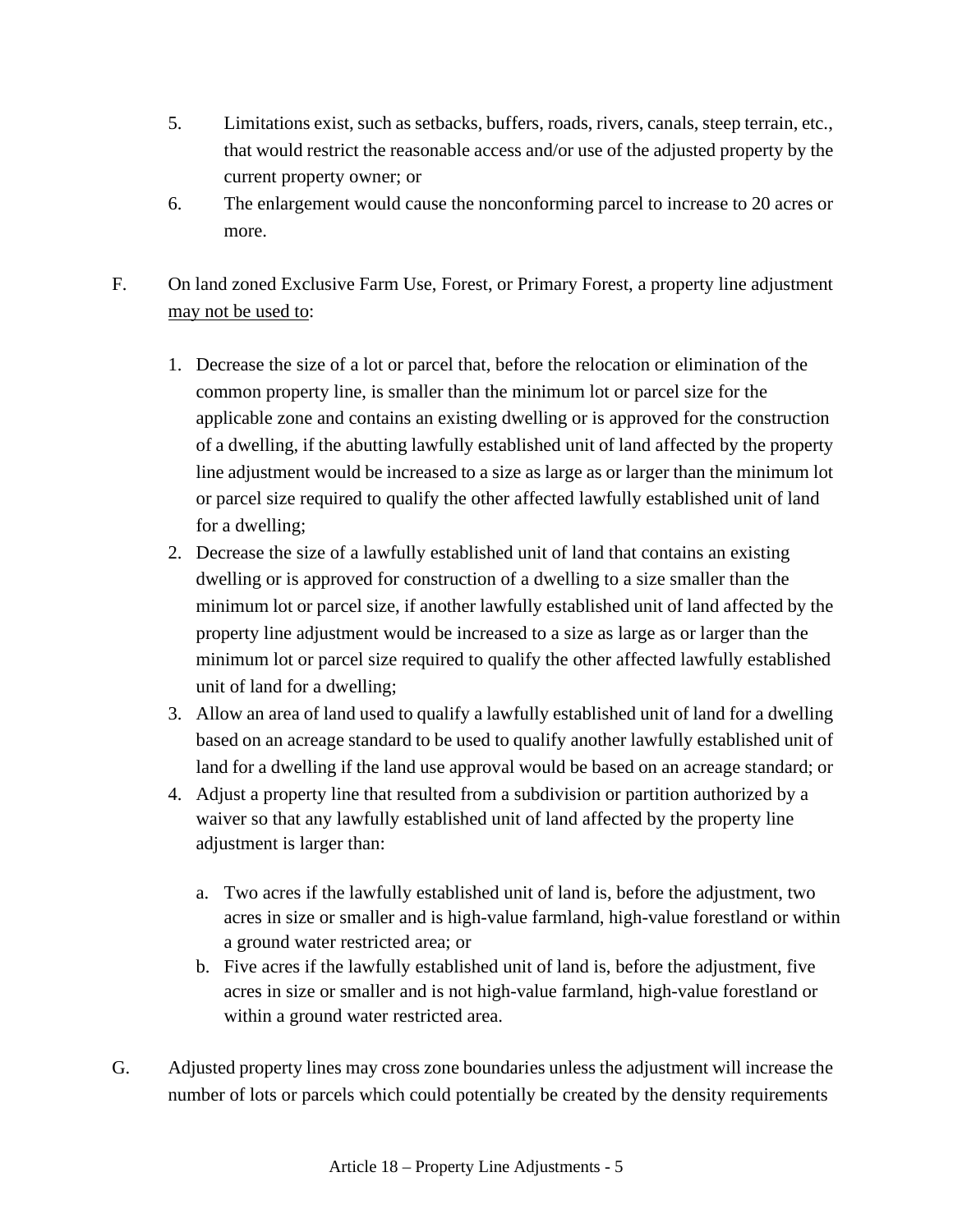of the base zones. Furthermore, a property line adjustment shall not be used in combination with a zone boundary adjustment as a mechanism to enlarge existing zone boundaries.

- H. The proposal shall not cause any existing development to be placed in violation of the property development standards (setbacks, buffer requirements, etc.) of the zone or force a violation of the County Zoning Ordinance.
- I. The property line adjustment or series of property line adjustments shall not have the net result of physically relocating a lot or parcel to a completely new location beyond an existing common boundary line.
- J. The property line adjustment shall not cause a lot or parcel to lose its required frontage along a dedicated road right-of-way or other legal access route, unless a new form of legal access is created in its place. The creation of new or replacement legal access will require compliance with the minimum right-of-way width and improvement requirements of the County Road Standards, Transportation System Plan or those regulated by the local Fire District, whichever are greater.

Section 18.94 – Recording Property Line Adjustments. Final property line adjustment approval shall occur when the following actions are successfully completed, as determined by the County Planning Director. The recording process shall occur in the following sequence:

- A. Prior to final property line adjustment approval:
	- 1. The applicant shall have the common boundary line(s) surveyed and monumented, in accordance with ORS 92.060(3), and a survey map filed, in accordance with ORS 209.250, with the County Surveyor. Pursuant to ORS 92.060(8), if all property affected by the property line adjustment is greater or becomes greater than ten (10) acres, the requirement of a survey, monumentation, and map shall be waived.
	- 2. The applicant shall record metes and bounds descriptions of the property line adjustment, deeds, and other information (as further described below) with the County Department of Records and Assessment.
		- a. If the proposed property line adjustment involves two or more parcels in the same legal ownership, the applicant/owner shall record with the County Department of Records and Assessment a new metes and bounds legal description for each adjusted parcel, the original PLA application form